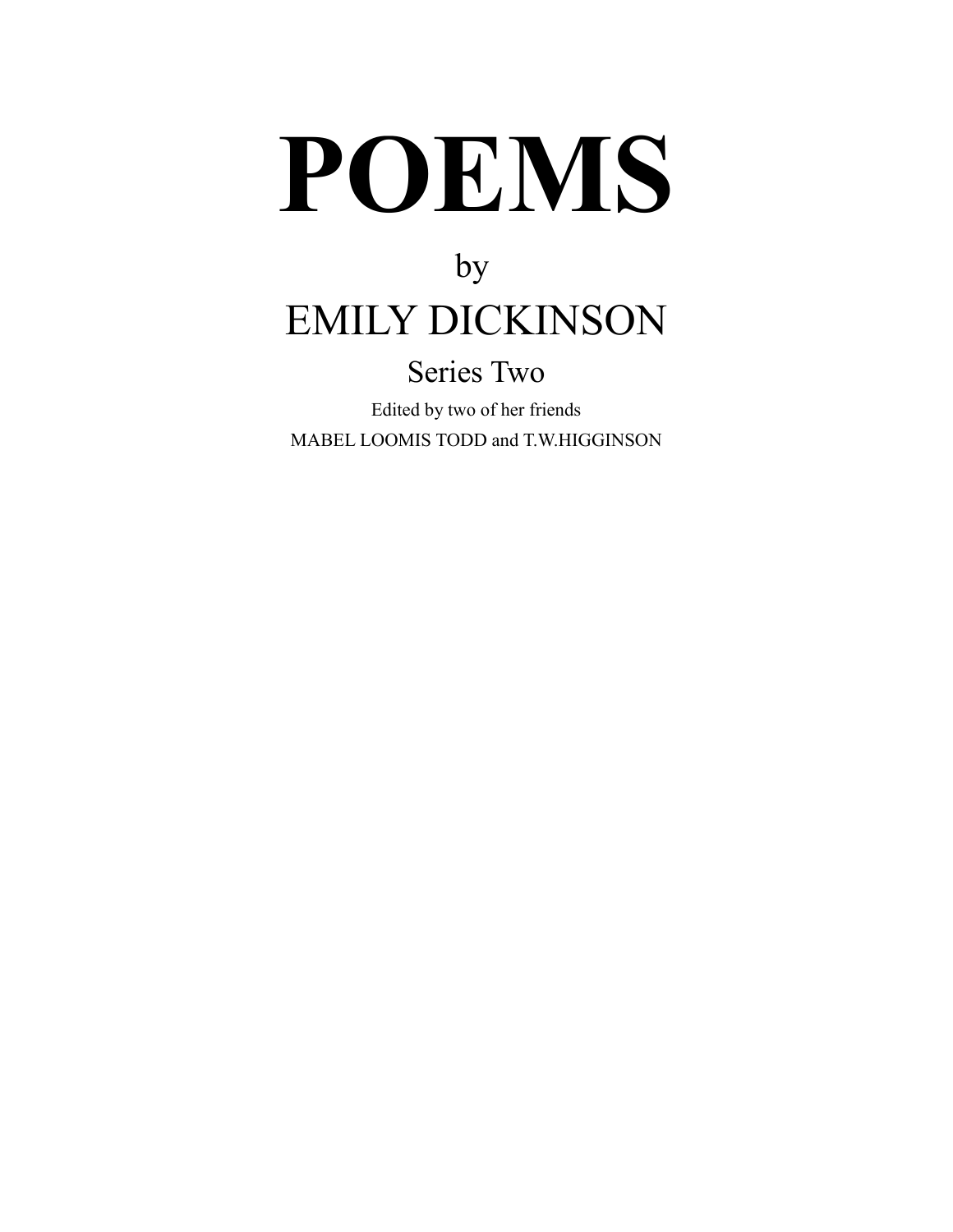### **PREFACE**

The eagerness with which the first volume of Emily Dickinson's poems has been read shows very clearly that all our alleged modern artificiality does not prevent a prompt appreciation of the qualities of directness and simplicity in approaching the greatest themes,—life and love and death. That "irresistible needle-touch," as one of her best critics has called it, piercing at once the very core of a thought, has found a response as wide and sympathetic as it has been unexpected even to those who knew best her compelling power. This second volume, while open to the same criticism as to form with its predecessor, shows also the same shining beauties.

Although Emily Dickinson had been in the habit of sending occasional poems to friends and correspondents, the full extent of her writing was by no means imagined by them. Her friend "H.H." must at least have suspected it, for in a letter dated 5th September, 1884, she wrote:—

MY DEAR FRIEND,— What portfolios full of verses you must have! It is a cruel wrong to your "day and generation" that you will not give them light.

If such a thing should happen as that I should outlive you, I wish you would make me your literary legatee and executor. Surely after you are what is called "dead" you will be willing that the poor ghosts you have left behind should be cheered and pleased by your verses, will you not? You ought to be. I do not think we have a right to withhold from the world a word or a thought any more than a deed which might help a single soul. . . .

Truly yours,

#### **HELEN JACKSON.**

The "portfolios" were found, shortly after Emily Dickinson's death, by her sister and only surviving housemate. Most of the poems had been carefully copied on sheets of note-paper, and tied in little fascicules, each of six or eight sheets. While many of them bear evidence of having been thrown off at white heat, still more had received thoughtful revision. There is the frequent addition of rather perplexing foot-notes, affording large choice of words and phrases. And in the copies which she sent to friends, sometimes one form, sometimes another, is found to have been used. Without important exception, her friends have generously placed at the disposal of the Editors any poems they had received from her; and these have given the obvious advantage of comparison among several renderings of the same verse.

To what further rigorous pruning her verses would have been subjected had she published them herself, we cannot know. They should be regarded in many cases as merely the first strong and suggestive sketches of an artist, intended to be embodied at some time in the finished picture.

Emily Dickinson appears to have written her first poems in the winter of 1862. In a letter to one of the present Editors the April following, she says, "I made no verse, but one or two, until this winter."

The handwriting was at first somewhat like the delicate, running Italian hand of our elder gentlewomen; but as she advanced in breadth of thought, it grew bolder and more abrupt, until in her latest years each letter stood distinct and separate from its fellows. In most of her poems, particularly the later ones, everything by way of punctuation was discarded, except numerous dashes; and all important words began with capitals. The effect of a page of her more recent manuscript is exceedingly quaint and strong. The fac-simile given in the present volume is from one of the earlier transition periods. Although there is nowhere a date, the handwriting makes it possible to arrange the poems with general chronologic accuracy.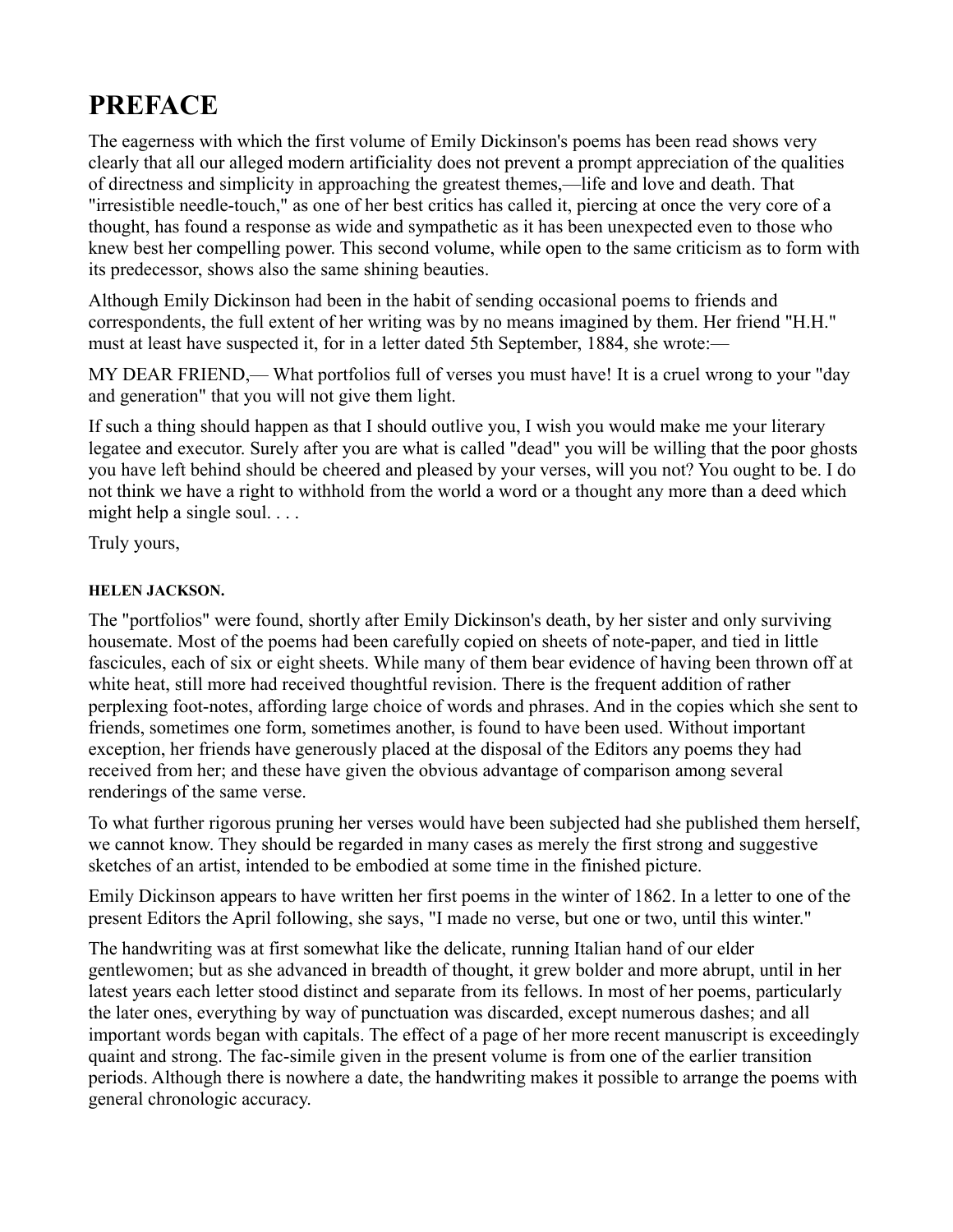As a rule, the verses were without titles; but "A Country Burial," "A Thunder-Storm," "The Humming-Bird," and a few others were named by their author, frequently at the end,—sometimes only in the accompanying note, if sent to a friend.

The variation of readings, with the fact that she often wrote in pencil and not always clearly, have at times thrown a good deal of responsibility upon her Editors. But all interference not absolutely inevitable has been avoided. The very roughness of her rendering is part of herself, and not lightly to be touched; for it seems in many cases that she intentionally avoided the smoother and more usual rhymes.

Like impressionist pictures, or Wagner's rugged music, the very absence of conventional form challenges attention. In Emily Dickinson's exacting hands, the especial, intrinsic fitness of a particular order of words might not be sacrificed to anything virtually extrinsic; and her verses all show a strange cadence of inner rhythmical music. Lines are always daringly constructed, and the "thought-rhyme" appears frequently,—appealing, indeed, to an unrecognized sense more elusive than hearing.

Emily Dickinson scrutinized everything with clear-eyed frankness. Every subject was proper ground for legitimate study, even the sombre facts of death and burial, and the unknown life beyond. She touches these themes sometimes lightly, sometimes almost humorously, more often with weird and peculiar power; but she is never by any chance frivolous or trivial. And while, as one critic has said, she may exhibit toward God "an Emersonian self-possession," it was because she looked upon all life with a candor as unprejudiced as it is rare.

She had tried society and the world, and found them lacking. She was not an invalid, and she lived in seclusion from no love-disappointment. Her life was the normal blossoming of a nature introspective to a high degree, whose best thought could not exist in pretence.

Storm, wind, the wild March sky, sunsets and dawns; the birds and bees, butterflies and flowers of her garden, with a few trusted human friends, were sufficient companionship. The coming of the first robin was a jubilee beyond crowning of monarch or birthday of pope; the first red leaf hurrying through "the altered air," an epoch. Immortality was close about her; and while never morbid or melancholy, she lived in its presence.

#### **MABEL LOOMIS TODD.**

AMHERST, MASSACHUSETTS, August, 1891.

My nosegays are for captives; Dim, long-expectant eyes, Fingers denied the plucking, Patient till paradise,

To such, if they should whisper Of morning and the moor, They bear no other errand, And I, no other prayer.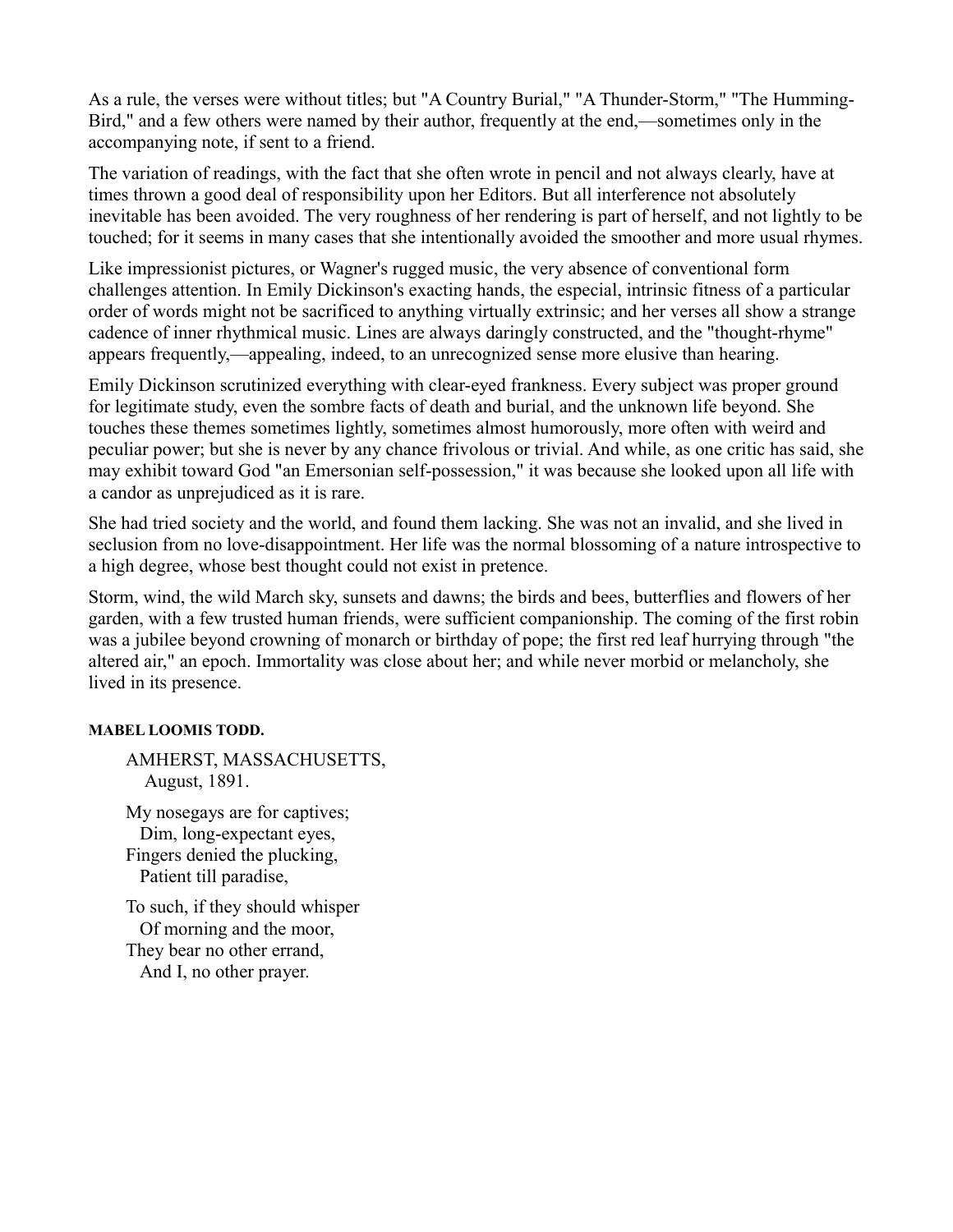# **I.**

#### **LIFE.**

## **I.**

I'm nobody! Who are you? Are you nobody, too? Then there 's a pair of us — don't tell! They 'd banish us, you know.

How dreary to be somebody! How public, like a frog To tell your name the livelong day To an admiring bog!

#### **II.**

I bring an unaccustomed wine To lips long parching, next to mine, And summon them to drink.

Crackling with fever, they essay; I turn my brimming eyes away, And come next hour to look.

The hands still hug the tardy glass; The lips I would have cooled, alas! Are so superfluous cold,

I would as soon attempt to warm The bosoms where the frost has lain Ages beneath the mould.

Some other thirsty there may be To whom this would have pointed me Had it remained to speak.

And so I always bear the cup If, haply, mine may be the drop Some pilgrim thirst to slake, —

If, haply, any say to me, "Unto the little, unto me," When I at last awake.

#### **III.**

The nearest dream recedes, unrealized. The heaven we chase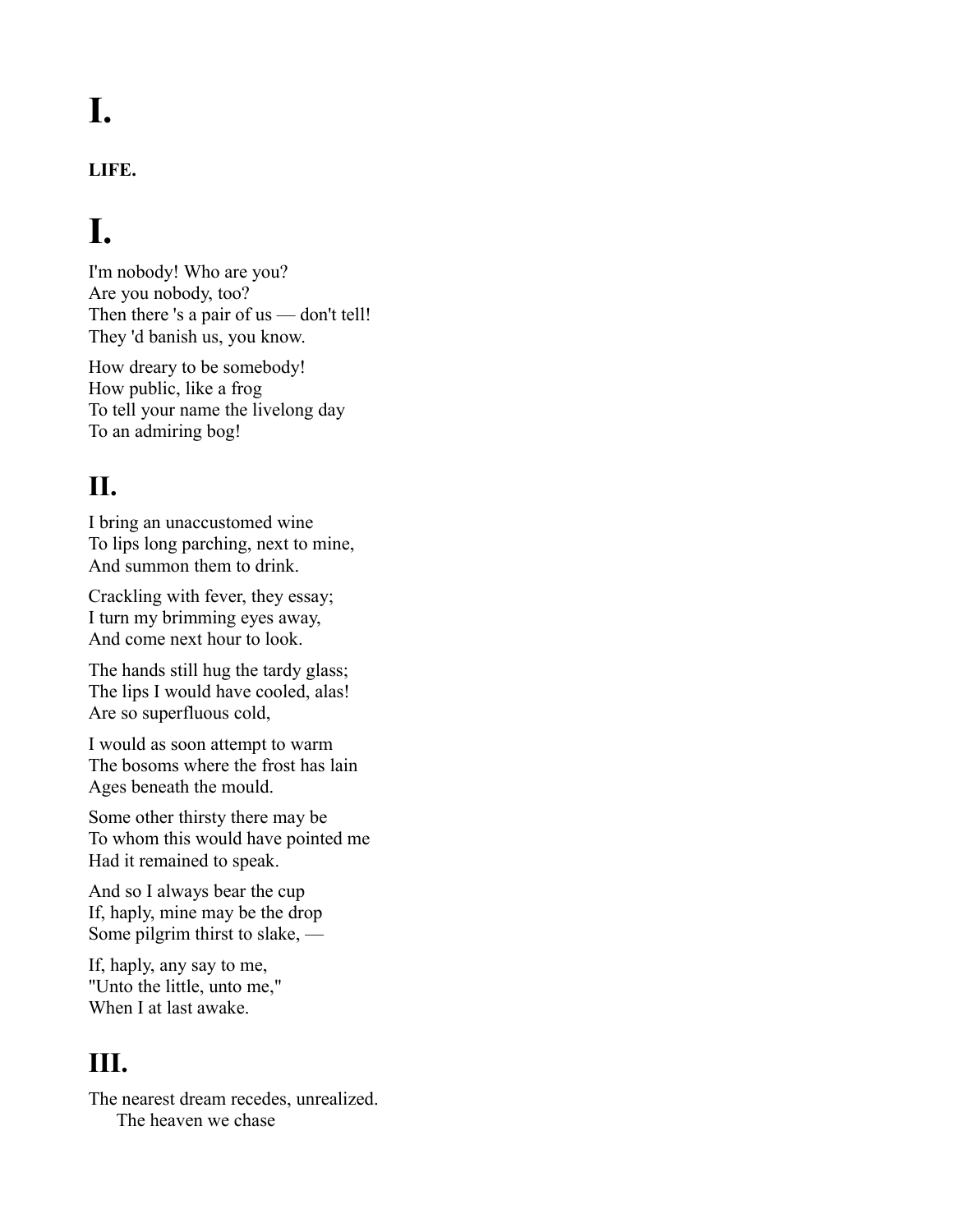Like the June bee Before the school-boy Invites the race; Stoops to an easy clover — Dips — evades — teases — deploys; Then to the royal clouds Lifts his light pinnace Heedless of the boy Staring, bewildered, at the mocking sky.

Homesick for steadfast honey, Ah! the bee flies not That brews that rare variety.

#### **IV.**

We play at paste, Till qualified for pearl, Then drop the paste, And deem ourself a fool. The shapes, though, were similar, And our new hands Learned gem-tactics Practising sands.

#### **V.**

I found the phrase to every thought I ever had, but one; And that defies me, — as a hand Did try to chalk the sun

To races nurtured in the dark; — How would your own begin? Can blaze be done in cochineal, Or noon in mazarin?

#### **VI.**

#### **HOPE.**

Hope is the thing with feathers That perches in the soul, And sings the tune without the words, And never stops at all,

And sweetest in the gale is heard; And sore must be the storm That could abash the little bird That kept so many warm.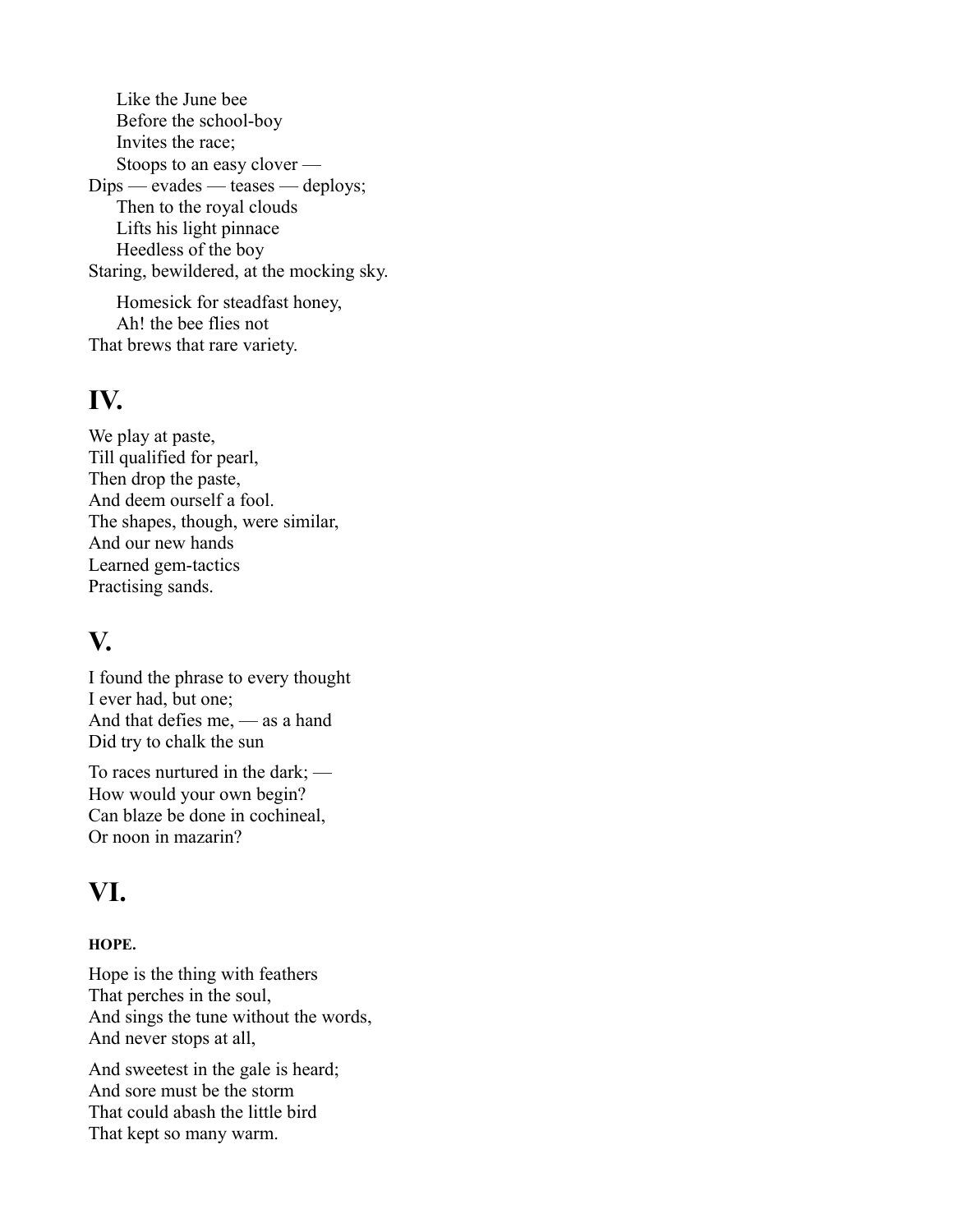I 've heard it in the chillest land, And on the strangest sea; Yet, never, in extremity, It asked a crumb of me.

#### **VII.**

#### **THE WHITE HEAT.**

Dare you see a soul at the white heat? Then crouch within the door. Red is the fire's common tint; But when the vivid ore

Has sated flame's conditions, Its quivering substance plays Without a color but the light Of unanointed blaze.

Least village boasts its blacksmith, Whose anvil's even din Stands symbol for the finer forge That soundless tugs within,

Refining these impatient ores With hammer and with blaze, Until the designated light Repudiate the forge.

#### **VIII.**

#### **TRIUMPHANT.**

Who never lost, are unprepared A coronet to find; Who never thirsted, flagons And cooling tamarind.

Who never climbed the weary league — Can such a foot explore The purple territories On Pizarro's shore?

How many legions overcome? The emperor will say. How many colors taken On Revolution Day?

How many bullets bearest? The royal scar hast thou? Angels, write "Promoted"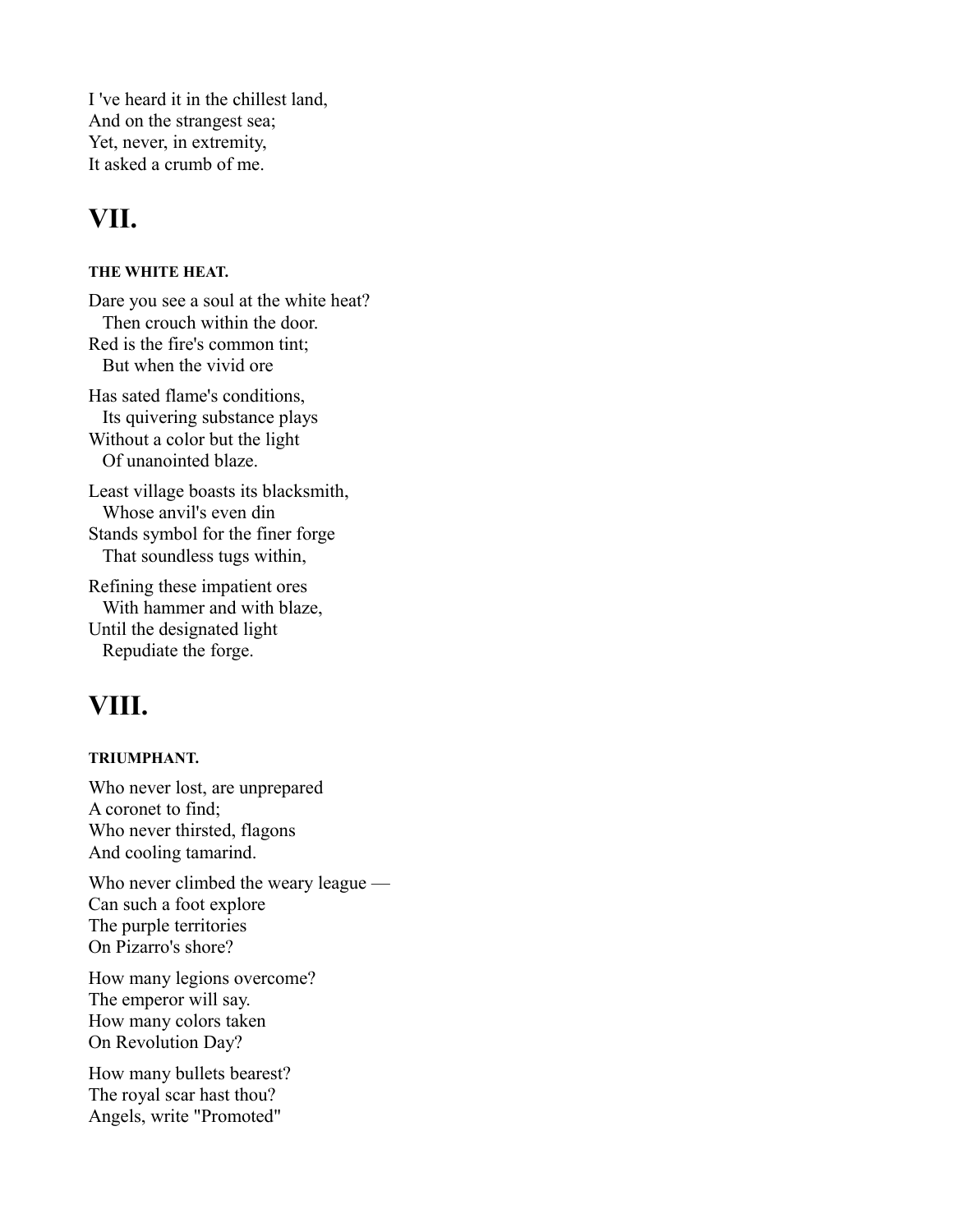On this soldier's brow!

### **IX.**

#### **THE TEST.**

I can wade grief, Whole pools of it,  $-$ I 'm used to that. But the least push of joy Breaks up my feet, And I tip — drunken. Let no pebble smile, 'T was the new liquor, — That was all!

Power is only pain, Stranded, through discipline, Till weights will hang. Give balm to giants, And they 'll wilt, like men. Give Himmaleh, — They 'll carry him!

### **X.**

#### **ESCAPE.**

I never hear the word "escape" Without a quicker blood, A sudden expectation, A flying attitude.

I never hear of prisons broad By soldiers battered down, But I tug childish at my bars, — Only to fail again!

# **XI.**

#### **COMPENSATION.**

For each ecstatic instant We must an anguish pay In keen and quivering ratio To the ecstasy.

For each beloved hour Sharp pittances of years,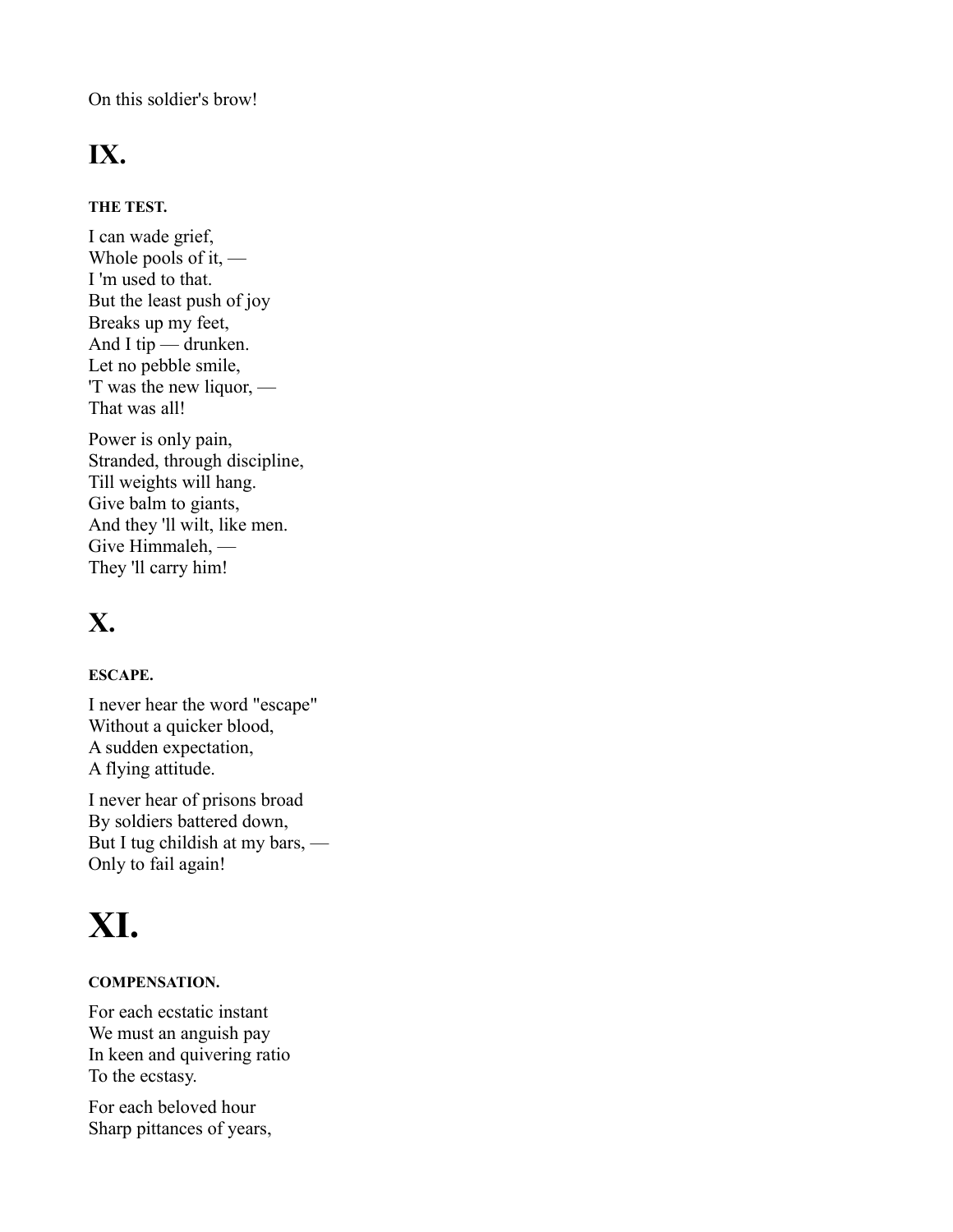Bitter contested farthings And coffers heaped with tears.

### **XII.**

#### **THE MARTYRS.**

Through the straight pass of suffering The martyrs even trod, Their feet upon temptation, Their faces upon God.

A stately, shriven company; Convulsion playing round, Harmless as streaks of meteor Upon a planet's bound.

Their faith the everlasting troth; Their expectation fair; The needle to the north degree Wades so, through polar air.

### **XIII.**

#### **A PRAYER.**

I meant to have but modest needs, Such as content, and heaven; Within my income these could lie, And life and I keep even.

But since the last included both, It would suffice my prayer But just for one to stipulate, And grace would grant the pair.

And so, upon this wise I prayed, — Great Spirit, give to me A heaven not so large as yours, But large enough for me.

A smile suffused Jehovah's face; The cherubim withdrew; Grave saints stole out to look at me, And showed their dimples, too.

I left the place with all my might, — My prayer away I threw; The quiet ages picked it up, And Judgment twinkled, too,

That one so honest be extant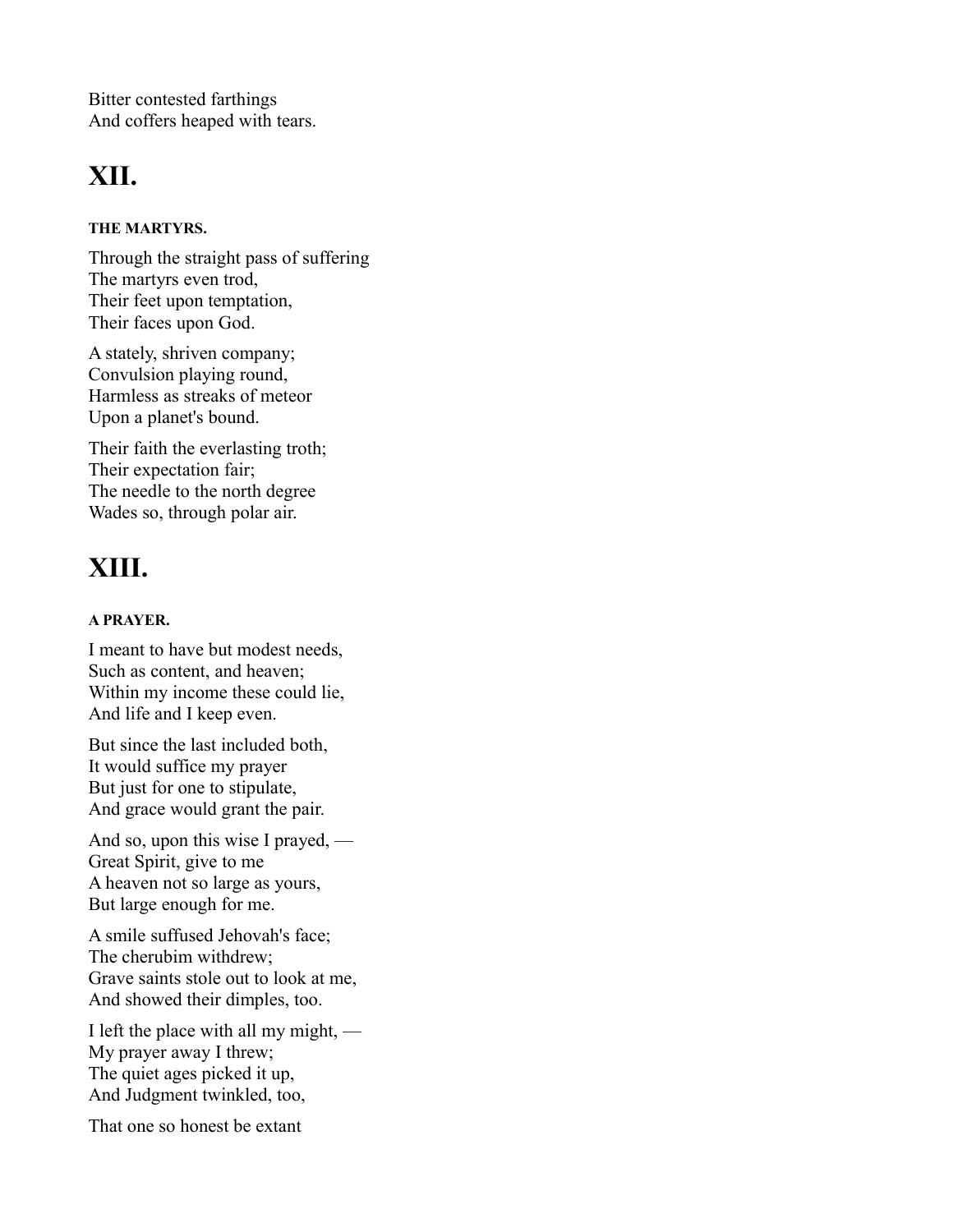As take the tale for true That "Whatsoever you shall ask, Itself be given you."

But I, grown shrewder, scan the skies With a suspicious air, — As children, swindled for the first, All swindlers be, infer.

#### **XIV.**

The thought beneath so slight a film Is more distinctly seen, — As laces just reveal the surge, Or mists the Apennine.

### **XV.**

The soul unto itself Is an imperial friend, — Or the most agonizing spy An enemy could send.

Secure against its own, No treason it can fear; Itself its sovereign, of itself The soul should stand in awe.

### **XVI.**

Surgeons must be very careful When they take the knife! Underneath their fine incisions Stirs the culprit, — Life!

### **XVII.**

#### **THE RAILWAY TRAIN.**

I like to see it lap the miles, And lick the valleys up, And stop to feed itself at tanks; And then, prodigious, step

Around a pile of mountains, And, supercilious, peer In shanties by the sides of roads; And then a quarry pare

To fit its sides, and crawl between,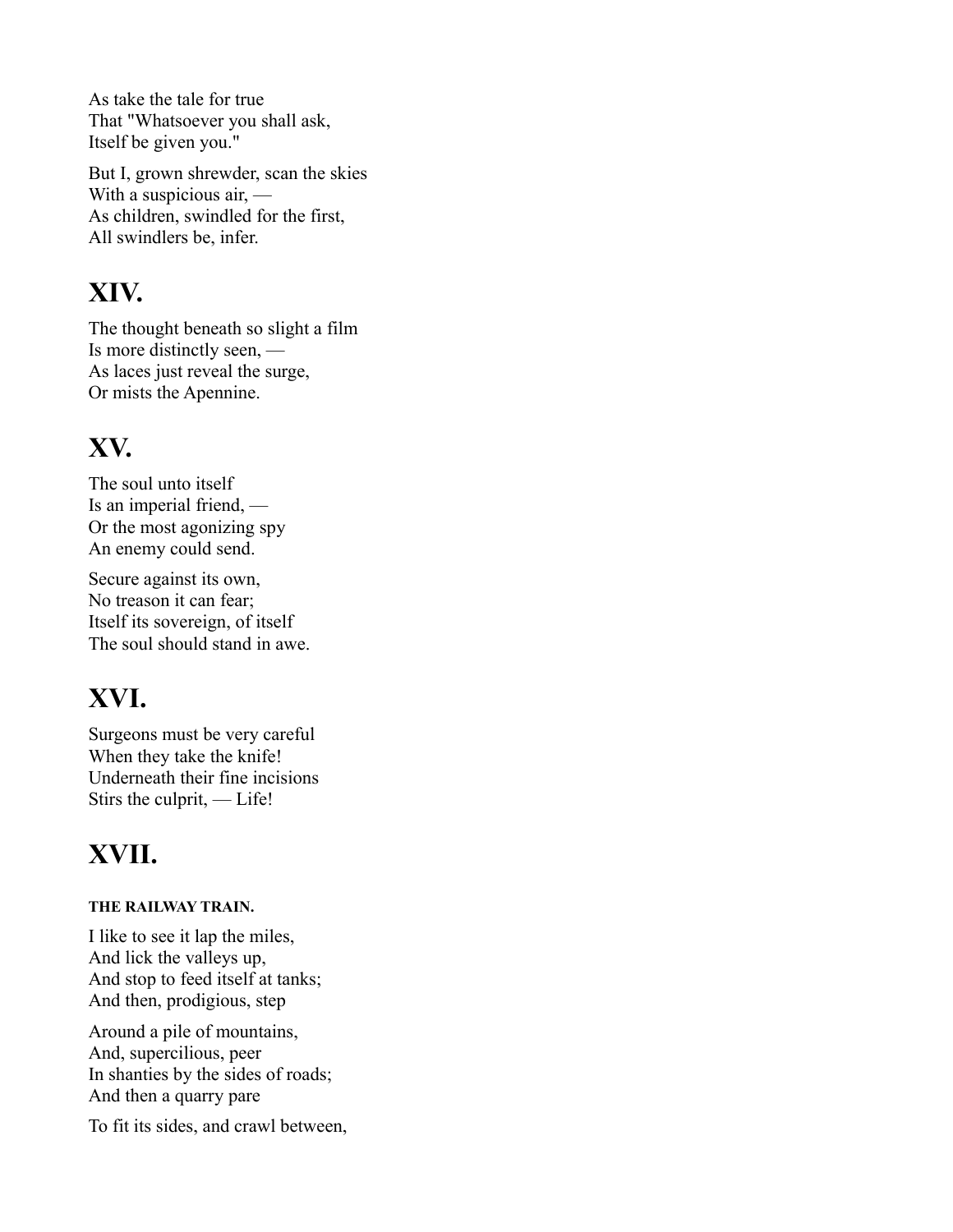Complaining all the while In horrid, hooting stanza; Then chase itself down hill

And neigh like Boanerges; Then, punctual as a star, Stop — docile and omnipotent — At its own stable door.

### **XVIII.**

#### **THE SHOW.**

The show is not the show, But they that go. Menagerie to me My neighbor be. Fair play — Both went to see.

### **XIX.**

Delight becomes pictorial When viewed through pain, — More fair, because impossible That any gain.

The mountain at a given distance In amber lies; Approached, the amber flits a little, — And that 's the skies!

### **XX.**

A thought went up my mind to-day That I have had before, But did not finish, — some way back, I could not fix the year,

Nor where it went, nor why it came The second time to me, Nor definitely what it was, Have I the art to say.

But somewhere in my soul, I know I 've met the thing before; It just reminded me — 't was all — And came my way no more.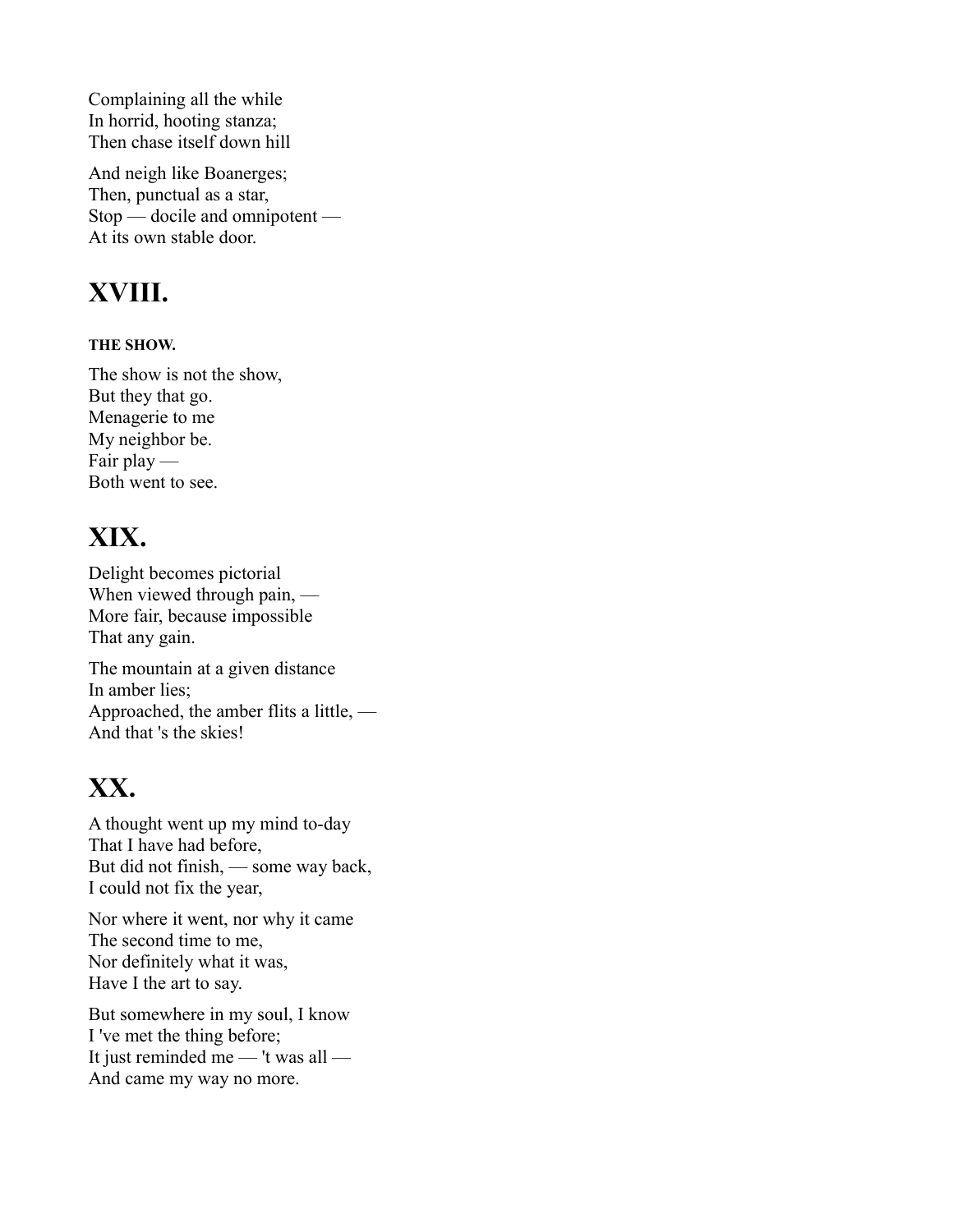### **XXI.**

Is Heaven a physician? They say that He can heal; But medicine posthumous Is unavailable.

Is Heaven an exchequer? They speak of what we owe; But that negotiation I 'm not a party to.

### **XXII.**

#### **THE RETURN.**

Though I get home how late, how late! So I get home, 't will compensate. Better will be the ecstasy That they have done expecting me, When, night descending, dumb and dark, They hear my unexpected knock. Transporting must the moment be, Brewed from decades of agony!

To think just how the fire will burn, Just how long-cheated eyes will turn To wonder what myself will say, And what itself will say to me, Beguiles the centuries of way!

### **XXIII.**

A poor torn heart, a tattered heart, That sat it down to rest, Nor noticed that the ebbing day Flowed silver to the west, Nor noticed night did soft descend Nor constellation burn, Intent upon the vision Of latitudes unknown.

The angels, happening that way, This dusty heart espied; Tenderly took it up from toil And carried it to God. There, — sandals for the barefoot; There, — gathered from the gales, Do the blue havens by the hand Lead the wandering sails.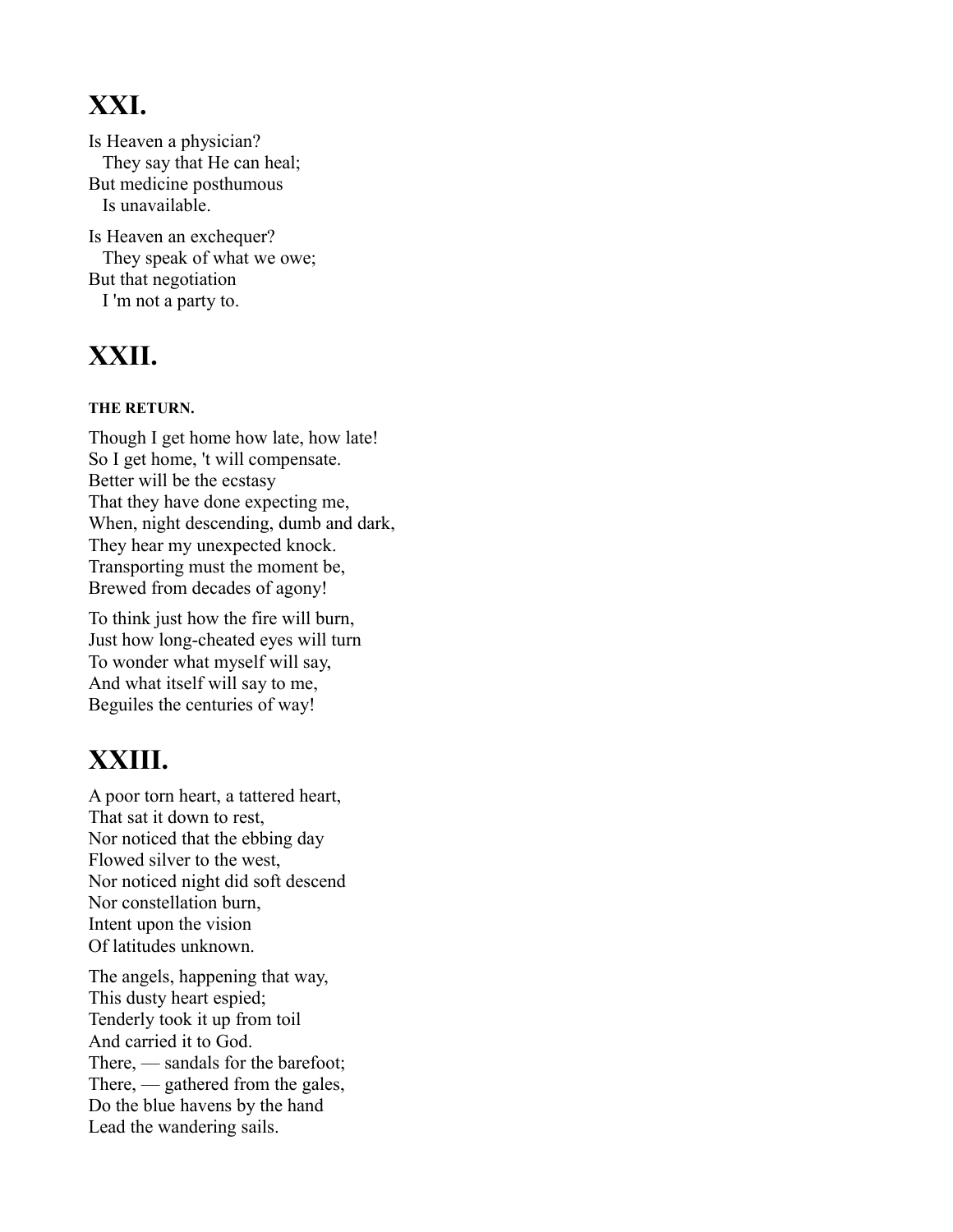#### **XXIV.**

#### **TOO MUCH.**

I should have been too glad, I see, Too lifted for the scant degree Of life's penurious round; My little circuit would have shamed This new circumference, have blamed The homelier time behind.

I should have been too saved, I see, Too rescued; fear too dim to me That I could spell the prayer I knew so perfect yesterday, — That scalding one, "Sabachthani," Recited fluent here.

Earth would have been too much, I see, And heaven not enough for me; I should have had the joy Without the fear to justify, — The palm without the Calvary; So, Saviour, crucify.

Defeat whets victory, they say; The reefs in old Gethsemane Endear the shore beyond. 'T is beggars banquets best define; 'T is thirsting vitalizes wine, — Faith faints to understand.

#### **XXV.**

#### **SHIPWRECK.**

It tossed and tossed, — A little brig I knew, — O'ertook by blast, It spun and spun, And groped delirious, for morn.

It slipped and slipped, As one that drunken stepped; Its white foot tripped, Then dropped from sight.

Ah, brig, good-night To crew and you; The ocean's heart too smooth, too blue, To break for you.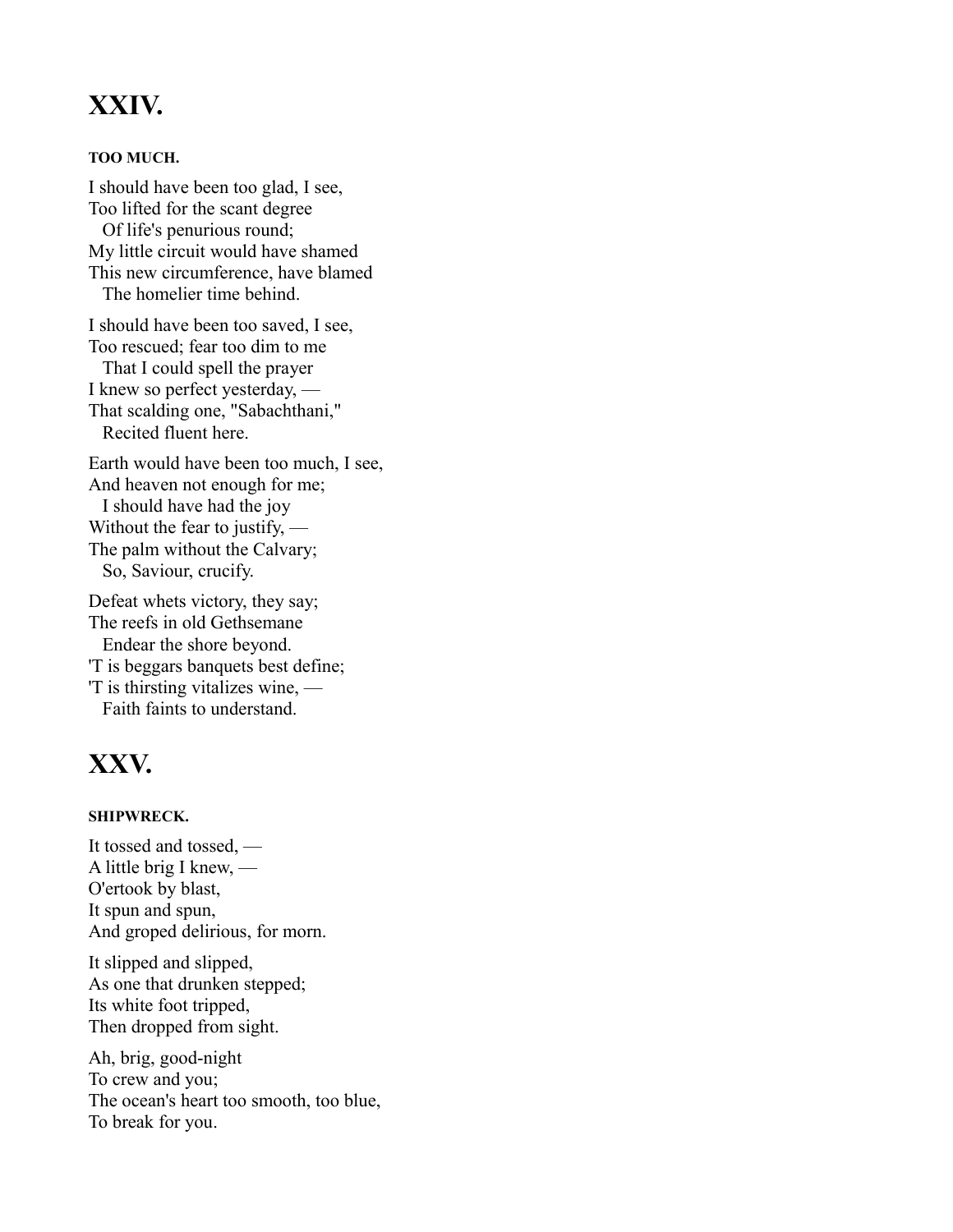### **XXVI.**

Victory comes late, And is held low to freezing lips Too rapt with frost To take it. How sweet it would have tasted, Just a drop! Was God so economical? His table 's spread too high for us Unless we dine on tip-toe. Crumbs fit such little mouths, Cherries suit robins; The eagle's golden breakfast Strangles them. God keeps his oath to sparrows, Who of little love Know how to starve!

### **XXVII.**

#### **ENOUGH.**

God gave a loaf to every bird, But just a crumb to me; I dare not eat it, though I starve, — My poignant luxury To own it, touch it, prove the feat That made the pellet mine, — Too happy in my sparrow chance For ampler coveting.

It might be famine all around, I could not miss an ear, Such plenty smiles upon my board, My garner shows so fair. I wonder how the rich may feel, — An Indiaman — an Earl? I deem that I with but a crumb Am sovereign of them all.

#### **XXVIII.**

Experiment to me Is every one I meet. If it contain a kernel? The figure of a nut

Presents upon a tree,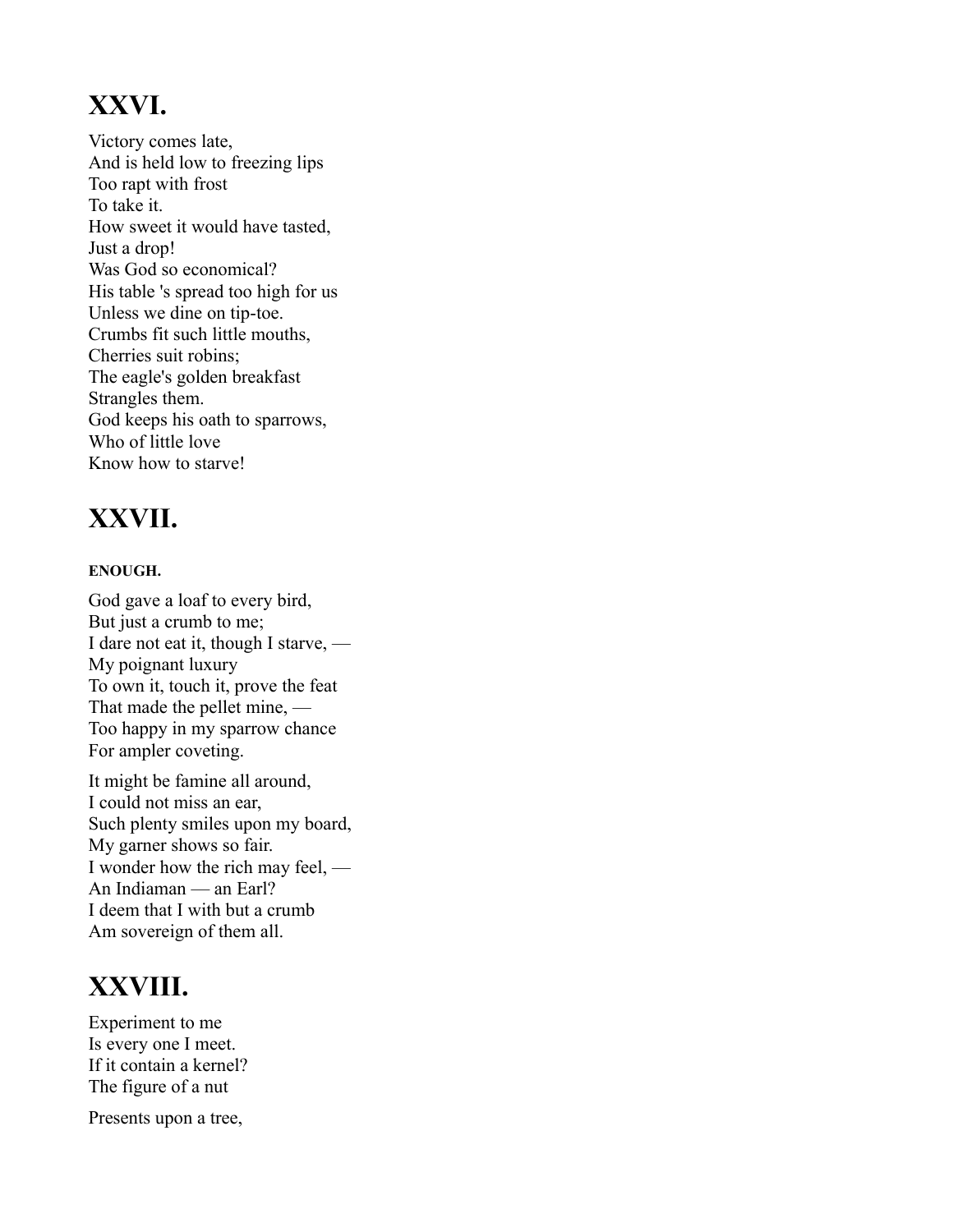Equally plausibly; But meat within is requisite, To squirrels and to me.

### **XXIX.**

#### **MY COUNTRY'S WARDROBE.**

My country need not change her gown, Her triple suit as sweet As when 't was cut at Lexington, And first pronounced "a fit."

Great Britain disapproves "the stars;" Disparagement discreet, — There 's something in their attitude That taunts her bayonet.

### **XXX.**

Faith is a fine invention For gentlemen who see; But microscopes are prudent In an emergency!

### **XXXI.**

Except the heaven had come so near, So seemed to choose my door, The distance would not haunt me so; I had not hoped before.

But just to hear the grace depart I never thought to see, Afflicts me with a double loss; 'T is lost, and lost to me.

### **XXXII.**

Portraits are to daily faces As an evening west To a fine, pedantic sunshine In a satin vest.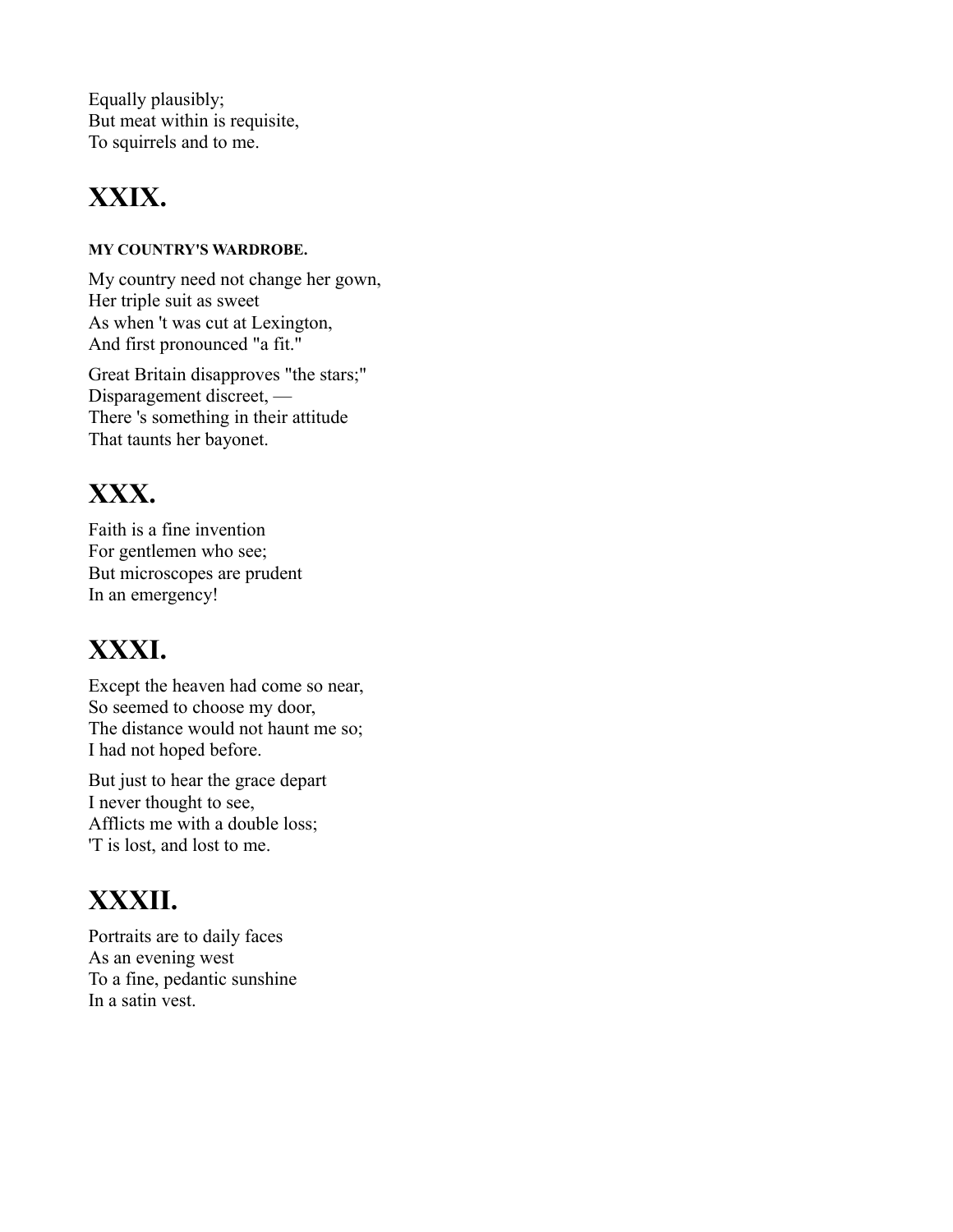### **XXXIII.**

#### **THE DUEL.**

I took my power in my hand. And went against the world; 'T was not so much as David had, But I was twice as bold.

I aimed my pebble, but myself Was all the one that fell. Was it Goliath was too large, Or only I too small?

#### **XXXIV.**

A shady friend for torrid days Is easier to find Than one of higher temperature For frigid hour of mind.

The vane a little to the east Scares muslin souls away; If broadcloth breasts are firmer Than those of organdy,

Who is to blame? The weaver? Ah! the bewildering thread! The tapestries of paradise So notelessly are made!

### **XXXV.**

#### **THE GOAL.**

Each life converges to some centre Expressed or still; Exists in every human nature A goal,

Admitted scarcely to itself, it may be, Too fair For credibility's temerity To dare.

Adored with caution, as a brittle heaven, To reach Were hopeless as the rainbow's raiment To touch,

Yet persevered toward, surer for the distance;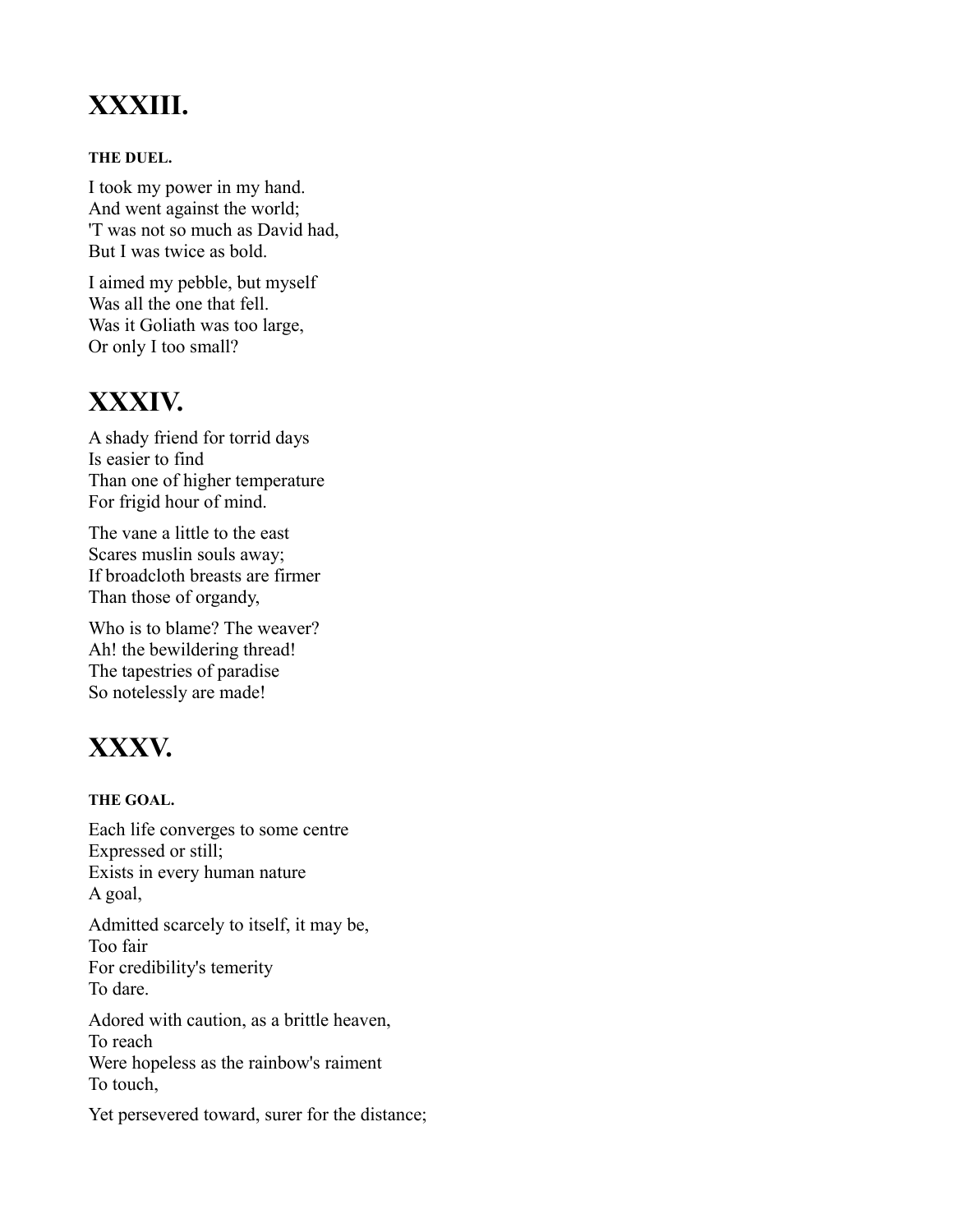How high Unto the saints' slow diligence The sky! Ungained, it may be, by a life's low venture, But then, Eternity enables the endeavoring Again.

#### **XXXVI.**

#### **SIGHT.**

Before I got my eye put out, I liked as well to see As other creatures that have eyes, And know no other way.

But were it told to me, to-day, That I might have the sky For mine, I tell you that my heart Would split, for size of me.

The meadows mine, the mountains mine, — All forests, stintless stars, As much of noon as I could take Between my finite eyes.

The motions of the dipping birds, The lightning's jointed road, For mine to look at when I liked, — The news would strike me dead!

So safer, guess, with just my soul Upon the window-pane Where other creatures put their eyes, Incautious of the sun.

#### **XXXVII.**

Talk with prudence to a beggar Of 'Potosi' and the mines! Reverently to the hungry Of your viands and your wines!

Cautious, hint to any captive You have passed enfranchised feet! Anecdotes of air in dungeons Have sometimes proved deadly sweet!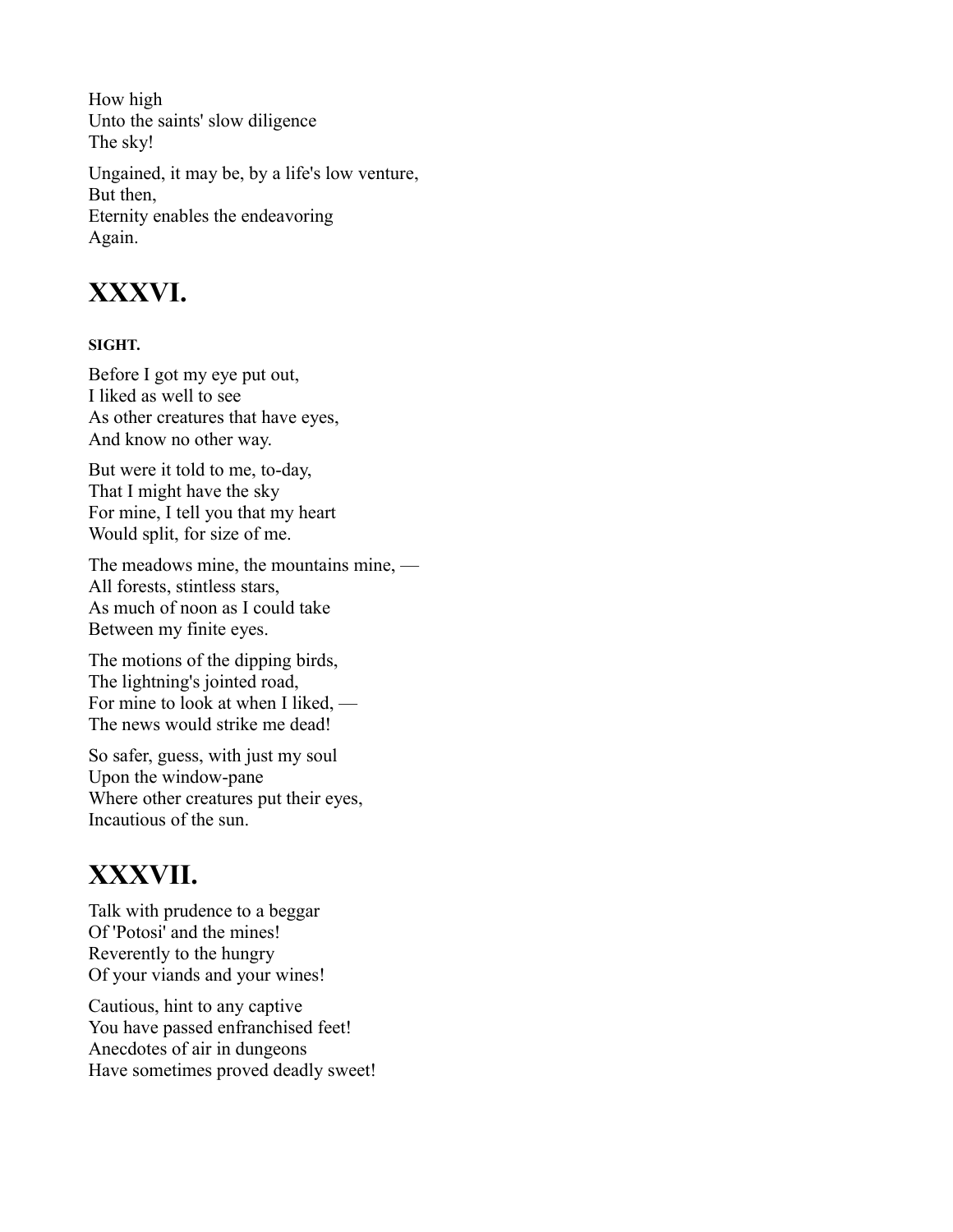### **XXXVIII.**

#### **THE PREACHER.**

He preached upon "breadth" till it argued him narrow, — The broad are too broad to define; And of "truth" until it proclaimed him a liar, — The truth never flaunted a sign.

Simplicity fled from his counterfeit presence As gold the pyrites would shun. What confusion would cover the innocent Jesus To meet so enabled a man!

### **XXXIX.**

Good night! which put the candle out? A jealous zephyr, not a doubt. Ah! friend, you little knew How long at that celestial wick The angels labored diligent; Extinguished, now, for you!

It might have been the lighthouse spark Some sailor, rowing in the dark, Had importuned to see! It might have been the waning lamp That lit the drummer from the camp To purer reveille!

### **XL.**

When I hoped I feared, Since I hoped I dared; Everywhere alone As a church remain; Spectre cannot harm, Serpent cannot charm; He deposes doom, Who hath suffered him.

### **XLI.**

#### **DEED.**

A deed knocks first at thought, And then it knocks at will. That is the manufacturing spot, And will at home and well.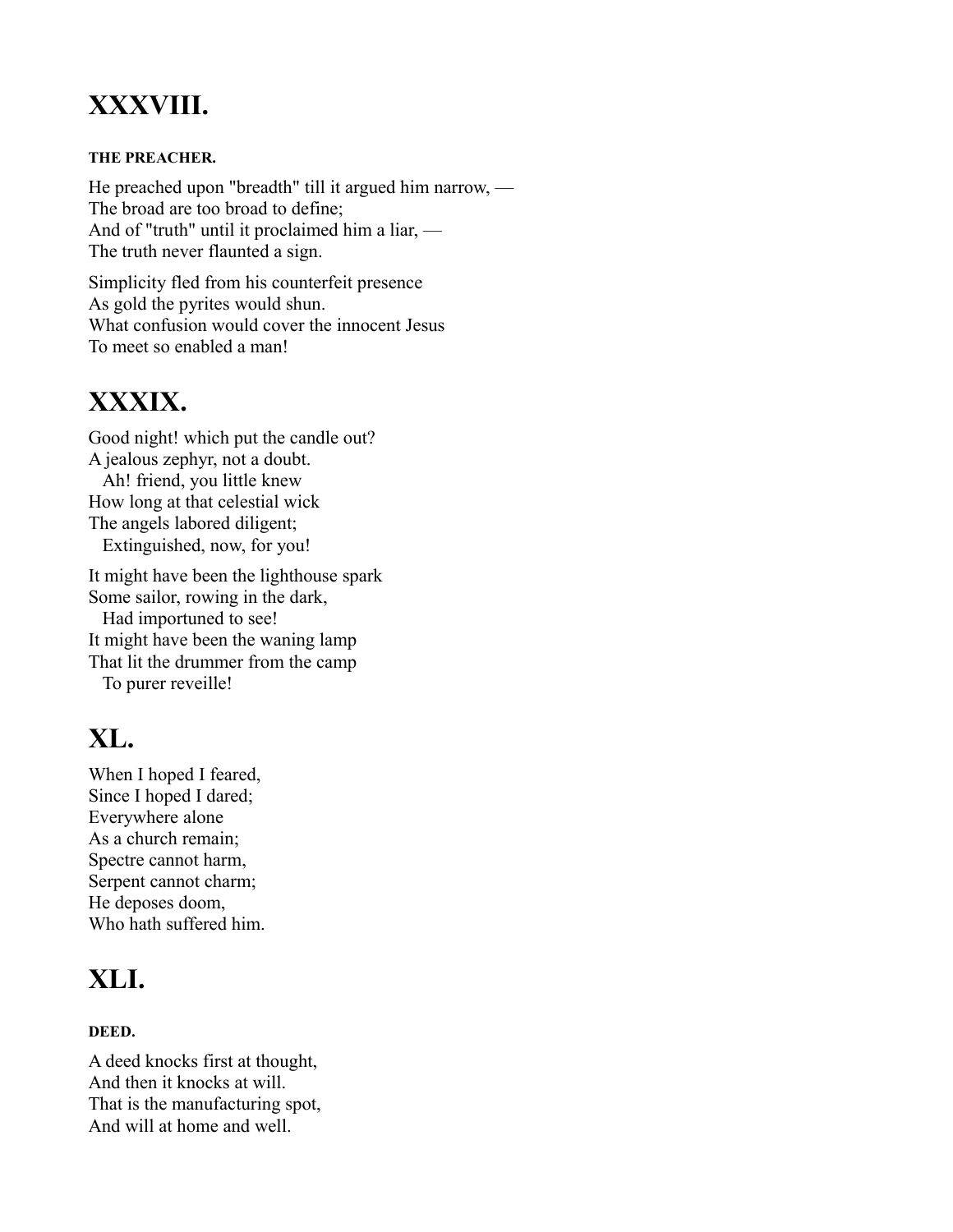It then goes out an act, Or is entombed so still That only to the ear of God Its doom is audible.

#### **XLII.**

#### **TIME'S LESSON.**

Mine enemy is growing old, — I have at last revenge. The palate of the hate departs; If any would avenge, —

Let him be quick, the viand flits, It is a faded meat. Anger as soon as fed is dead; 'T is starving makes it fat.

### **XLIII.**

#### **REMORSE.**

Remorse is memory awake, Her companies astir, — A presence of departed acts At window and at door.

It's past set down before the soul, And lighted with a match, Perusal to facilitate Of its condensed despatch.

Remorse is cureless, — the disease Not even God can heal; For 't is his institution, — The complement of hell.

### **XLIV.**

#### **THE SHELTER.**

The body grows outside, — The more convenient way, — That if the spirit like to hide, Its temple stands alway

Ajar, secure, inviting; It never did betray The soul that asked its shelter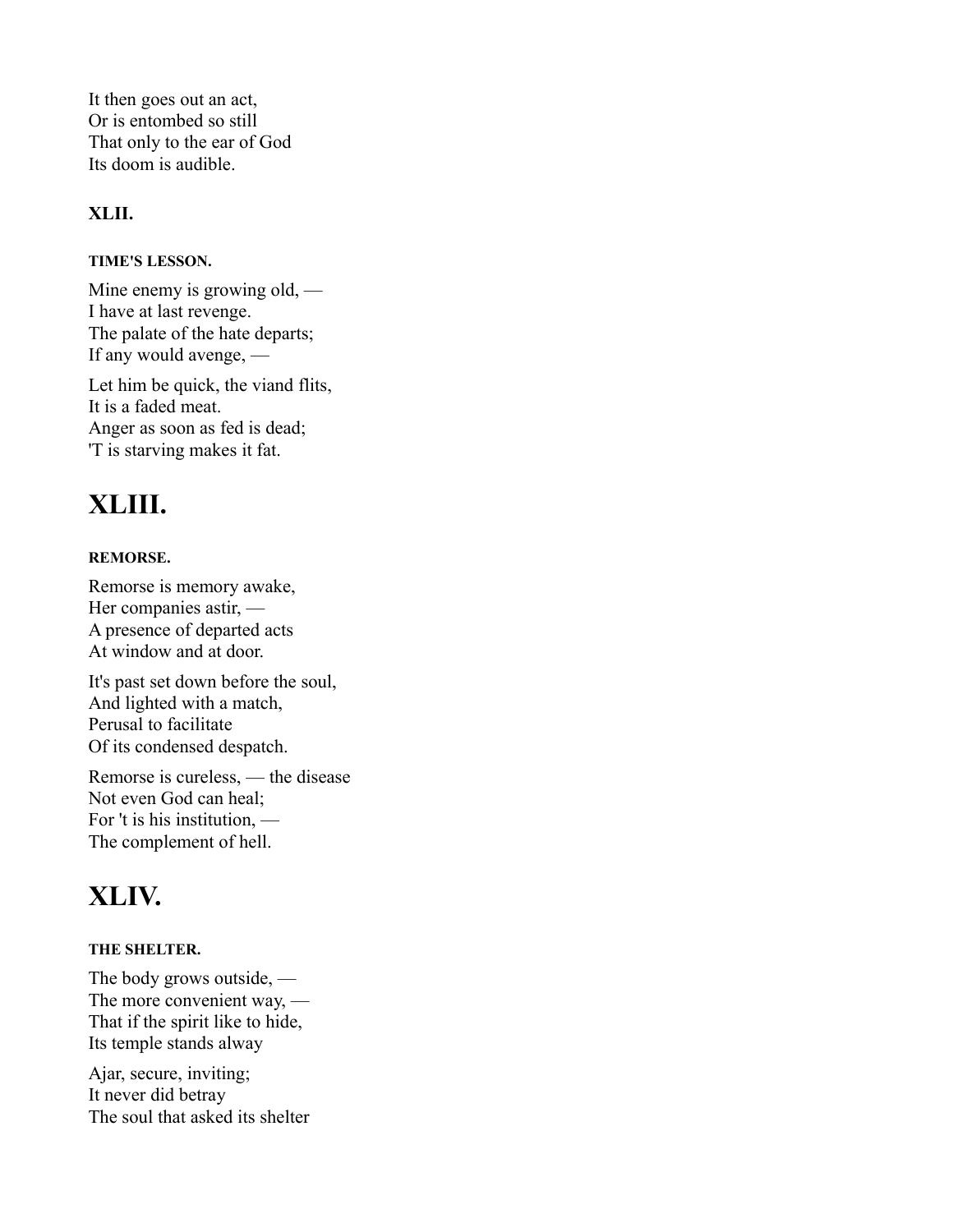In timid honesty.

### **XLV.**

Undue significance a starving man attaches To food Far off; he sighs, and therefore hopeless, And therefore good.

Partaken, it relieves indeed, but proves us That spices fly In the receipt. It was the distance Was savory.

### **XLVI.**

Heart not so heavy as mine, Wending late home, As it passed my window Whistled itself a tune, —

A careless snatch, a ballad, A ditty of the street; Yet to my irritated ear An anodyne so sweet,

It was as if a bobolink, Sauntering this way, Carolled and mused and carolled, Then bubbled slow away.

It was as if a chirping brook Upon a toilsome way Set bleeding feet to minuets Without the knowing why.

To-morrow, night will come again, Weary, perhaps, and sore. Ah, bugle, by my window, I pray you stroll once more!

### **XLVII.**

I many times thought peace had come, When peace was far away; As wrecked men deem they sight the land At centre of the sea,

And struggle slacker, but to prove, As hopelessly as I, How many the fictitious shores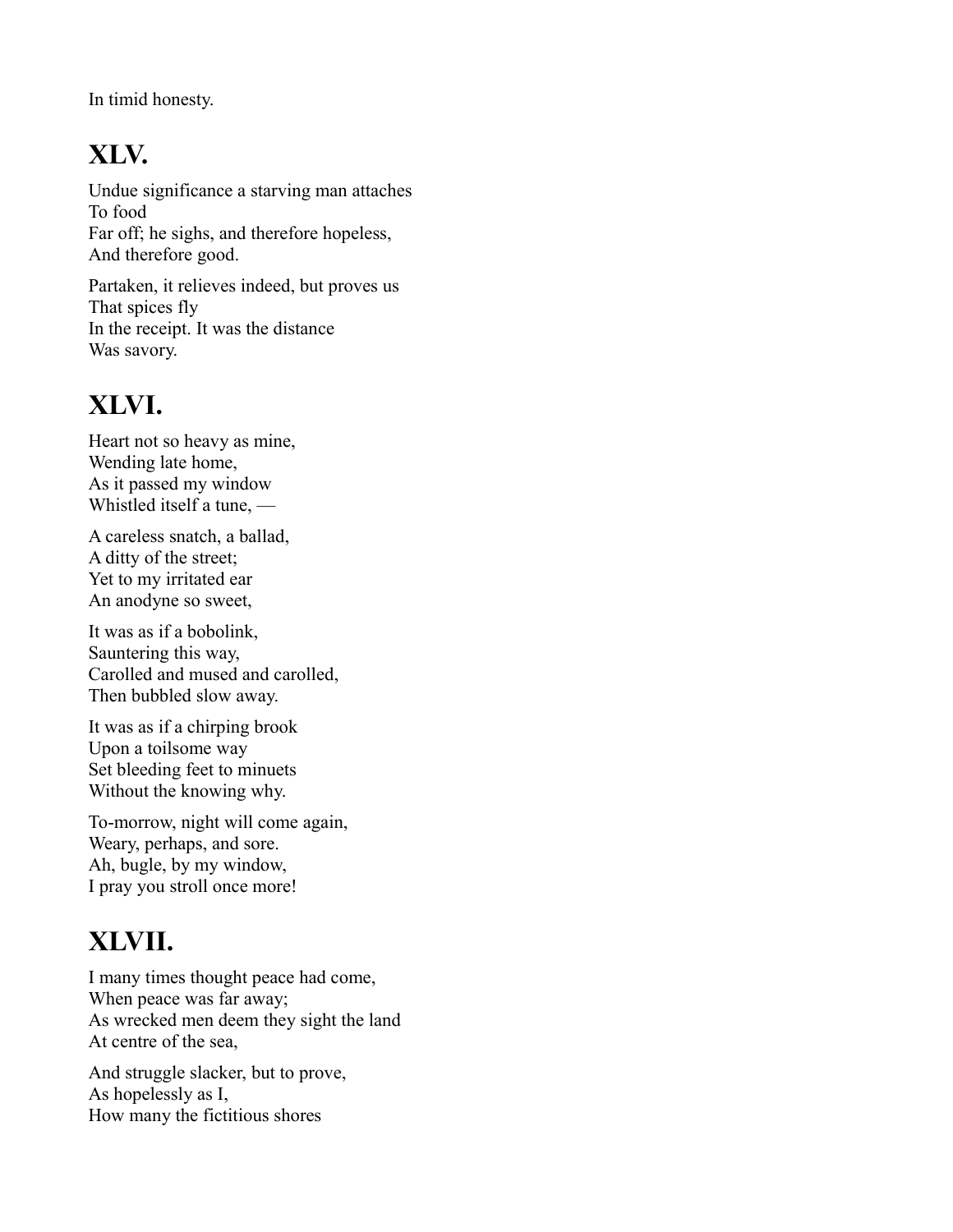Before the harbor lie.

### **XLVIII.**

Unto my books so good to turn Far ends of tired days; It half endears the abstinence, And pain is missed in praise.

As flavors cheer retarded guests With banquetings to be, So spices stimulate the time Till my small library.

It may be wilderness without, Far feet of failing men, But holiday excludes the night, And it is bells within.

I thank these kinsmen of the shelf; Their countenances bland Enamour in prospective, And satisfy, obtained.

### **XLIX.**

This merit hath the worst, — It cannot be again. When Fate hath taunted last And thrown her furthest stone,

The maimed may pause and breathe, And glance securely round. The deer invites no longer Than it eludes the hound.

### **L.**

#### **HUNGER.**

I had been hungry all the years; My noon had come, to dine; I, trembling, drew the table near, And touched the curious wine.

'T was this on tables I had seen, When turning, hungry, lone, I looked in windows, for the wealth I could not hope to own.

I did not know the ample bread,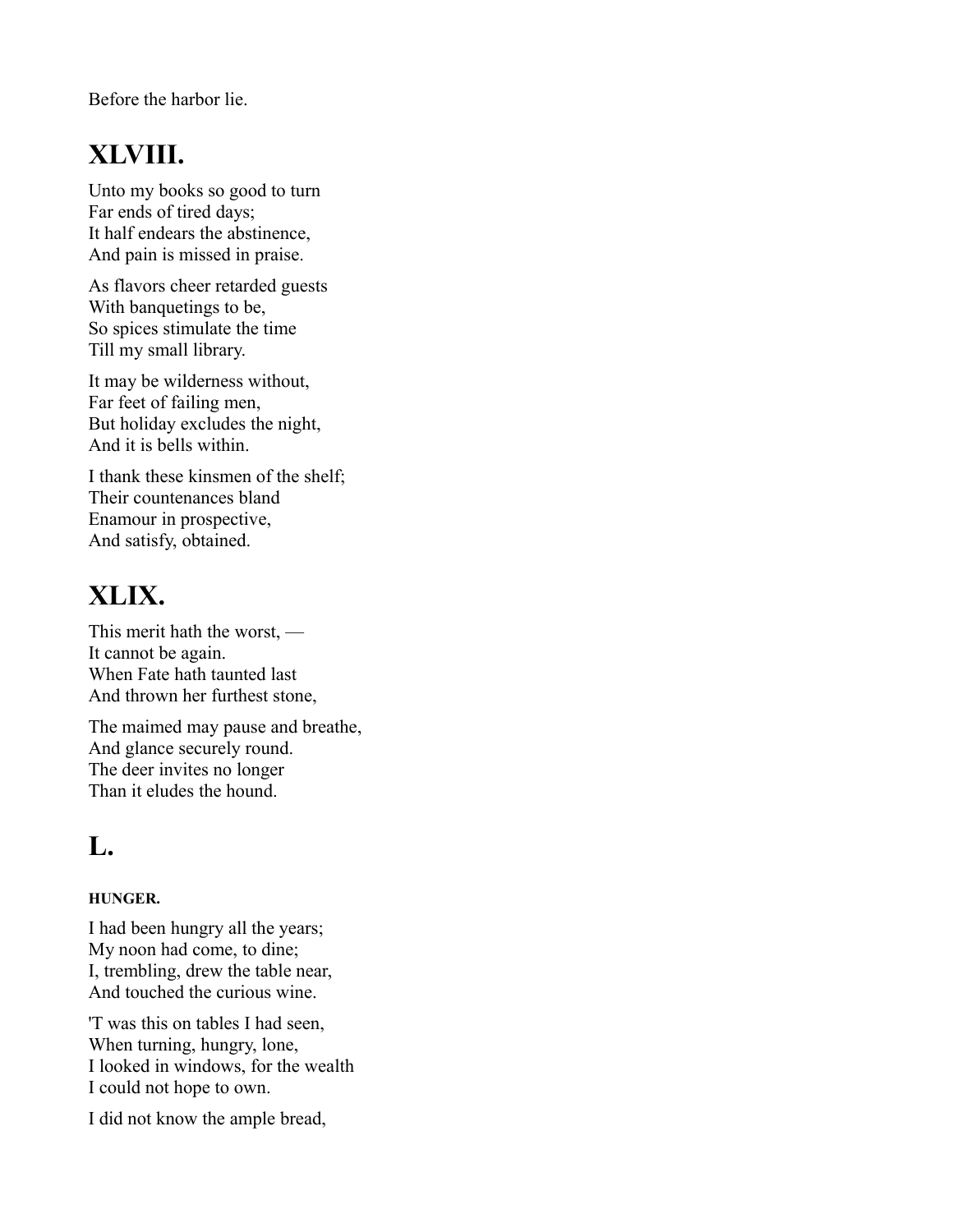'T was so unlike the crumb The birds and I had often shared In Nature's dining-room.

The plenty hurt me, 't was so new, — Myself felt ill and odd, As berry of a mountain bush Transplanted to the road.

Nor was I hungry; so I found That hunger was a way Of persons outside windows, The entering takes away.

#### **LI.**

I gained it so, By climbing slow, By catching at the twigs that grow Between the bliss and me. It hung so high, As well the sky Attempt by strategy. I said I gained it, — This was all. Look, how I clutch it, Lest it fall, And I a pauper go; Unfitted by an instant's grace

For the contented beggar's face I wore an hour ago.

### **LII.**

To learn the transport by the pain, As blind men learn the sun; To die of thirst, suspecting That brooks in meadows run;

To stay the homesick, homesick feet Upon a foreign shore Haunted by native lands, the while, And blue, beloved air —

This is the sovereign anguish, This, the signal woe! These are the patient laureates Whose voices, trained below,

Ascend in ceaseless carol, Inaudible, indeed,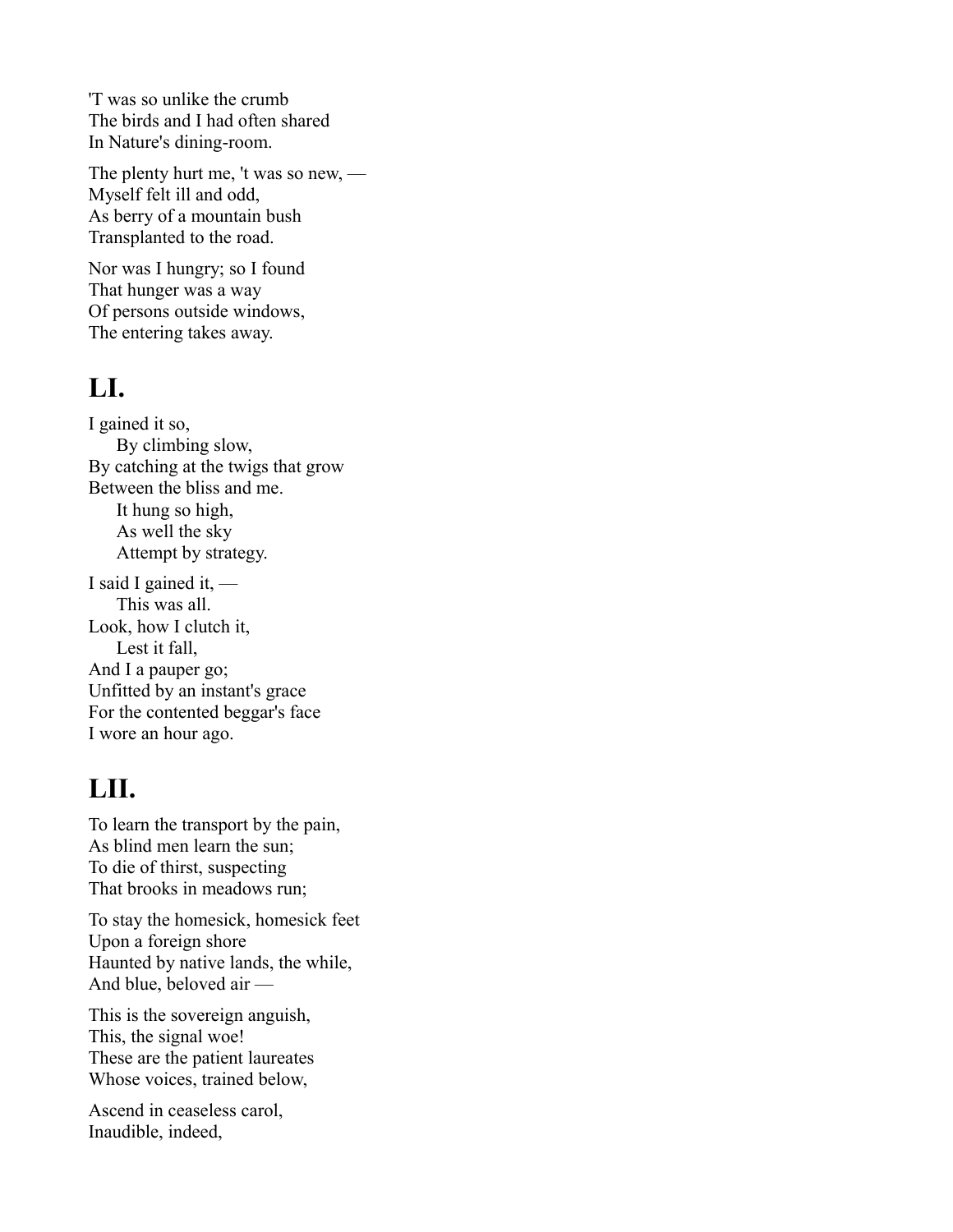To us, the duller scholars Of the mysterious bard!

### **LIII.**

#### **RETURNING.**

I years had been from home, And now, before the door, I dared not open, lest a face I never saw before

Stare vacant into mine And ask my business there. My business, — just a life I left, Was such still dwelling there?

I fumbled at my nerve, I scanned the windows near; The silence like an ocean rolled, And broke against my ear.

I laughed a wooden laugh That I could fear a door, Who danger and the dead had faced, But never quaked before.

I fitted to the latch My hand, with trembling care, Lest back the awful door should spring, And leave me standing there.

I moved my fingers off As cautiously as glass, And held my ears, and like a thief Fled gasping from the house.

### **LIV.**

#### **PRAYER.**

Prayer is the little implement Through which men reach Where presence is denied them. They fling their speech

By means of it in God's ear; If then He hear, This sums the apparatus Comprised in prayer.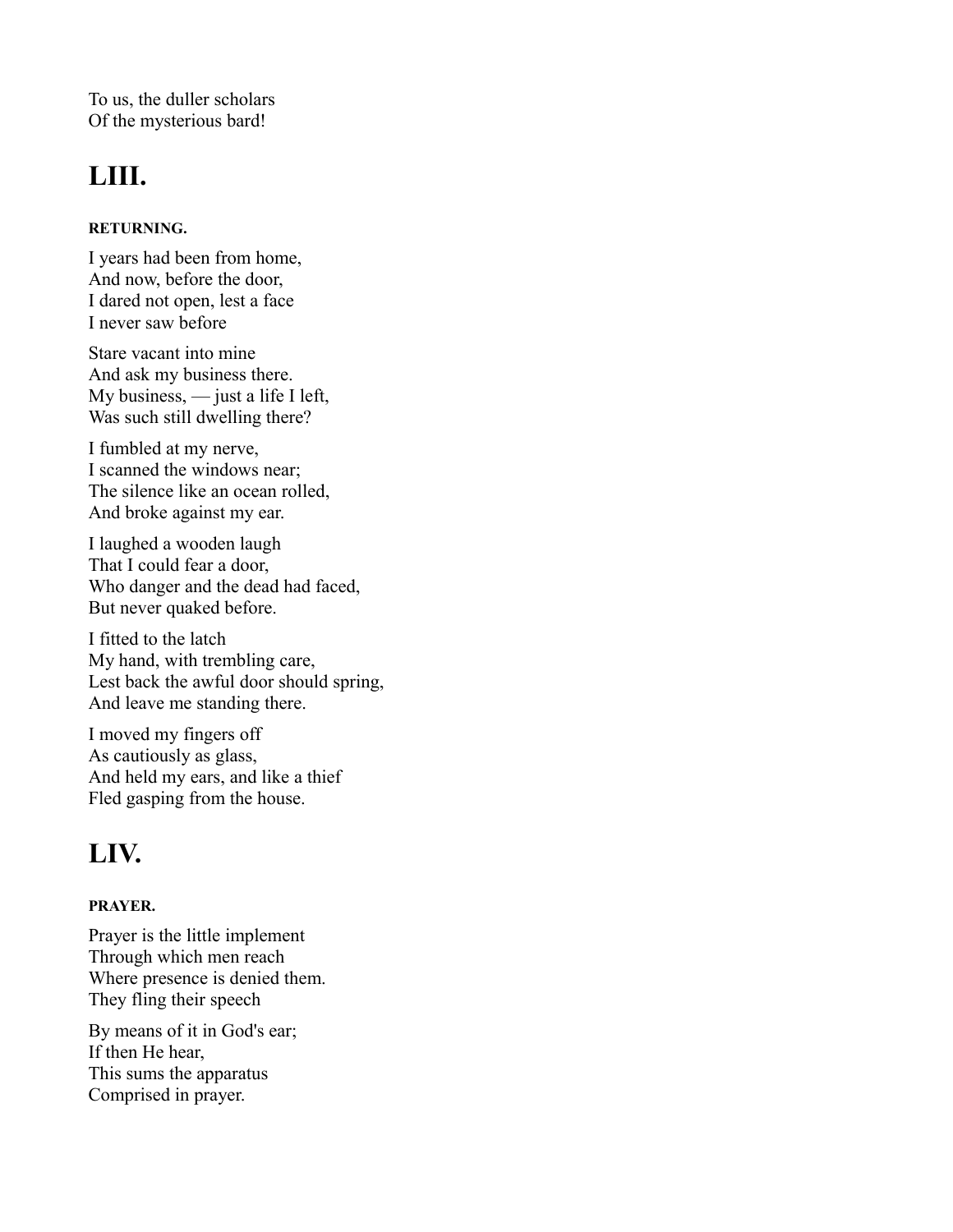#### **LV.**

I know that he exists Somewhere, in silence. He has hid his rare life From our gross eyes.

'T is an instant's play, 'T is a fond ambush, Just to make bliss Earn her own surprise!

But should the play Prove piercing earnest, Should the glee glaze In death's stiff stare,

Would not the fun Look too expensive? Would not the jest Have crawled too far?

### **LVI.**

#### **MELODIES UNHEARD.**

Musicians wrestle everywhere: All day, among the crowded air, I hear the silver strife; And — waking long before the dawn — Such transport breaks upon the town I think it that "new life!"

It is not bird, it has no nest; Nor band, in brass and scarlet dressed, Nor tambourine, nor man; It is not hymn from pulpit read, — The morning stars the treble led On time's first afternoon!

Some say it is the spheres at play! Some say that bright majority Of vanished dames and men! Some think it service in the place Where we, with late, celestial face, Please God, shall ascertain!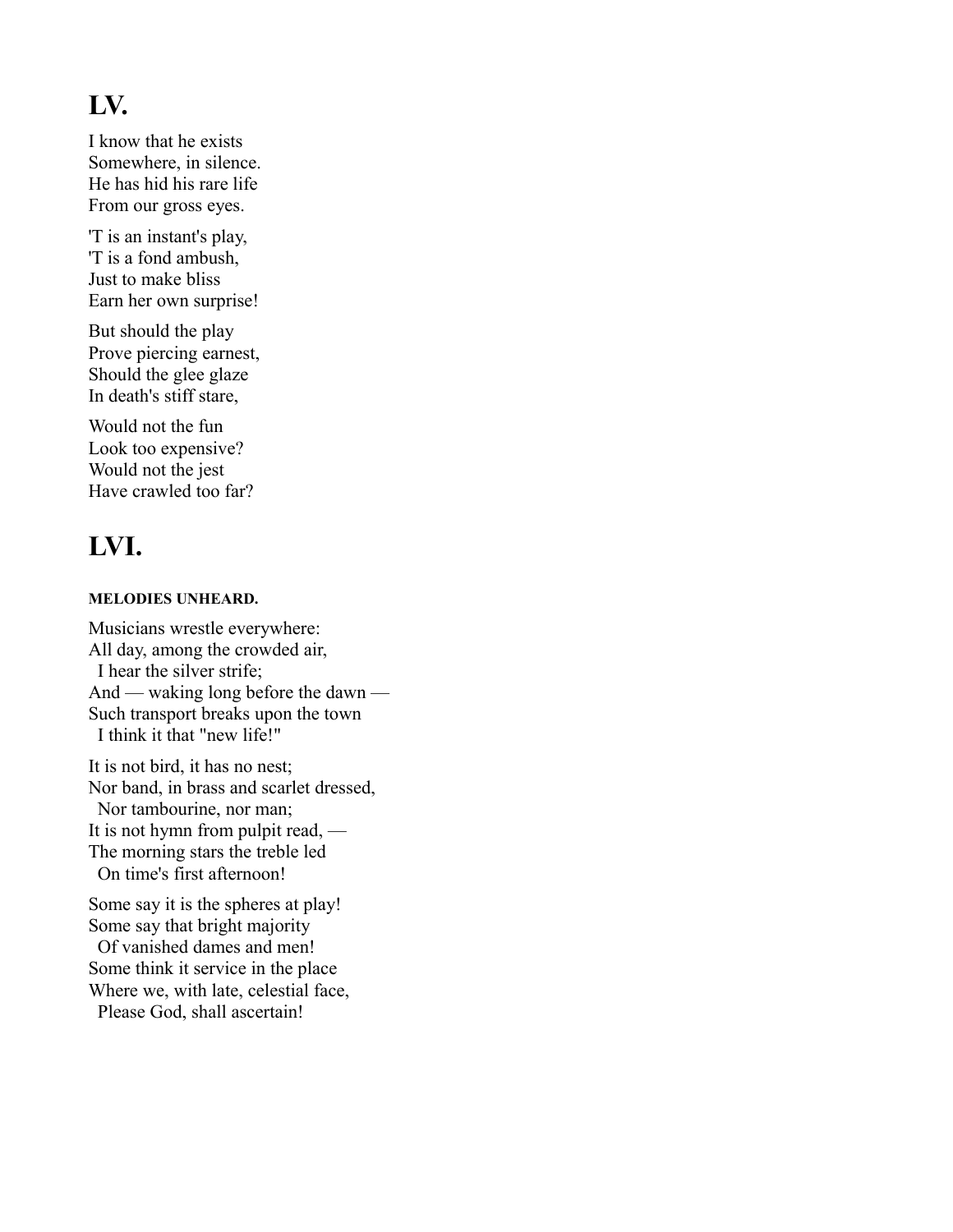### **LVII.**

#### **CALLED BACK.**

Just lost when I was saved! Just felt the world go by! Just girt me for the onset with eternity, When breath blew back, And on the other side I heard recede the disappointed tide!

Therefore, as one returned, I feel, Odd secrets of the line to tell! Some sailor, skirting foreign shores, Some pale reporter from the awful doors Before the seal!

Next time, to stay! Next time, the things to see By ear unheard, Unscrutinized by eye.

Next time, to tarry, While the ages steal, — Slow tramp the centuries, And the cycles wheel.

# **II.**

**LOVE.**

# **I.**

#### **CHOICE.**

Of all the souls that stand create I have elected one. When sense from spirit files away, And subterfuge is done;

When that which is and that which was Apart, intrinsic, stand, And this brief tragedy of flesh Is shifted like a sand;

When figures show their royal front And mists are carved away, — Behold the atom I preferred To all the lists of clay!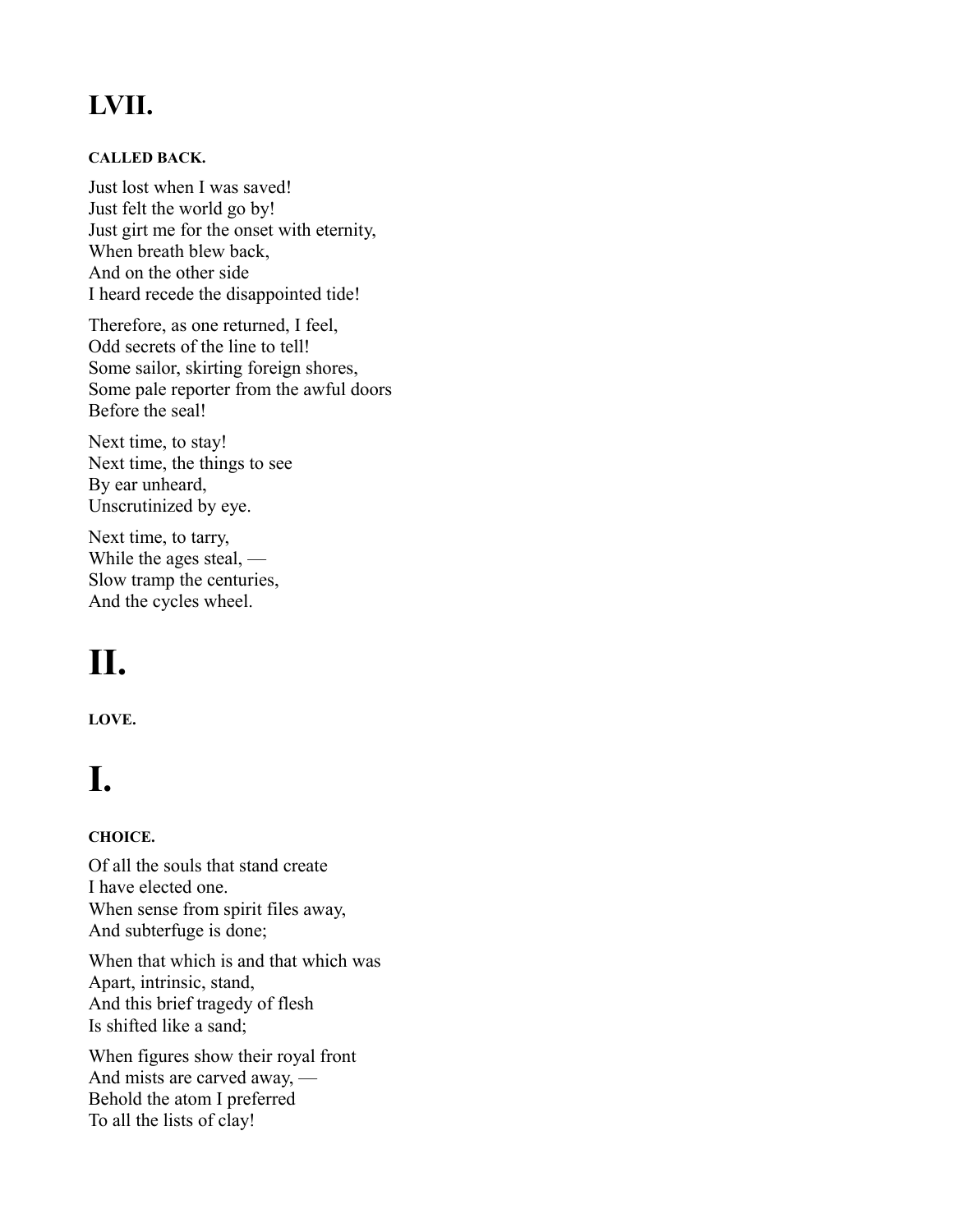### **II.**

I have no life but this, To lead it here; Nor any death, but lest Dispelled from there;

Nor tie to earths to come, Nor action new, Except through this extent, The realm of you.

#### **III.**

Your riches taught me poverty. Myself a millionnaire In little wealths, — as girls could boast, — Till broad as Buenos Ayre,

You drifted your dominions A different Peru; And I esteemed all poverty, For life's estate with you.

Of mines I little know, myself, But just the names of gems, — The colors of the commonest; And scarce of diadems

So much that, did I meet the queen, Her glory I should know: But this must be a different wealth, To miss it beggars so.

I 'm sure 't is India all day To those who look on you Without a stint, without a blame, — Might I but be the Jew!

I 'm sure it is Golconda, Beyond my power to deem, — To have a smile for mine each day, How better than a gem!

At least, it solaces to know That there exists a gold, Although I prove it just in time Its distance to behold!

It 's far, far treasure to surmise, And estimate the pearl That slipped my simple fingers through While just a girl at school!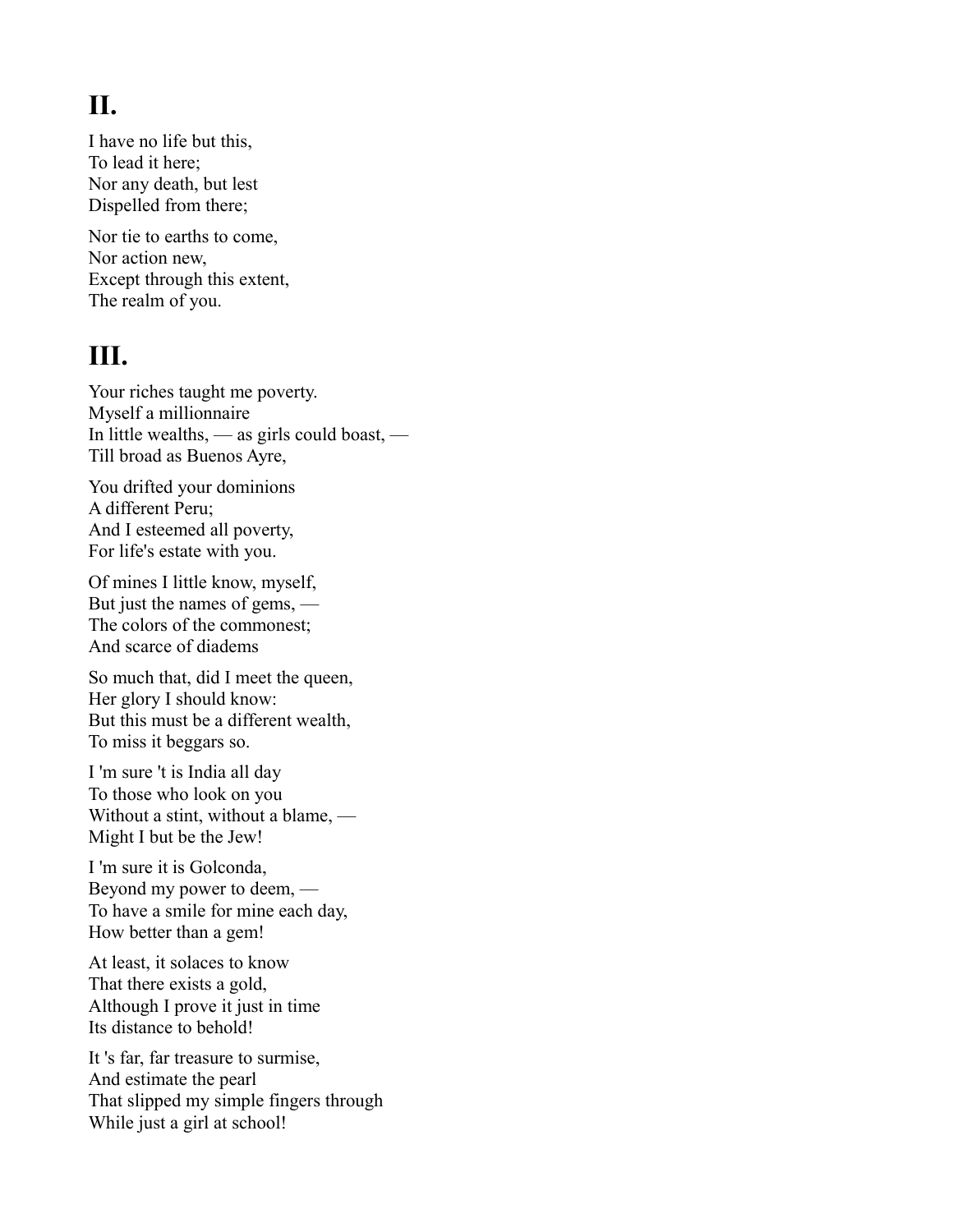### **IV.**

#### **THE CONTRACT.**

I gave myself to him, And took himself for pay. The solemn contract of a life Was ratified this way.

The wealth might disappoint, Myself a poorer prove Than this great purchaser suspect, The daily own of Love

Depreciate the vision; But, till the merchant buy, Still fable, in the isles of spice, The subtle cargoes lie.

At least, 't is mutual risk, — Some found it mutual gain; Sweet debt of Life, — each night to owe, Insolvent, every noon.

#### **V.**

#### **THE LETTER.**

"GOING to him! Happy letter! Tell him — Tell him the page I did n't write; Tell him I only said the syntax, And left the verb and the pronoun out. Tell him just how the fingers hurried, Then how they waded, slow, slow, slow; And then you wished you had eyes in your pages, So you could see what moved them so.

"Tell him it was n't a practised writer, You guessed, from the way the sentence toiled; You could hear the bodice tug, behind you, As if it held but the might of a child; You almost pitied it, you, it worked so. Tell him — No, you may quibble there, For it would split his heart to know it, And then you and I were silenter.

"Tell him night finished before we finished, And the old clock kept neighing 'day!' And you got sleepy and begged to be ended — What could it hinder so, to say? Tell him just how she sealed you, cautious,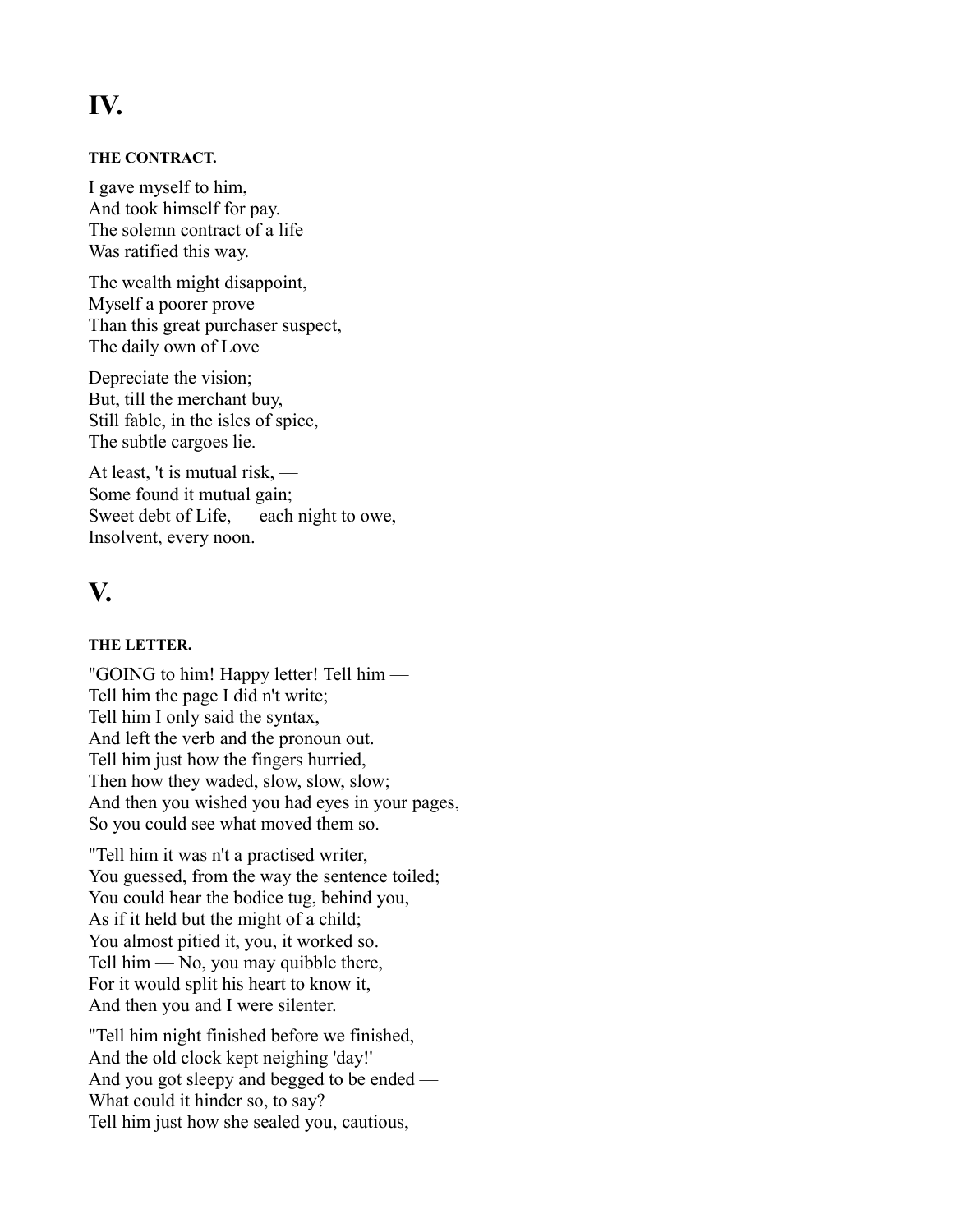But if he ask where you are hid Until to-morrow, — happy letter! Gesture, coquette, and shake your head!"

#### **VI.**

The way I read a letter 's this: 'T is first I lock the door, And push it with my fingers next, For transport it be sure.

And then I go the furthest off To counteract a knock; Then draw my little letter forth And softly pick its lock.

Then, glancing narrow at the wall, And narrow at the floor, For firm conviction of a mouse Not exorcised before,

Peruse how infinite I am To — no one that you know! And sigh for lack of heaven, — but not The heaven the creeds bestow.

### **VII.**

Wild nights! Wild nights! Were I with thee, Wild nights should be Our luxury!

Futile the winds To a heart in port, — Done with the compass, Done with the chart.

Rowing in Eden! Ah! the sea! Might I but moor To-night in thee!

### **VIII.**

#### **AT HOME.**

The night was wide, and furnished scant With but a single star, That often as a cloud it met Blew out itself for fear.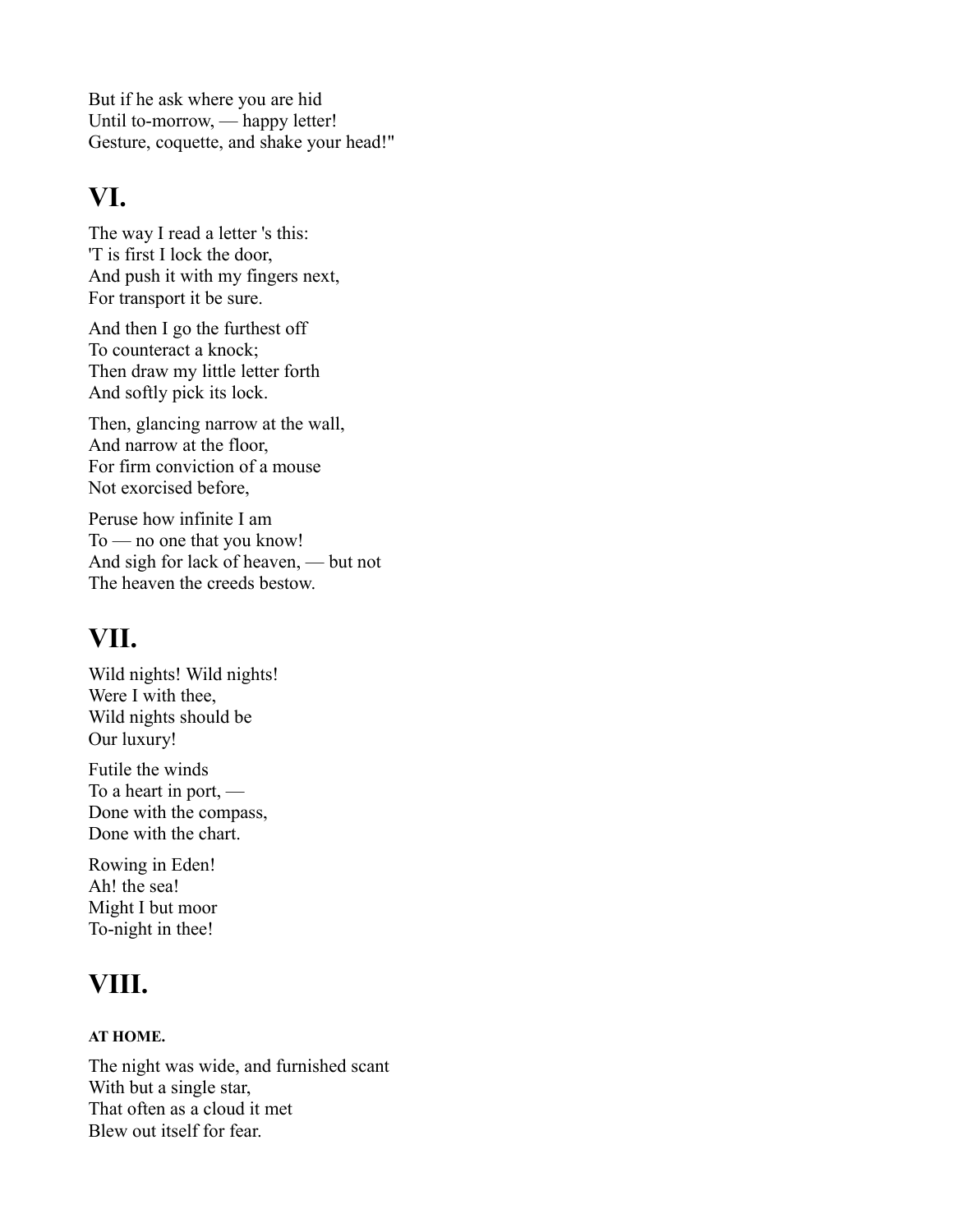The wind pursued the little bush, And drove away the leaves November left; then clambered up And fretted in the eaves.

No squirrel went abroad; A dog's belated feet Like intermittent plush were heard Adown the empty street.

To feel if blinds be fast, And closer to the fire Her little rocking-chair to draw, And shiver for the poor,

The housewife's gentle task. "How pleasanter," said she Unto the sofa opposite, "The sleet than May — no thee!"

### **IX.**

#### **POSSESSION.**

Did the harebell loose her girdle To the lover bee, Would the bee the harebell hallow Much as formerly?

Did the paradise, persuaded, Yield her moat of pearl, Would the Eden be an Eden, Or the earl an earl?

### **X.**

A charm invests a face Imperfectly beheld, — The lady dare not lift her veil For fear it be dispelled.

But peers beyond her mesh, And wishes, and denies, — Lest interview annul a want That image satisfies.

### **XI.**

#### **THE LOVERS.**

The rose did caper on her cheek,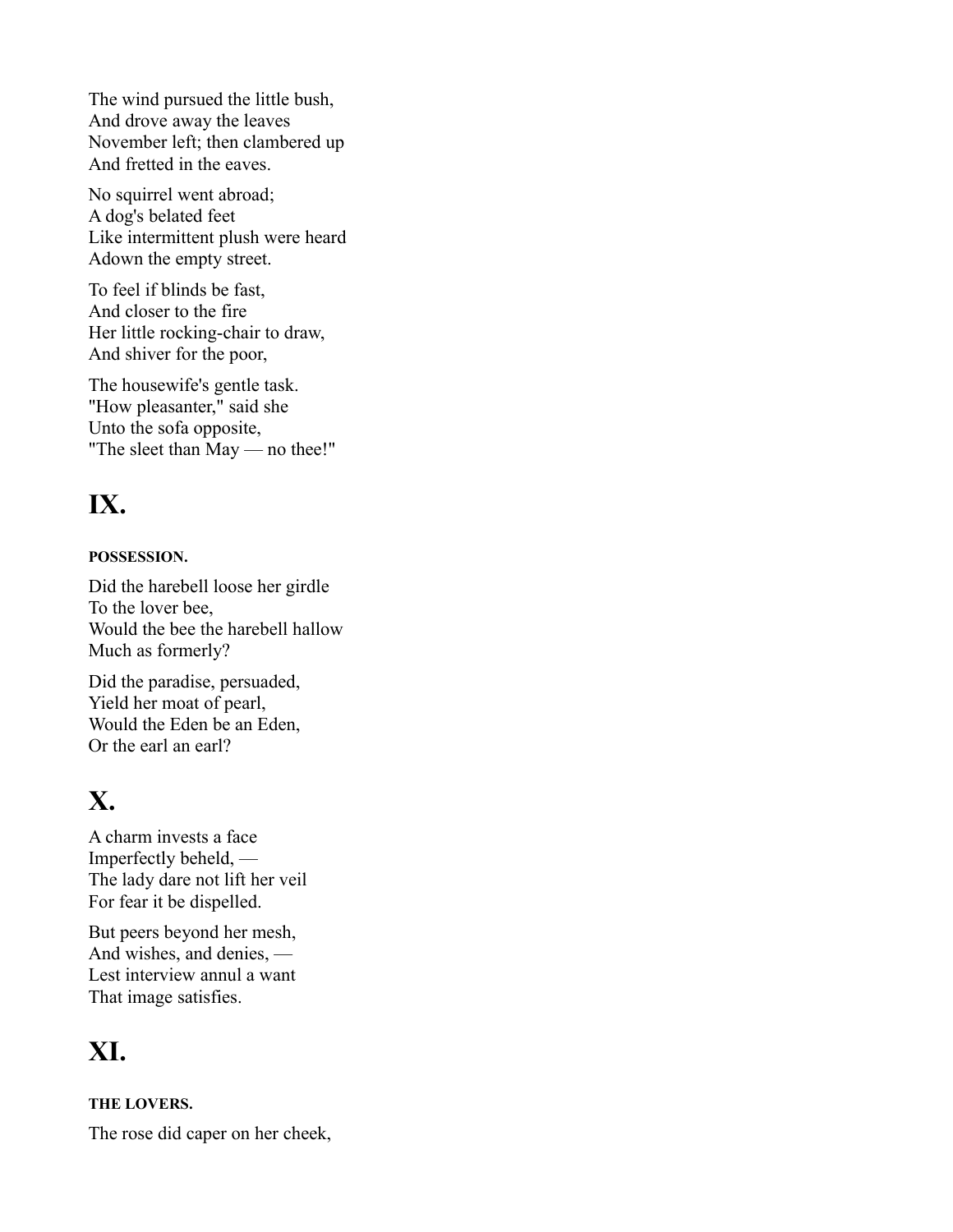Her bodice rose and fell, Her pretty speech, like drunken men, Did stagger pitiful.

Her fingers fumbled at her work, — Her needle would not go; What ailed so smart a little maid It puzzled me to know,

Till opposite I spied a cheek That bore another rose; Just opposite, another speech That like the drunkard goes;

A vest that, like the bodice, danced To the immortal tune, — Till those two troubled little clocks Ticked softly into one.

### **XII.**

In lands I never saw, they say, Immortal Alps look down, Whose bonnets touch the firmament, Whose sandals touch the town, —

Meek at whose everlasting feet A myriad daisies play. Which, sir, are you, and which am I, Upon an August day?

#### **XIII.**

The moon is distant from the sea, And yet with amber hands She leads him, docile as a boy, Along appointed sands.

He never misses a degree; Obedient to her eye, He comes just so far toward the town, Just so far goes away.

Oh, Signor, thine the amber hand, And mine the distant sea, — Obedient to the least command Thine eyes impose on me.

#### **XIV.**

He put the belt around my life, —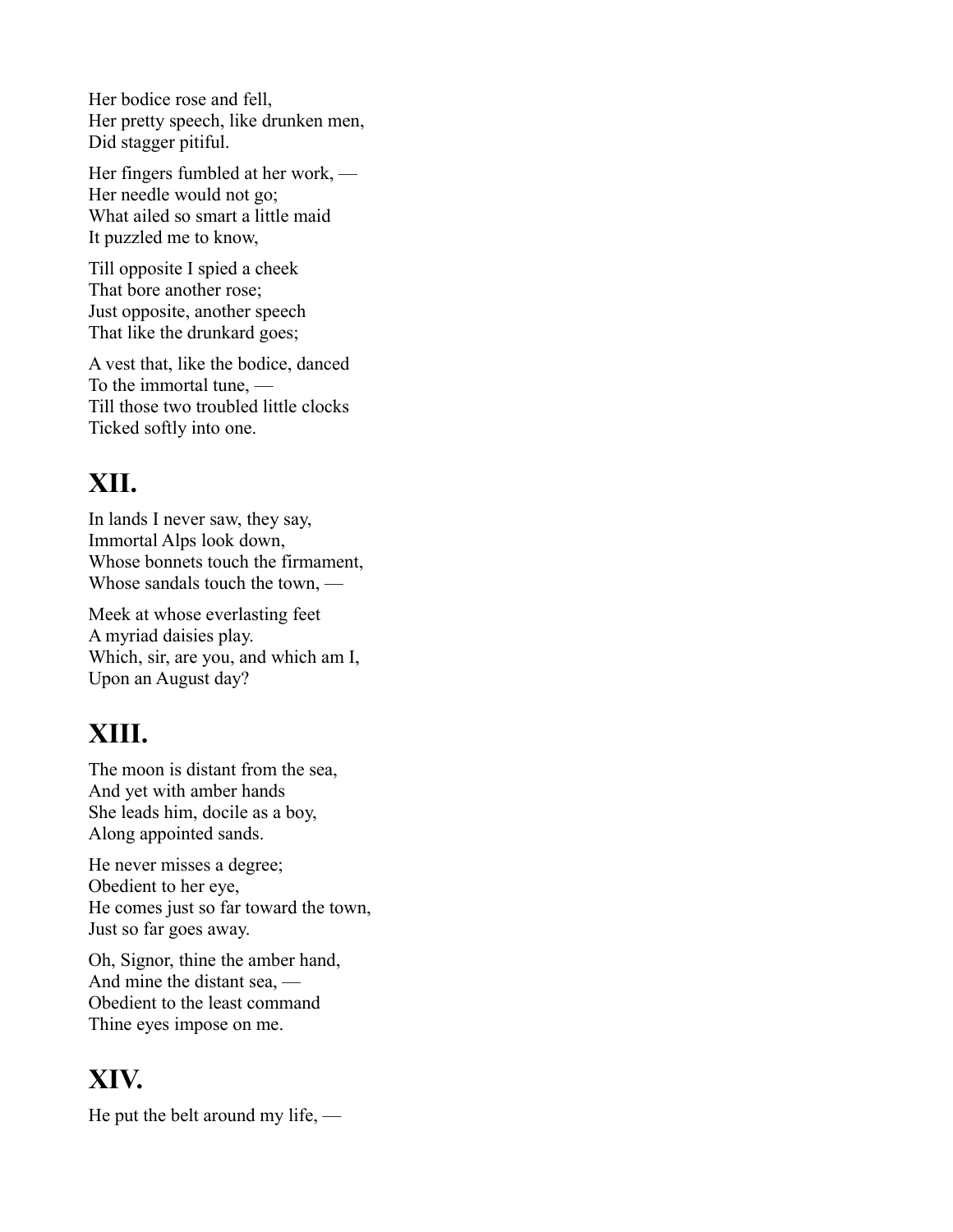I heard the buckle snap, And turned away, imperial, My lifetime folding up Deliberate, as a duke would do A kingdom's title-deed, — Henceforth a dedicated sort, A member of the cloud.

Yet not too far to come at call, And do the little toils That make the circuit of the rest, And deal occasional smiles To lives that stoop to notice mine And kindly ask it in, — Whose invitation, knew you not For whom I must decline?

#### **XV.**

#### **THE LOST JEWEL.**

I held a jewel in my fingers And went to sleep. The day was warm, and winds were prosy; I said: "'T will keep."

I woke and chid my honest fingers, — The gem was gone; And now an amethyst remembrance Is all I own.

#### **XVI.**

What if I say I shall not wait? What if I burst the fleshly gate And pass, escaped, to thee? What if I file this mortal off, See where it hurt me, — that 's enough, — And wade in liberty?

They cannot take us any more, — Dungeons may call, and guns implore; Unmeaning now, to me, As laughter was an hour ago, Or laces, or a travelling show, Or who died yesterday!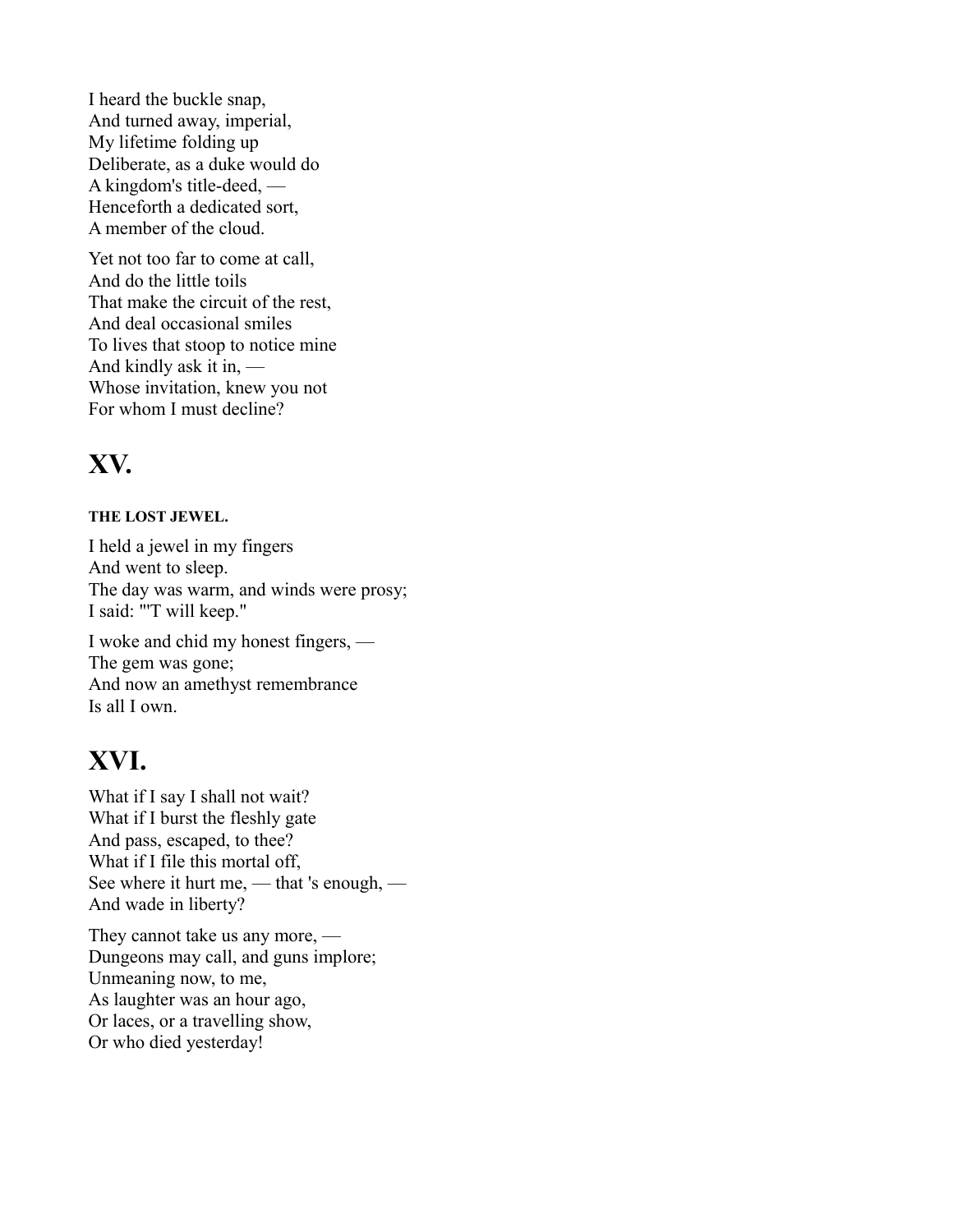# **III.**

#### **NATURE.**

# **I.**

#### **MOTHER NATURE.**

Nature, the gentlest mother, Impatient of no child, The feeblest or the waywardest, — Her admonition mild

In forest and the hill By traveller is heard, Restraining rampant squirrel Or too impetuous bird.

How fair her conversation, A summer afternoon, — Her household, her assembly; And when the sun goes down

Her voice among the aisles Incites the timid prayer Of the minutest cricket, The most unworthy flower.

When all the children sleep She turns as long away As will suffice to light her lamps; Then, bending from the sky

With infinite affection And infiniter care, Her golden finger on her lip, Wills silence everywhere.

### **II.**

#### **OUT OF THE MORNING.**

Will there really be a morning? Is there such a thing as day? Could I see it from the mountains If I were as tall as they?

Has it feet like water-lilies? Has it feathers like a bird? Is it brought from famous countries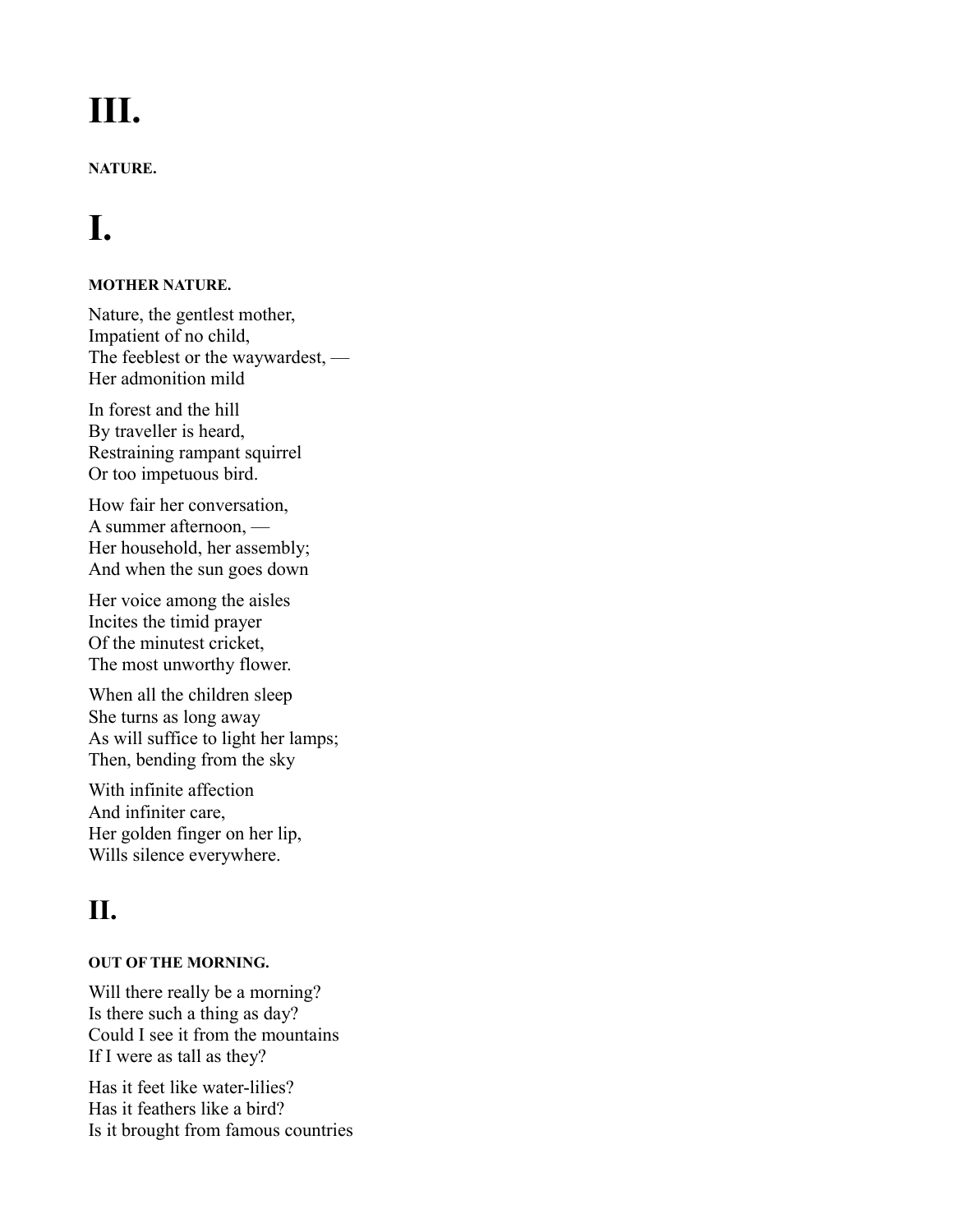Of which I have never heard?

Oh, some scholar! Oh, some sailor! Oh, some wise man from the skies! Please to tell a little pilgrim Where the place called morning lies!

### **III.**

At half-past three a single bird Unto a silent sky Propounded but a single term Of cautious melody.

At half-past four, experiment Had subjugated test, And lo! her silver principle Supplanted all the rest.

At half-past seven, element Nor implement was seen, And place was where the presence was, Circumference between.

### **IV.**

#### **DAY'S PARLOR.**

The day came slow, till five o'clock, Then sprang before the hills Like hindered rubies, or the light A sudden musket spills.

The purple could not keep the east, The sunrise shook from fold, Like breadths of topaz, packed a night, The lady just unrolled.

The happy winds their timbrels took; The birds, in docile rows, Arranged themselves around their prince (The wind is prince of those).

The orchard sparkled like a Jew, — How mighty 't was, to stay A guest in this stupendous place, The parlor of the day!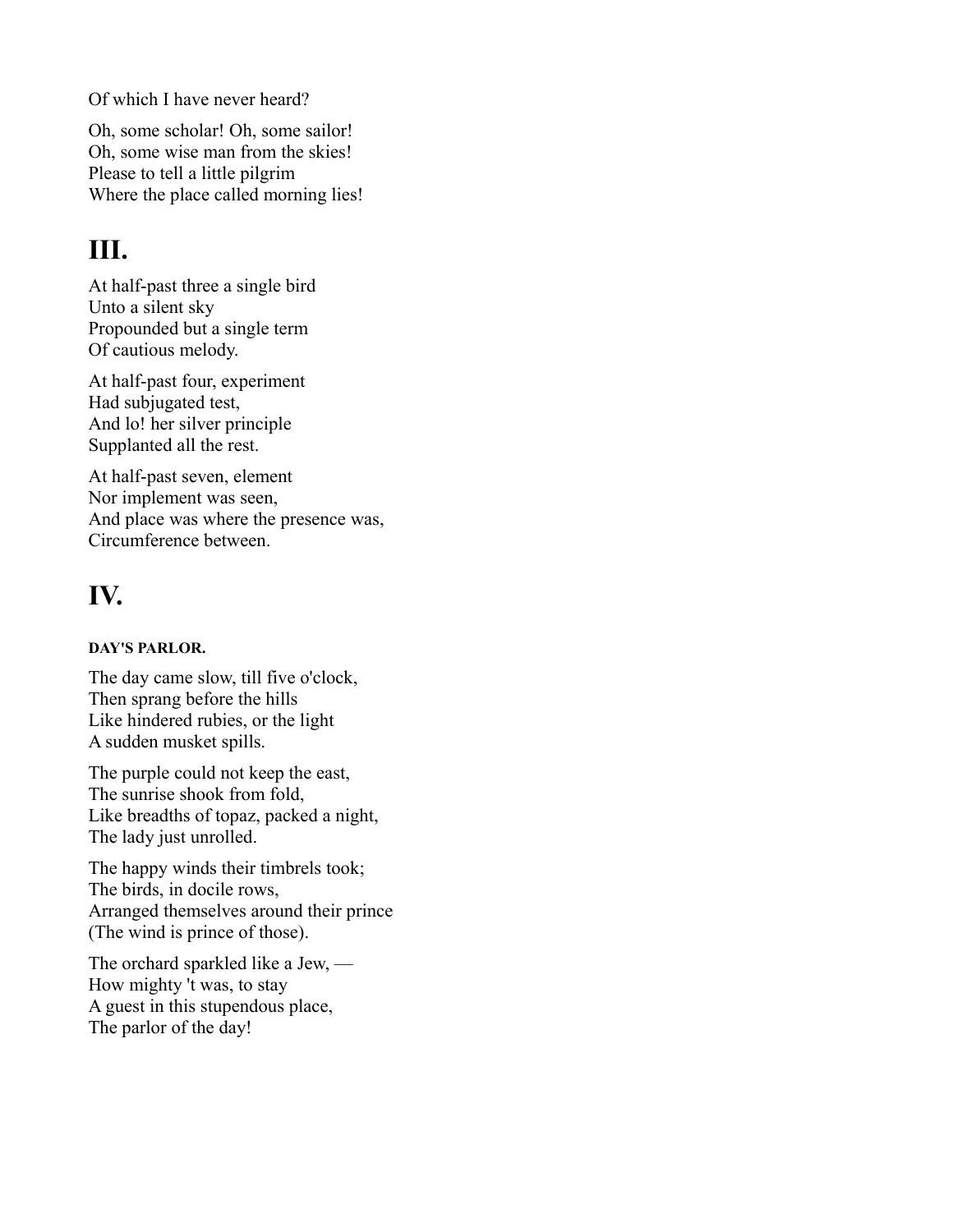**V.**

#### **THE SUN'S WOOING.**

The sun just touched the morning; The morning, happy thing, Supposed that he had come to dwell, And life would be all spring.

She felt herself supremer, — A raised, ethereal thing; Henceforth for her what holiday! Meanwhile, her wheeling king

Trailed slow along the orchards His haughty, spangled hems, Leaving a new necessity, — The want of diadems!

The morning fluttered, staggered, Felt feebly for her crown, — Her unanointed forehead Henceforth her only one.

#### **VI.**

#### **THE ROBIN.**

The robin is the one That interrupts the morn With hurried, few, express reports When March is scarcely on.

The robin is the one That overflows the noon With her cherubic quantity, An April but begun.

The robin is the one That speechless from her nest Submits that home and certainty And sanctity are best.

#### **VII.**

#### **THE BUTTERFLY'S DAY.**

From cocoon forth a butterfly As lady from her door Emerged — a summer afternoon — Repairing everywhere,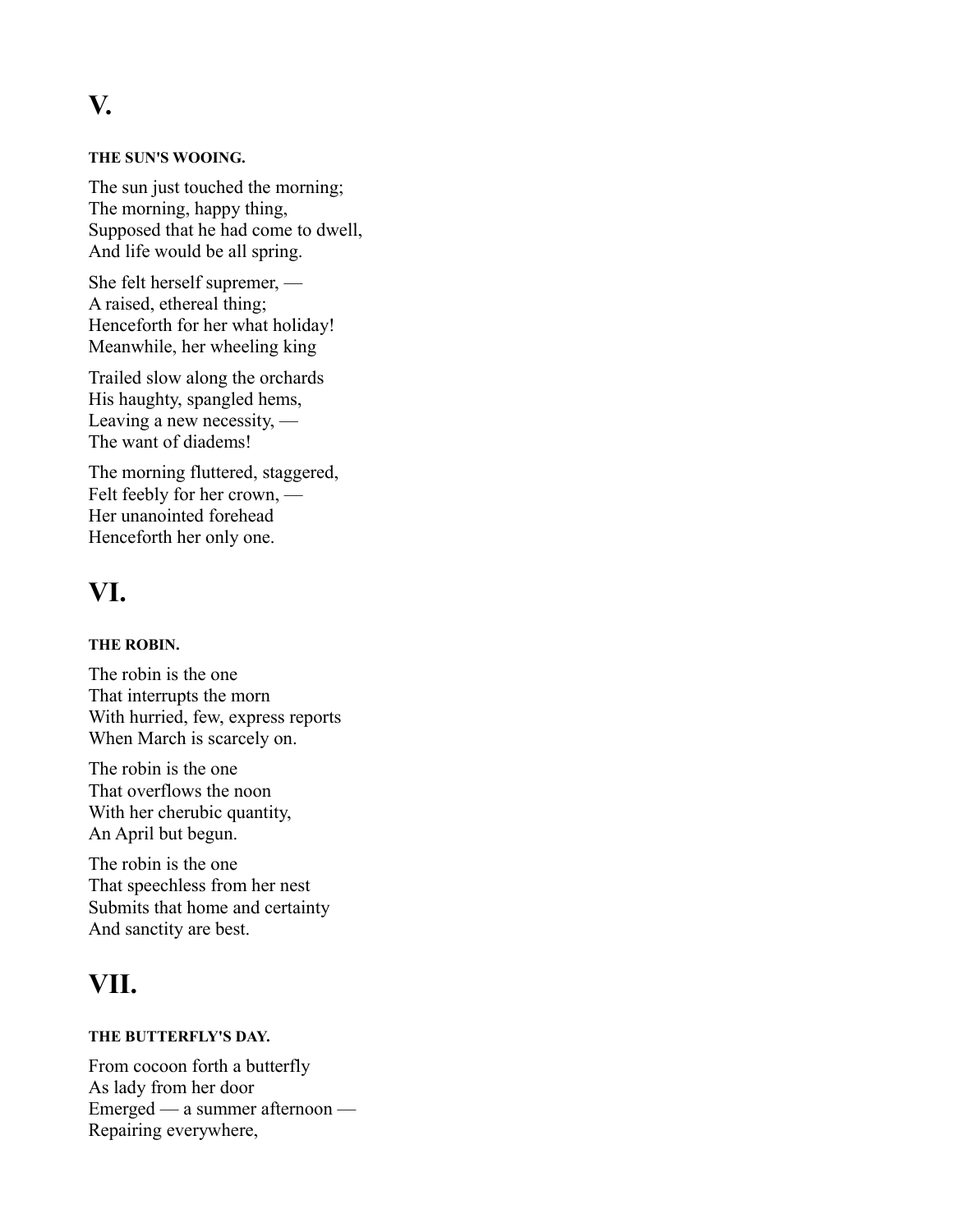Without design, that I could trace, Except to stray abroad On miscellaneous enterprise The clovers understood.

Her pretty parasol was seen Contracting in a field Where men made hay, then struggling hard With an opposing cloud,

Where parties, phantom as herself, To Nowhere seemed to go In purposeless circumference, As 't were a tropic show.

And notwithstanding bee that worked, And flower that zealous blew, This audience of idleness Disdained them, from the sky,

Till sundown crept, a steady tide, And men that made the hay, And afternoon, and butterfly, Extinguished in its sea.

#### **VIII.**

#### **THE BLUEBIRD.**

Before you thought of spring, Except as a surmise, You see, God bless his suddenness, A fellow in the skies Of independent hues, A little weather-worn, Inspiriting habiliments Of indigo and brown.

With specimens of song, As if for you to choose, Discretion in the interval, With gay delays he goes To some superior tree Without a single leaf, And shouts for joy to nobody But his seraphic self!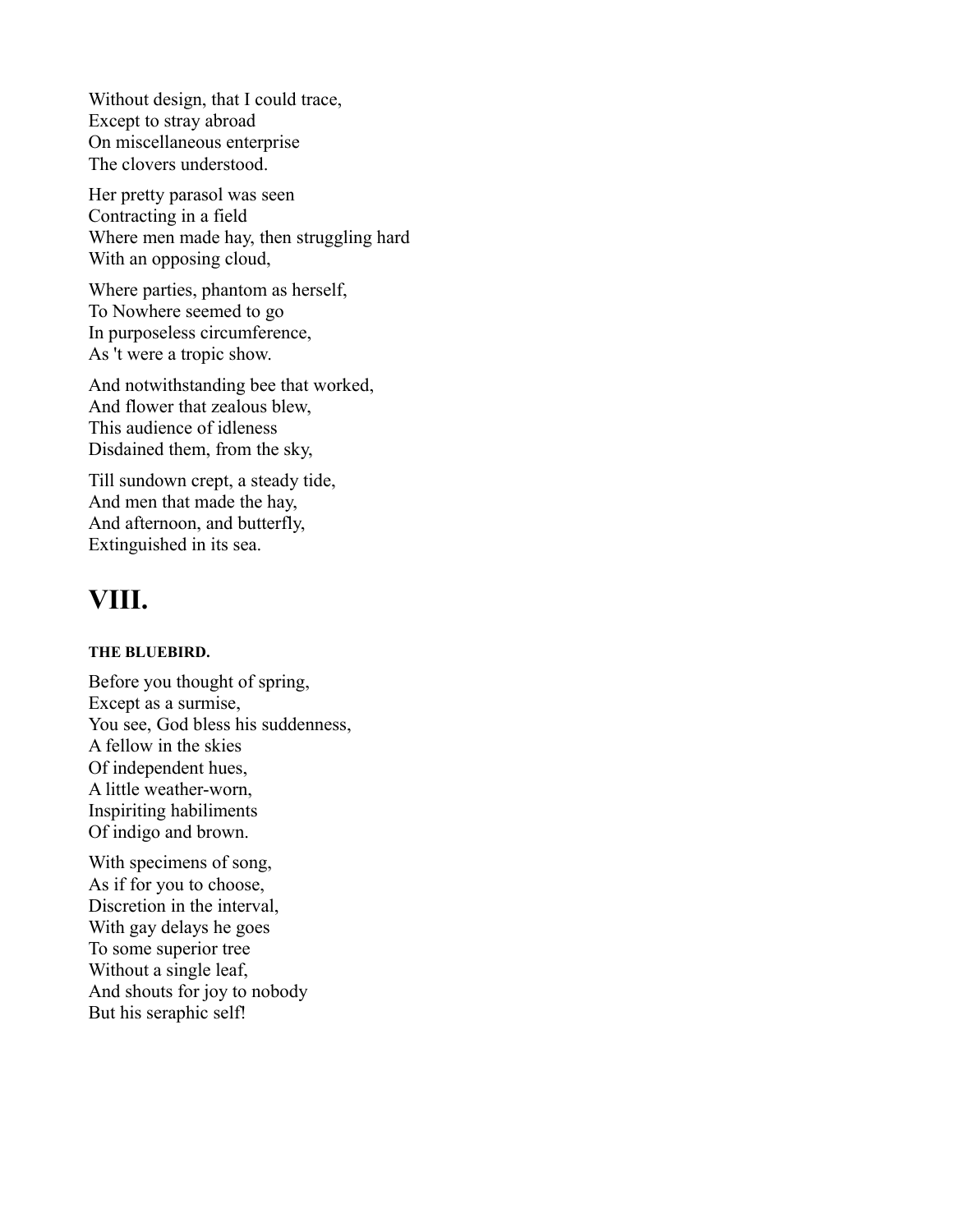### **IX.**

#### **APRIL.**

An altered look about the hills; A Tyrian light the village fills; A wider sunrise in the dawn; A deeper twilight on the lawn; A print of a vermilion foot; A purple finger on the slope; A flippant fly upon the pane; A spider at his trade again; An added strut in chanticleer; A flower expected everywhere; An axe shrill singing in the woods; Fern-odors on untravelled roads, — All this, and more I cannot tell, A furtive look you know as well, And Nicodemus' mystery Receives its annual reply.

#### **X.**

#### **THE SLEEPING FLOWERS.**

"Whose are the little beds," I asked, "Which in the valleys lie?" Some shook their heads, and others smiled, And no one made reply.

"Perhaps they did not hear," I said; "I will inquire again. Whose are the beds, the tiny beds So thick upon the plain?"

"'T is daisy in the shortest;

A little farther on, Nearest the door to wake the first, Little leontodon.

"'T is iris, sir, and aster, Anemone and bell, Batschia in the blanket red, And chubby daffodil."

Meanwhile at many cradles Her busy foot she plied, Humming the quaintest lullaby That ever rocked a child.

"Hush! Epigea wakens! —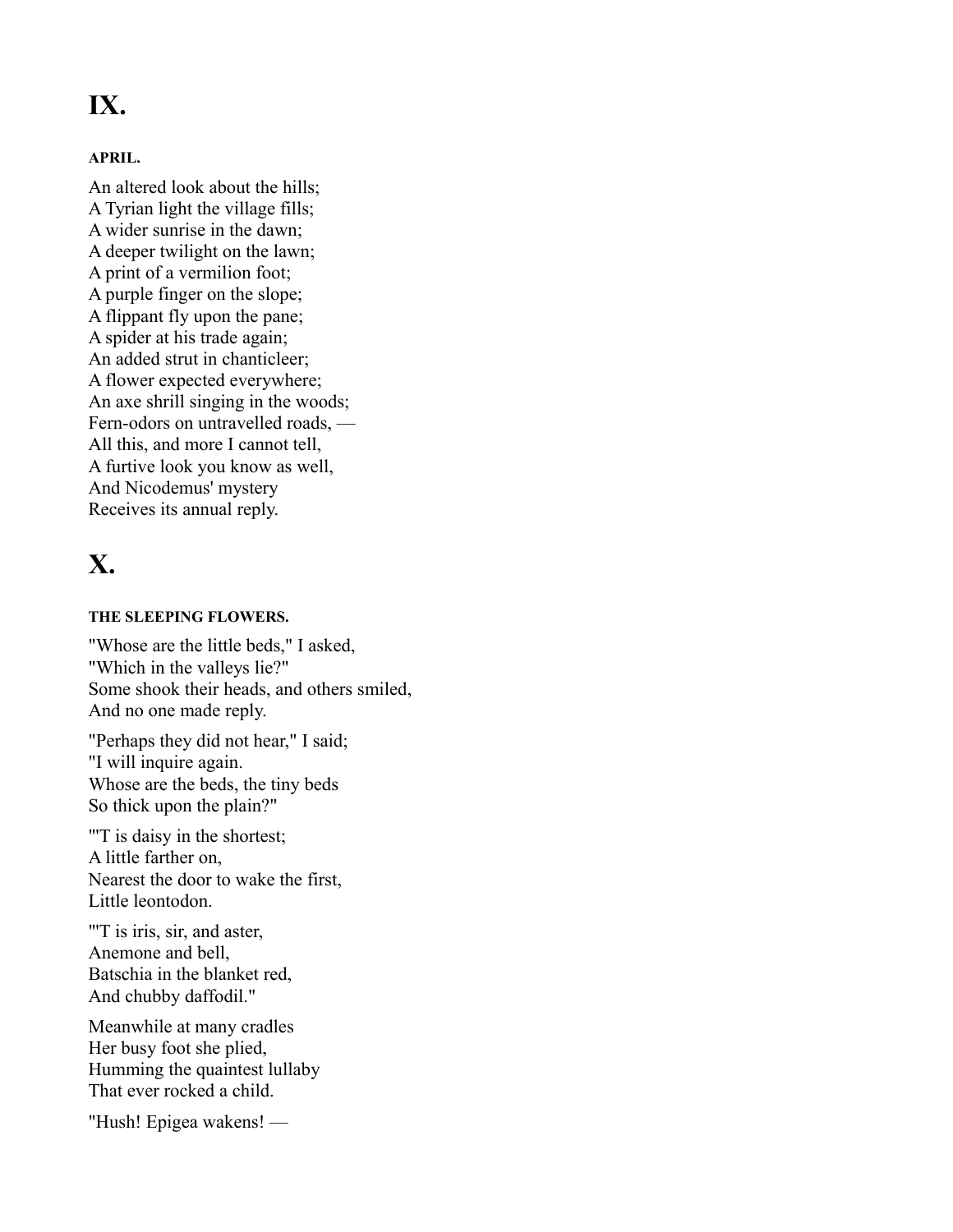The crocus stirs her lids, Rhodora's cheek is crimson, — She's dreaming of the woods."

Then, turning from them, reverent, "Their bed-time 't is," she said; "The bumble-bees will wake them When April woods are red."

#### **XI.**

#### **MY ROSE.**

Pigmy seraphs gone astray, Velvet people from Vevay, Belles from some lost summer day, Bees' exclusive coterie. Paris could not lay the fold Belted down with emerald; Venice could not show a cheek Of a tint so lustrous meek. Never such an ambuscade As of brier and leaf displayed For my little damask maid. I had rather wear her grace Than an earl's distinguished face; I had rather dwell like her Than be Duke of Exeter Royalty enough for me To subdue the bumble-bee!

#### **XII.**

#### **THE ORIOLE'S SECRET.**

To hear an oriole sing May be a common thing, Or only a divine.

It is not of the bird Who sings the same, unheard, As unto crowd.

The fashion of the ear Attireth that it hear In dun or fair.

So whether it be rune, Or whether it be none, Is of within;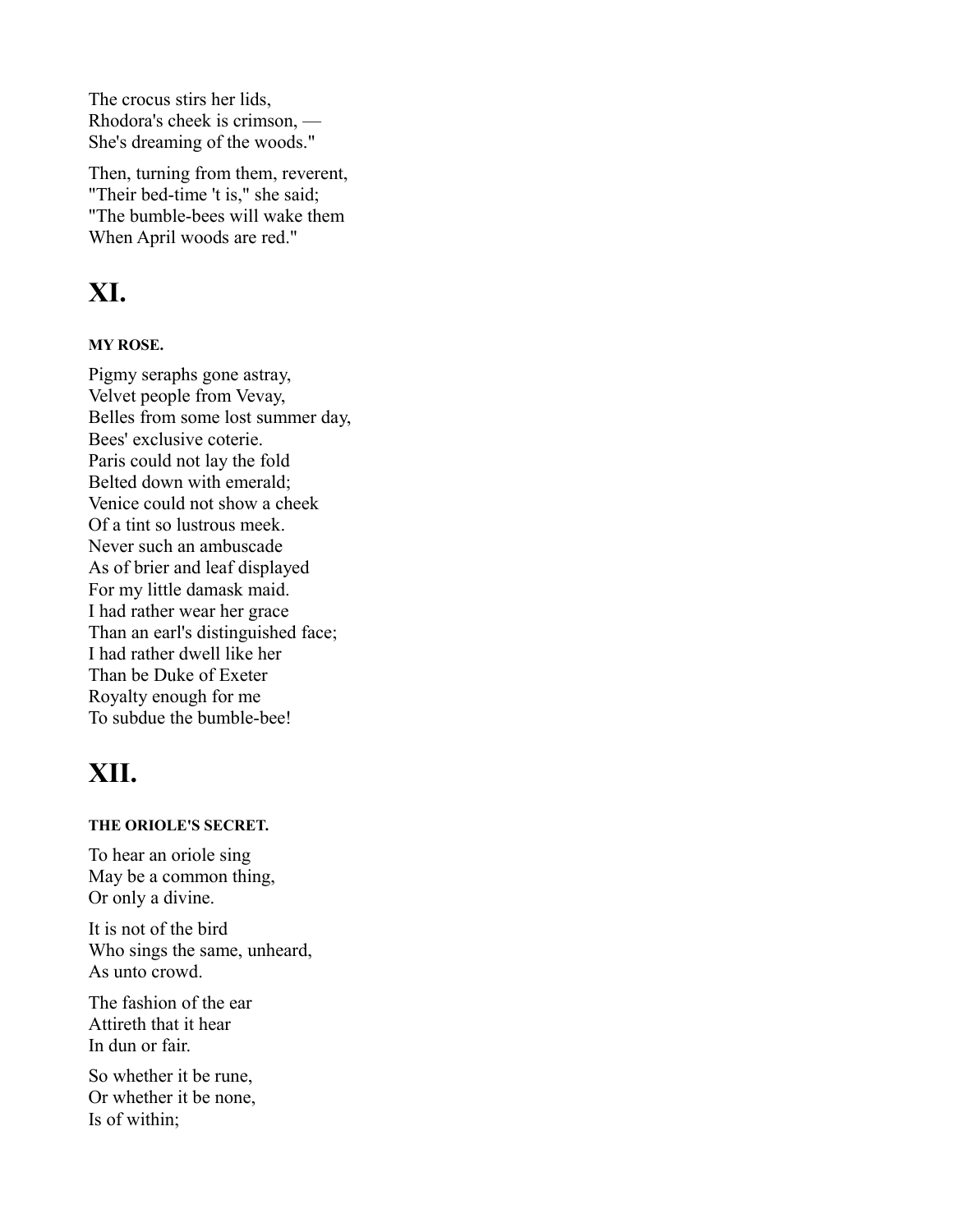The "tune is in the tree," The sceptic showeth me; "No, sir! In thee!"

#### **XIII.**

#### **THE ORIOLE.**

One of the ones that Midas touched, Who failed to touch us all, Was that confiding prodigal, The blissful oriole.

So drunk, he disavows it With badinage divine; So dazzling, we mistake him For an alighting mine.

A pleader, a dissembler, An epicure, a thief, — Betimes an oratorio, An ecstasy in chief;

The Jesuit of orchards, He cheats as he enchants Of an entire attar For his decamping wants.

The splendor of a Burmah, The meteor of birds, Departing like a pageant Of ballads and of bards.

I never thought that Jason sought For any golden fleece; But then I am a rural man, With thoughts that make for peace.

But if there were a Jason, Tradition suffer me Behold his lost emolument Upon the apple-tree.

### **XIV.**

#### **IN SHADOW.**

I dreaded that first robin so, But he is mastered now, And I 'm accustomed to him grown, — He hurts a little, though.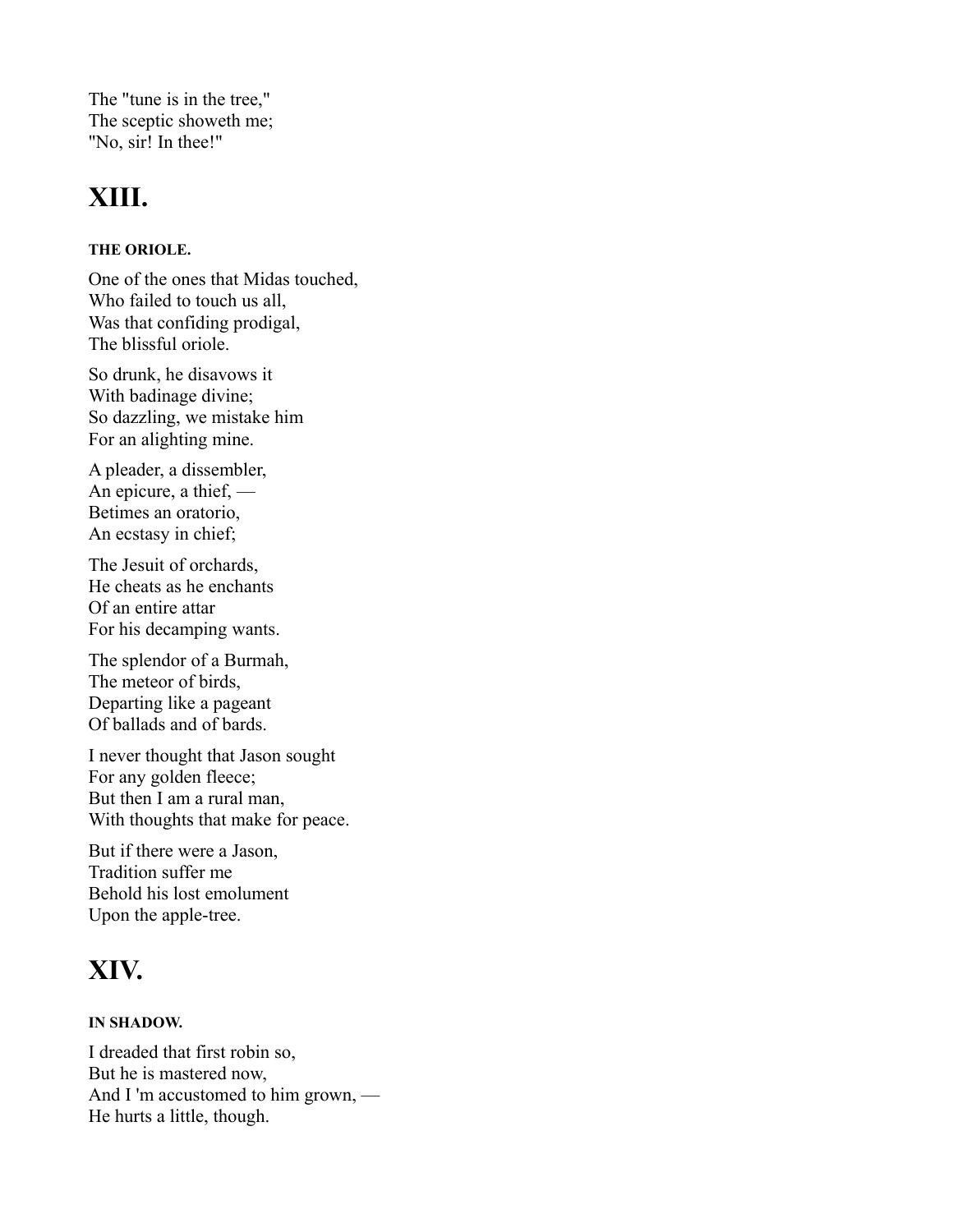I thought if I could only live Till that first shout got by, Not all pianos in the woods Had power to mangle me.

I dared not meet the daffodils, For fear their yellow gown Would pierce me with a fashion So foreign to my own.

I wished the grass would hurry, So when 't was time to see, He 'd be too tall, the tallest one Could stretch to look at me.

I could not bear the bees should come, I wished they 'd stay away In those dim countries where they go: What word had they for me?

They 're here, though; not a creature failed, No blossom stayed away In gentle deference to me, The Queen of Calvary.

Each one salutes me as he goes, And I my childish plumes Lift, in bereaved acknowledgment Of their unthinking drums.

#### **XV.**

#### **THE HUMMING-BIRD.**

A route of evanescence With a revolving wheel; A resonance of emerald, A rush of cochineal; And every blossom on the bush Adjusts its tumbled head, — The mail from Tunis, probably, An easy morning's ride.

#### **XVI.**

#### **SECRETS.**

The skies can't keep their secret! They tell it to the hills — The hills just tell the orchards — And they the daffodils!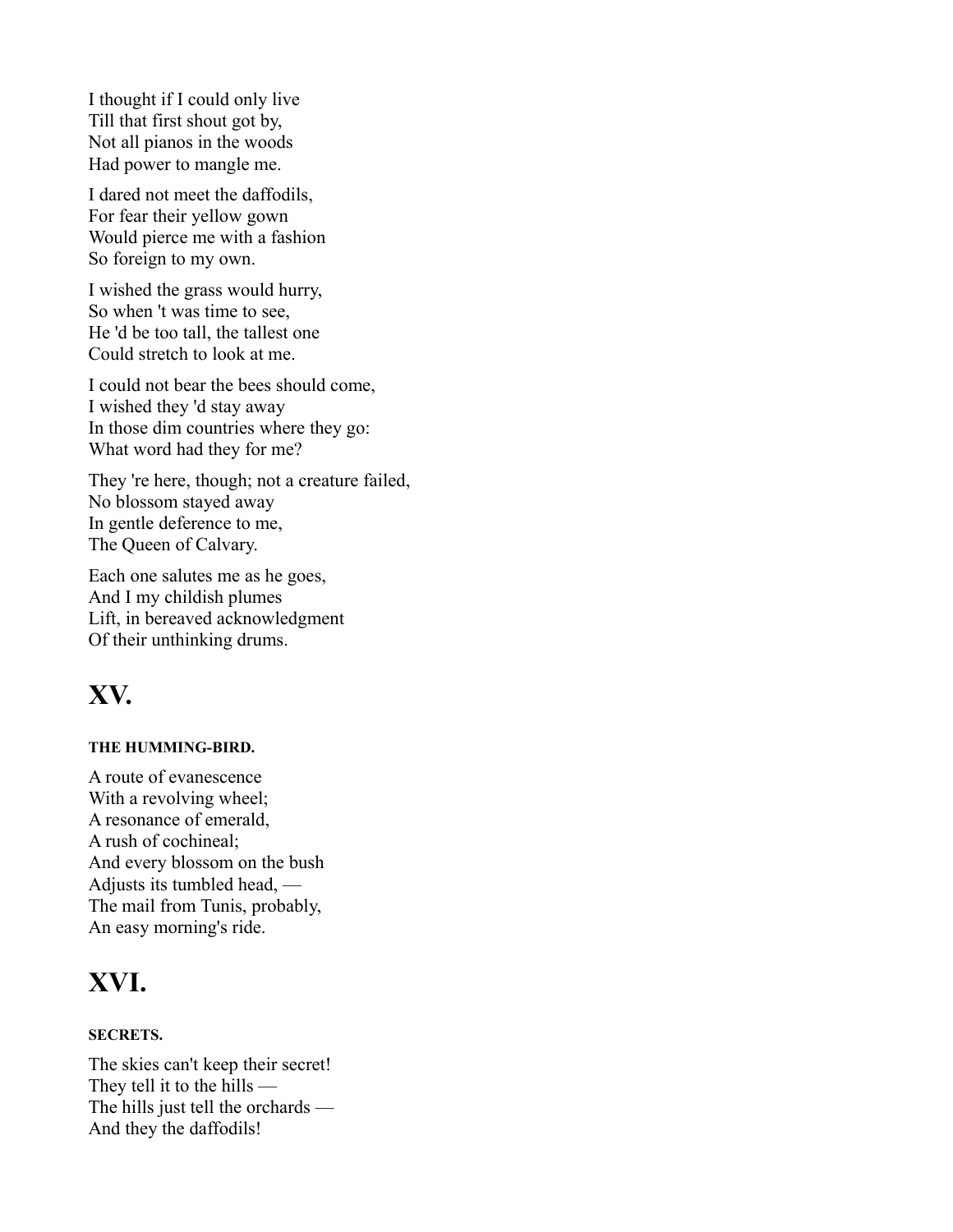A bird, by chance, that goes that way Soft overheard the whole. If I should bribe the little bird, Who knows but she would tell?

I think I won't, however, It's finer not to know; If summer were an axiom, What sorcery had snow?

So keep your secret, Father! I would not, if I could, Know what the sapphire fellows do, In your new-fashioned world!

#### **XVII.**

Who robbed the woods, The trusting woods? The unsuspecting trees Brought out their burrs and mosses His fantasy to please. He scanned their trinkets, curious, He grasped, he bore away. What will the solemn hemlock, What will the fir-tree say?

### **XVIII.**

#### **TWO VOYAGERS.**

Two butterflies went out at noon And waltzed above a stream, Then stepped straight through the firmament And rested on a beam;

And then together bore away Upon a shining sea, — Though never yet, in any port, Their coming mentioned be.

If spoken by the distant bird, If met in ether sea By frigate or by merchantman, Report was not to me.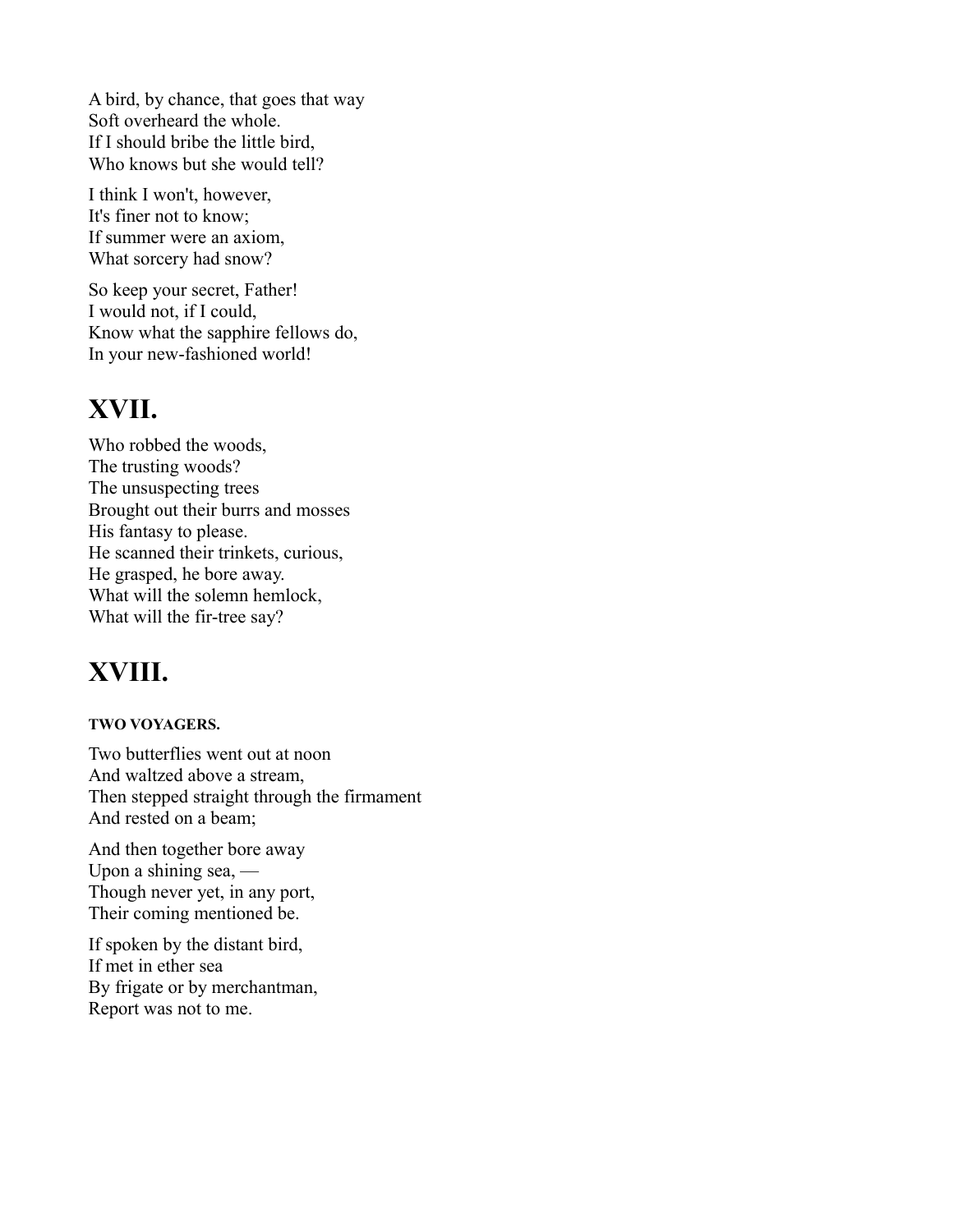### **XIX.**

#### **BY THE SEA.**

I started early, took my dog, And visited the sea; The mermaids in the basement Came out to look at me,

And frigates in the upper floor Extended hempen hands, Presuming me to be a mouse Aground, upon the sands.

But no man moved me till the tide Went past my simple shoe, And past my apron and my belt, And past my bodice too,

And made as he would eat me up As wholly as a dew Upon a dandelion's sleeve — And then I started too.

And he — he followed close behind; I felt his silver heel Upon my ankle, — then my shoes Would overflow with pearl.

Until we met the solid town, No man he seemed to know; And bowing with a mighty look At me, the sea withdrew.

### **XX.**

#### **OLD-FASHIONED.**

Arcturus is his other name, — I'd rather call him star! It's so unkind of science To go and interfere!

I pull a flower from the woods, — A monster with a glass Computes the stamens in a breath, And has her in a class.

Whereas I took the butterfly Aforetime in my hat, He sits erect in cabinets, The clover-bells forgot.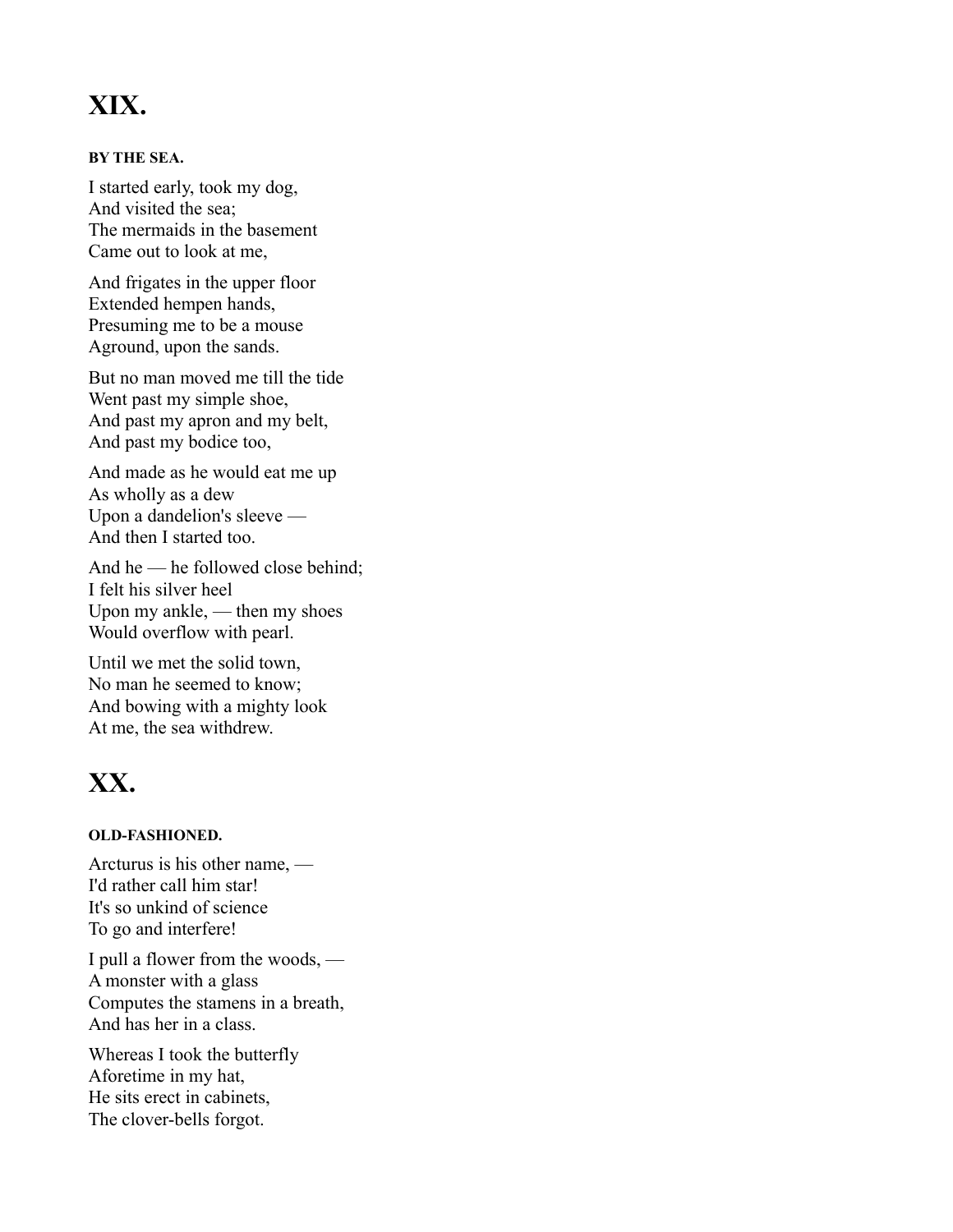What once was heaven, is zenith now. Where I proposed to go When time's brief masquerade was done, Is mapped, and charted too!

What if the poles should frisk about And stand upon their heads! I hope I 'm ready for the worst, Whatever prank betides!

Perhaps the kingdom of Heaven 's changed! I hope the children there Won't be new-fashioned when I come, And laugh at me, and stare!

I hope the father in the skies Will lift his little girl, — Old-fashioned, naughty, everything, — Over the stile of pearl!

### **XXI.**

#### **A TEMPEST.**

An awful tempest mashed the air, The clouds were gaunt and few; A black, as of a spectre's cloak, Hid heaven and earth from view.

The creatures chuckled on the roofs And whistled in the air, And shook their fists and gnashed their teeth. And swung their frenzied hair.

The morning lit, the birds arose; The monster's faded eyes Turned slowly to his native coast, And peace was Paradise!

#### **XXII.**

#### **THE SEA.**

An everywhere of silver, With ropes of sand To keep it from effacing The track called land.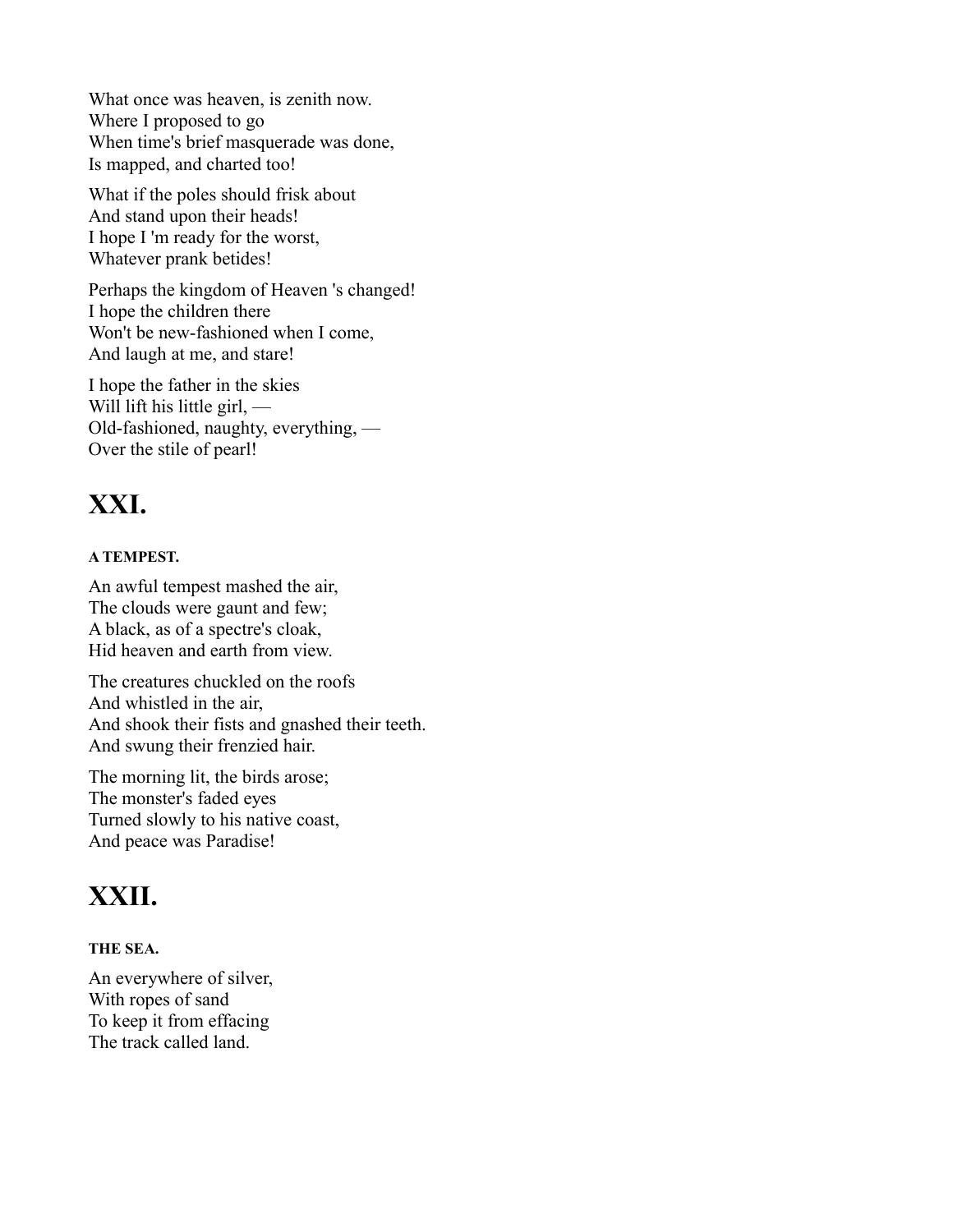### **XXIII.**

#### **IN THE GARDEN.**

A bird came down the walk: He did not know I saw; He bit an angle-worm in halves And ate the fellow, raw.

And then he drank a dew From a convenient grass, And then hopped sidewise to the wall To let a beetle pass.

He glanced with rapid eyes That hurried all abroad, — They looked like frightened beads, I thought; He stirred his velvet head

Like one in danger; cautious, I offered him a crumb, And he unrolled his feathers And rowed him softer home

Than oars divide the ocean, Too silver for a seam, Or butterflies, off banks of noon, Leap, plashless, as they swim.

### **XXIV.**

#### **THE SNAKE.**

A narrow fellow in the grass Occasionally rides; You may have met him, — did you not, His notice sudden is.

The grass divides as with a comb, A spotted shaft is seen; And then it closes at your feet And opens further on.

He likes a boggy acre, A floor too cool for corn. Yet when a child, and barefoot, I more than once, at morn,

Have passed, I thought, a whip-lash Unbraiding in the sun, — When, stooping to secure it, It wrinkled, and was gone.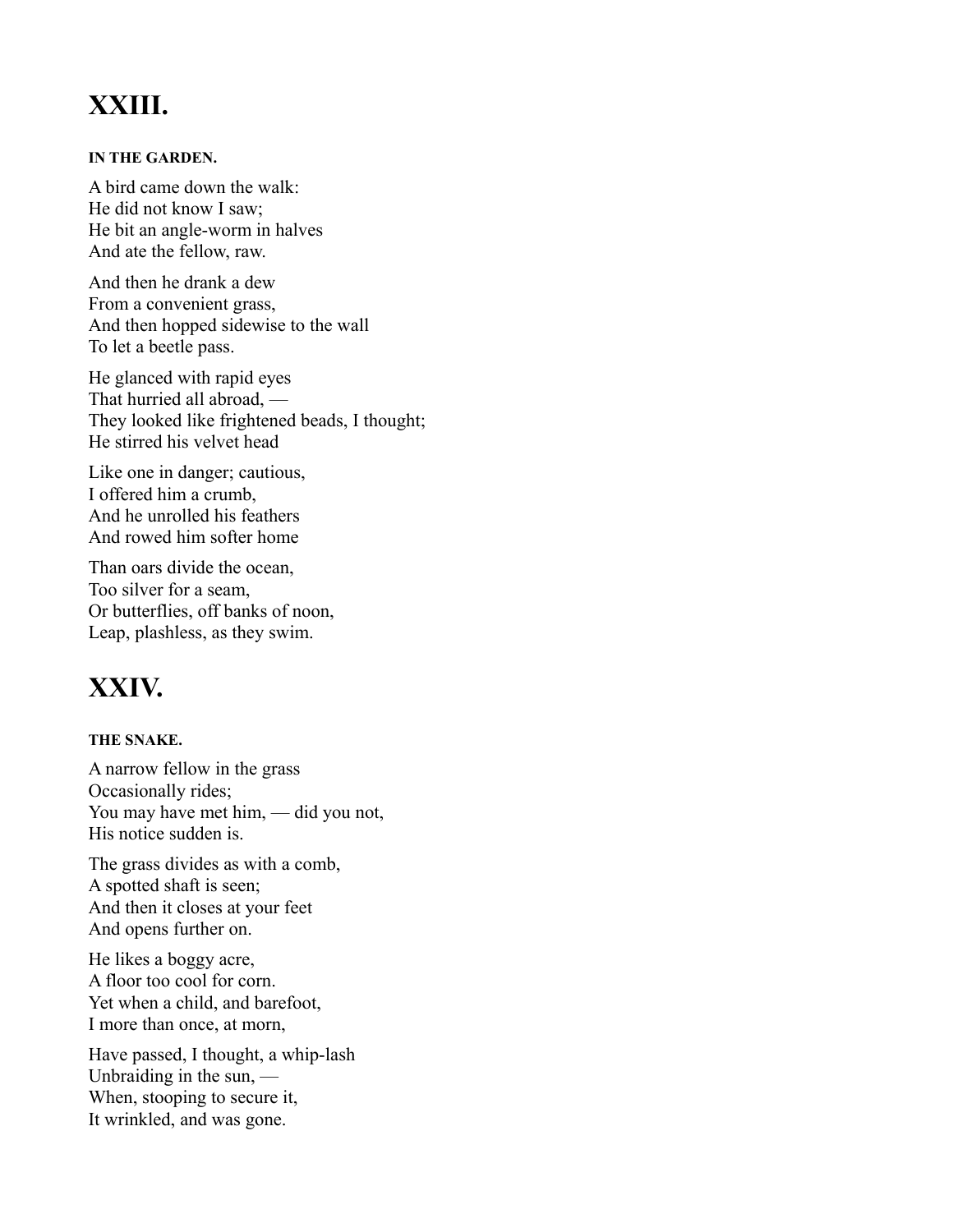Several of nature's people I know, and they know me; I feel for them a transport Of cordiality;

But never met this fellow, Attended or alone, Without a tighter breathing, And zero at the bone.

### **XXV.**

#### **THE MUSHROOM.**

The mushroom is the elf of plants, At evening it is not; At morning in a truffled hut It stops upon a spot

As if it tarried always; And yet its whole career Is shorter than a snake's delay, And fleeter than a tare.

'T is vegetation's juggler, The germ of alibi; Doth like a bubble antedate, And like a bubble hie.

I feel as if the grass were pleased To have it intermit; The surreptitious scion Of summer's circumspect.

Had nature any outcast face, Could she a son contemn, Had nature an Iscariot, That mushroom, — it is him.

### **XXVI.**

#### **THE STORM.**

There came a wind like a bugle; It quivered through the grass, And a green chill upon the heat So ominous did pass We barred the windows and the doors As from an emerald ghost; The doom's electric moccason That very instant passed.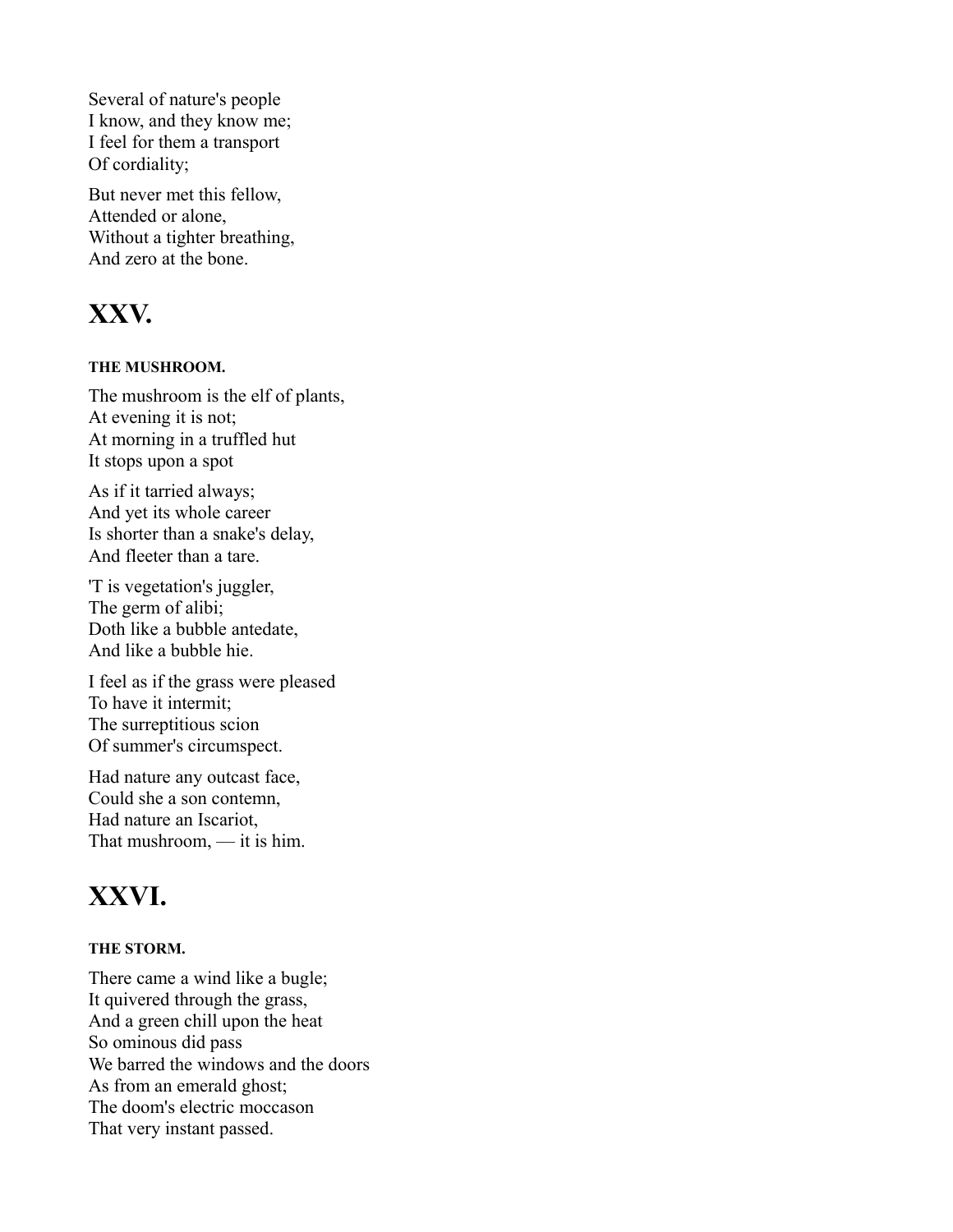On a strange mob of panting trees, And fences fled away, And rivers where the houses ran The living looked that day. The bell within the steeple wild The flying tidings whirled. How much can come And much can go, And yet abide the world!

### **XXVII.**

#### **THE SPIDER.**

A spider sewed at night Without a light Upon an arc of white. If ruff it was of dame Or shroud of gnome, Himself, himself inform. Of immortality His strategy Was physiognomy.

#### **XXVIII.**

I know a place where summer strives With such a practised frost, She each year leads her daisies back, Recording briefly, "Lost."

But when the south wind stirs the pools And struggles in the lanes, Her heart misgives her for her vow, And she pours soft refrains

Into the lap of adamant, And spices, and the dew, That stiffens quietly to quartz, Upon her amber shoe.

### **XXIX.**

The one that could repeat the summer day Were greater than itself, though he Minutest of mankind might be. And who could reproduce the sun, At period of going down — The lingering and the stain, I mean —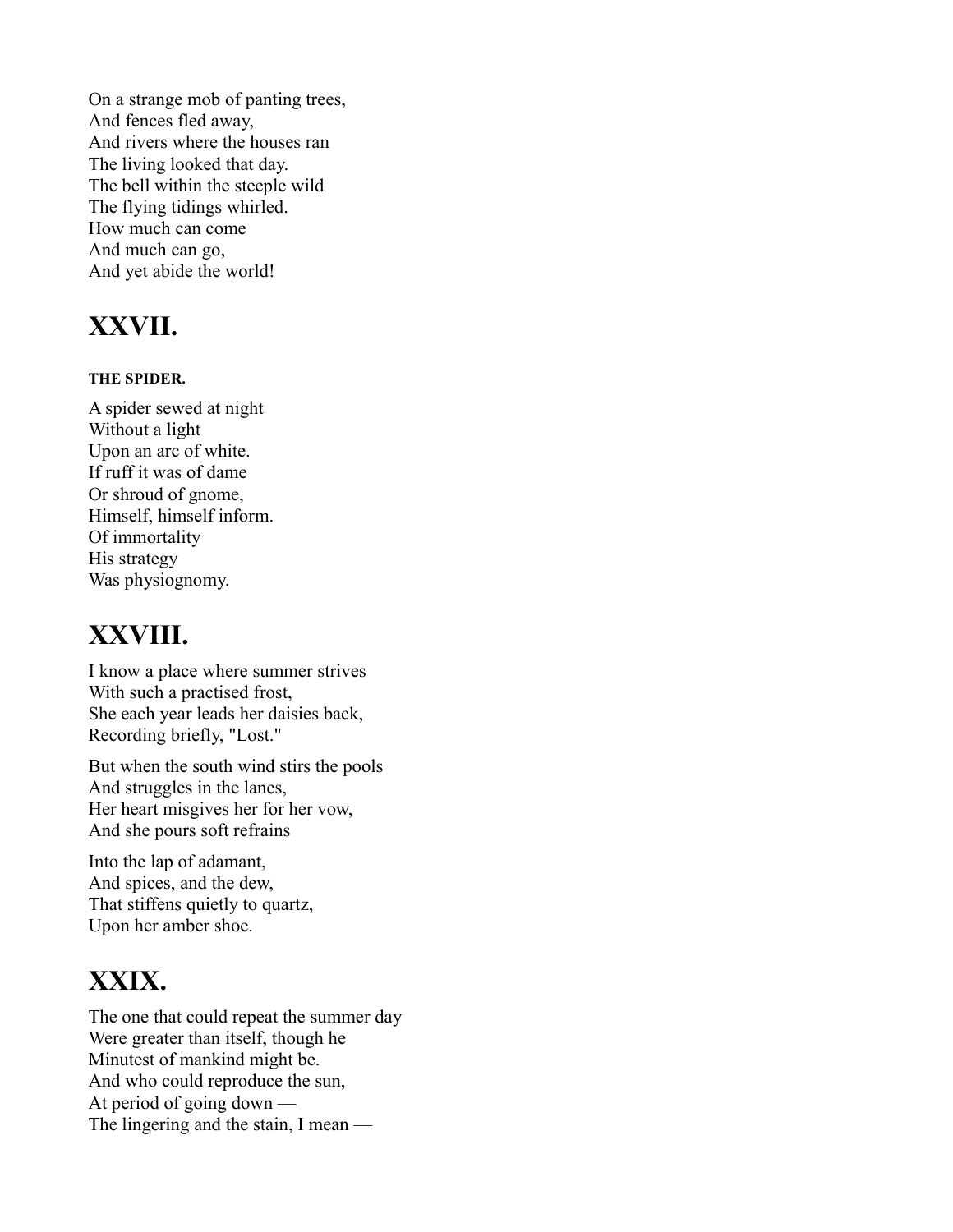When Orient has been outgrown, And Occident becomes unknown, His name remain.

#### **XXX.**

THE WlND'S VISIT.

The wind tapped like a tired man, And like a host, "Come in," I boldly answered; entered then My residence within

A rapid, footless guest, To offer whom a chair Were as impossible as hand A sofa to the air.

No bone had he to bind him, His speech was like the push Of numerous humming-birds at once From a superior bush.

His countenance a billow, His fingers, if he pass, Let go a music, as of tunes Blown tremulous in glass.

He visited, still flitting; Then, like a timid man, Again he tapped — 't was flurriedly — And I became alone.

### **XXXI.**

Nature rarer uses yellow Than another hue; Saves she all of that for sunsets, — Prodigal of blue,

Spending scarlet like a woman, Yellow she affords Only scantly and selectly, Like a lover's words.

### **XXXII.**

#### **GOSSIP.**

The leaves, like women, interchange Sagacious confidence;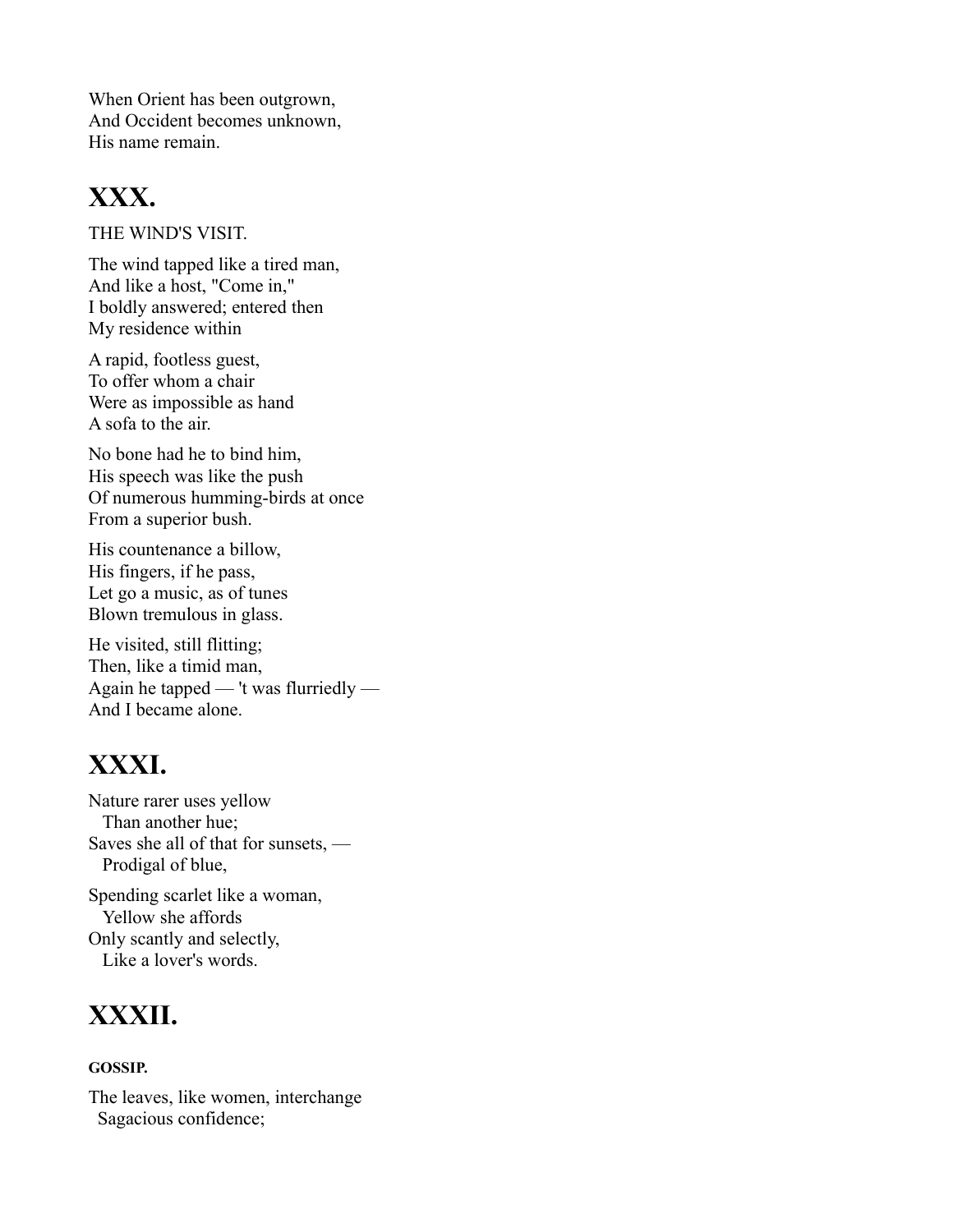Somewhat of nods, and somewhat of Portentous inference,

The parties in both cases Enjoining secrecy, — Inviolable compact To notoriety.

#### **XXXIII.**

#### **SIMPLICITY.**

How happy is the little stone That rambles in the road alone, And does n't care about careers, And exigencies never fears; Whose coat of elemental brown A passing universe put on; And independent as the sun, Associates or glows alone, Fulfilling absolute decree In casual simplicity.

#### **XXXIV.**

#### **STORM.**

It sounded as if the streets were running, And then the streets stood still. Eclipse was all we could see at the window, And awe was all we could feel.

By and by the boldest stole out of his covert, To see if time was there. Nature was in her beryl apron, Mixing fresher air.

#### **XXXV.**

#### **THE RAT.**

The rat is the concisest tenant. He pays no rent, — Repudiates the obligation, On schemes intent.

Balking our wit To sound or circumvent, Hate cannot harm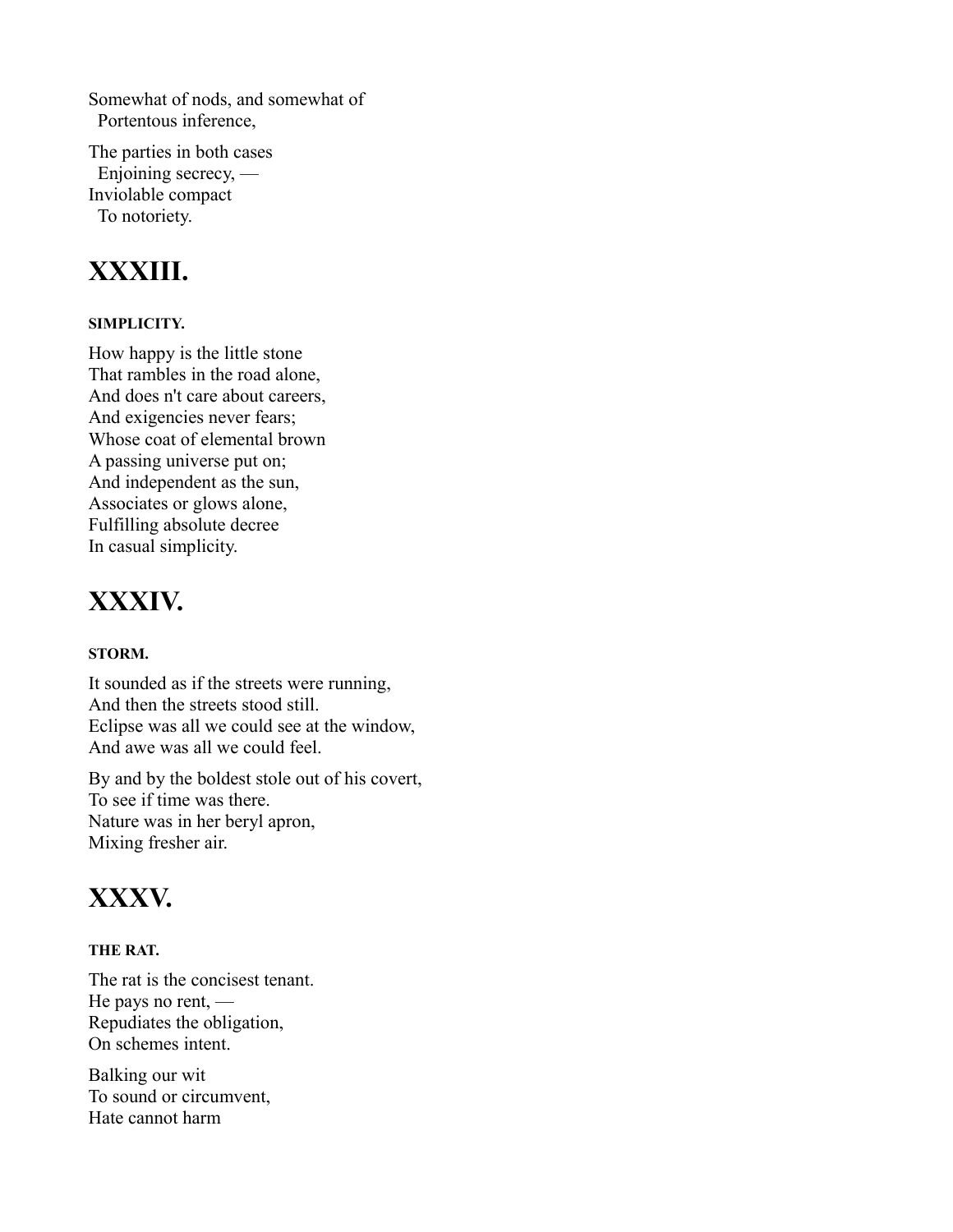A foe so reticent.

Neither decree Prohibits him, Lawful as Equilibrium.

### **XXXVI.**

Frequently the woods are pink, Frequently are brown; Frequently the hills undress Behind my native town.

Oft a head is crested I was wont to see, And as oft a cranny Where it used to be.

And the earth, they tell me, On its axis turned, — Wonderful rotation By but twelve performed!

### **XXXVII.**

#### **A THUNDER-STORM.**

The wind begun to rock the grass With threatening tunes and low, — He flung a menace at the earth, A menace at the sky.

The leaves unhooked themselves from trees And started all abroad; The dust did scoop itself like hands And throw away the road.

The wagons quickened on the streets, The thunder hurried slow; The lightning showed a yellow beak, And then a livid claw.

The birds put up the bars to nests, The cattle fled to barns; There came one drop of giant rain, And then, as if the hands

That held the dams had parted hold, The waters wrecked the sky, But overlooked my father's house, Just quartering a tree.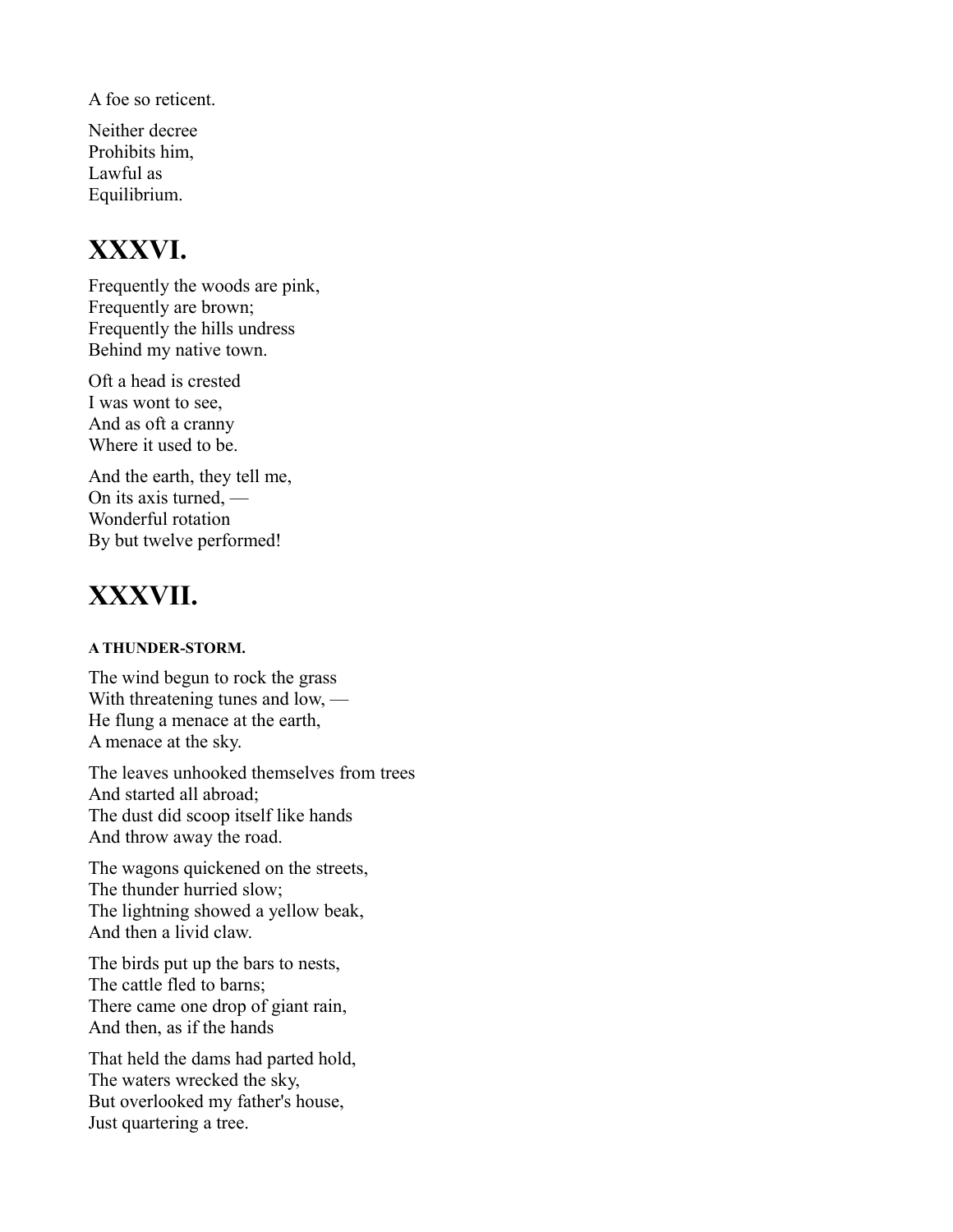### **XXXVIII.**

#### **WITH FLOWERS.**

South winds jostle them, Bumblebees come, Hover, hesitate, Drink, and are gone.

Butterflies pause On their passage Cashmere; I, softly plucking, Present them here!

#### **XXXIX.**

#### **SUNSET.**

Where ships of purple gently toss On seas of daffodil, Fantastic sailors mingle, And then — the wharf is still.

### **XL.**

She sweeps with many-colored brooms, And leaves the shreds behind; Oh, housewife in the evening west, Come back, and dust the pond!

You dropped a purple ravelling in, You dropped an amber thread; And now you 've littered all the East With duds of emerald!

And still she plies her spotted brooms, And still the aprons fly, Till brooms fade softly into stars — And then I come away.

### **XLI.**

Like mighty footlights burned the red At bases of the trees, — The far theatricals of day Exhibiting to these.

'T was universe that did applaud While, chiefest of the crowd, Enabled by his royal dress,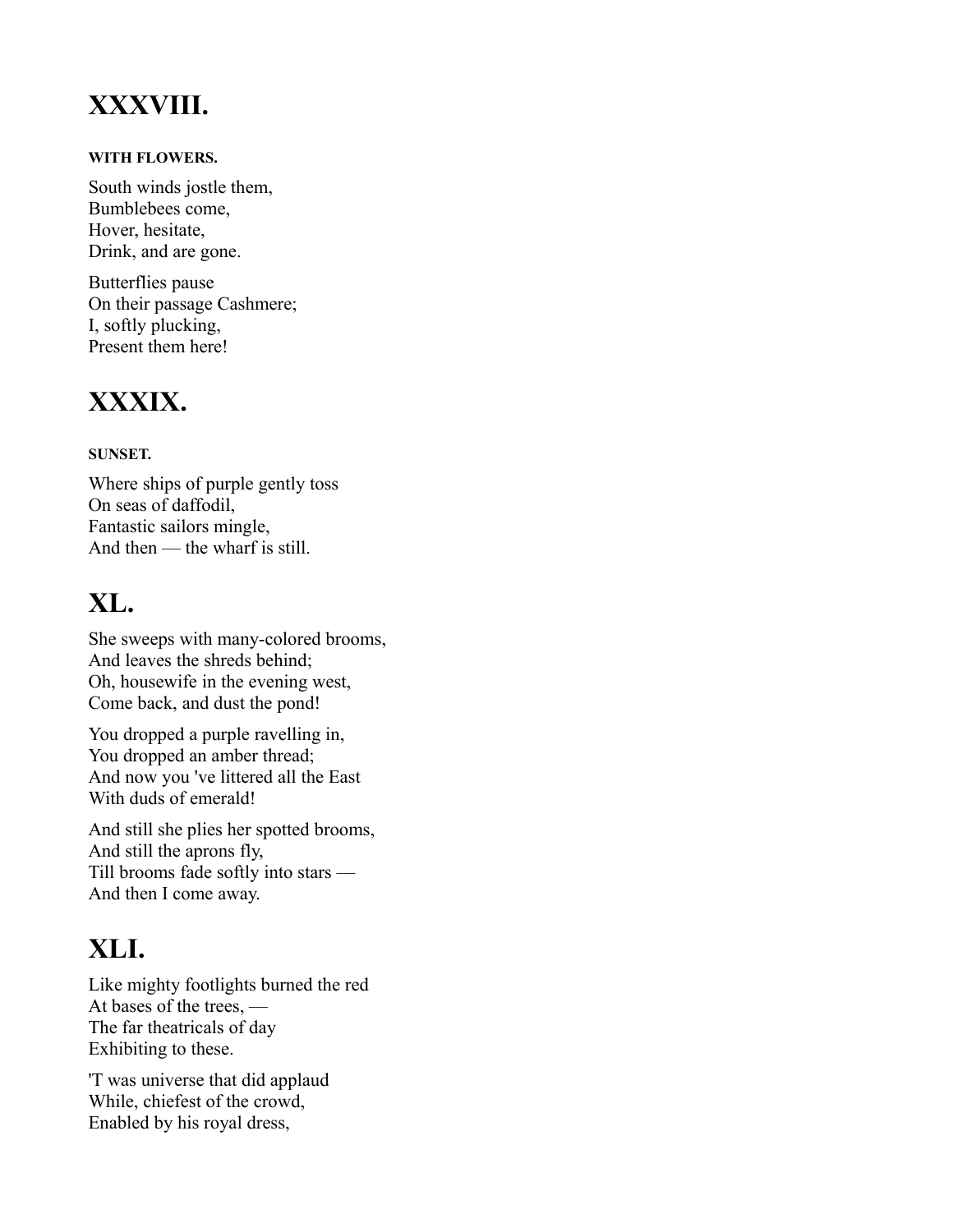Myself distinguished God.

### **XLII.**

#### **PROBLEMS.**

Bring me the sunset in a cup, Reckon the morning's flagons up, And say how many dew; Tell me how far the morning leaps, Tell me what time the weaver sleeps Who spun the breadths of blue!

Write me how many notes there be In the new robin's ecstasy Among astonished boughs; How many trips the tortoise makes, How many cups the bee partakes, — The debauchee of dews!

Also, who laid the rainbow's piers, Also, who leads the docile spheres By withes of supple blue? Whose fingers string the stalactite, Who counts the wampum of the night, To see that none is due?

Who built this little Alban house And shut the windows down so close My spirit cannot see? Who 'll let me out some gala day, With implements to fly away, Passing pomposity?

### **XLIII.**

#### **THE JUGGLER OF DAY.**

Blazing in gold and quenching in purple, Leaping like leopards to the sky, Then at the feet of the old horizon Laying her spotted face, to die;

Stooping as low as the otter's window, Touching the roof and tinting the barn, Kissing her bonnet to the meadow, — And the juggler of day is gone!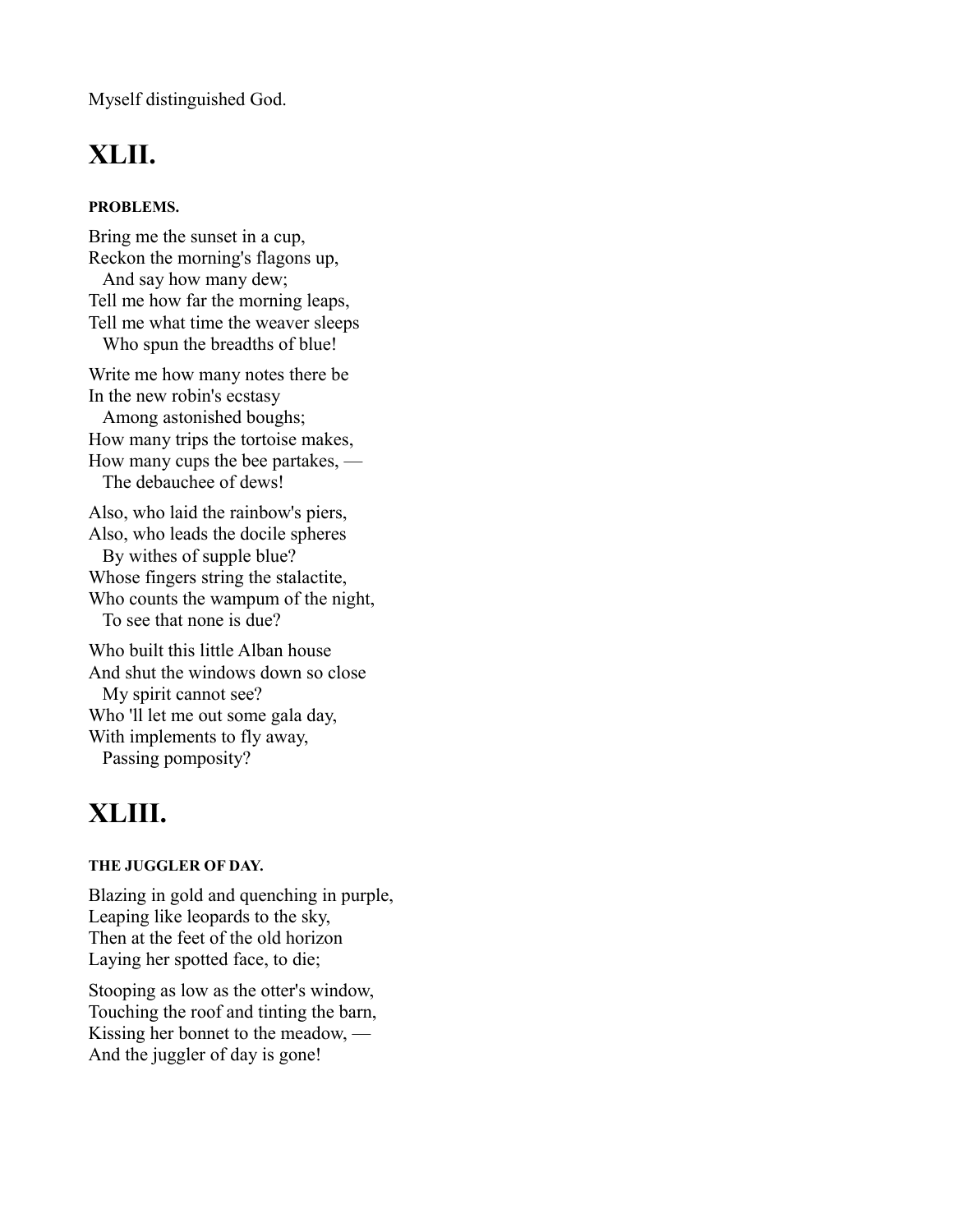### **XLIV.**

#### **MY CRICKET.**

Farther in summer than the birds, Pathetic from the grass, A minor nation celebrates Its unobtrusive mass.

No ordinance is seen, So gradual the grace, A pensive custom it becomes, Enlarging loneliness.

Antiquest felt at noon When August, burning low, Calls forth this spectral canticle, Repose to typify.

Remit as yet no grace, No furrow on the glow, Yet a druidic difference Enhances nature now.

### **XLV.**

As imperceptibly as grief The summer lapsed away, — Too imperceptible, at last, To seem like perfidy.

A quietness distilled, As twilight long begun, Or Nature, spending with herself Sequestered afternoon.

The dusk drew earlier in, The morning foreign shone, — A courteous, yet harrowing grace, As guest who would be gone.

And thus, without a wing, Or service of a keel, Our summer made her light escape Into the beautiful.

### **XLVI.**

It can't be summer, — that got through; It 's early yet for spring; There 's that long town of white to cross Before the blackbirds sing.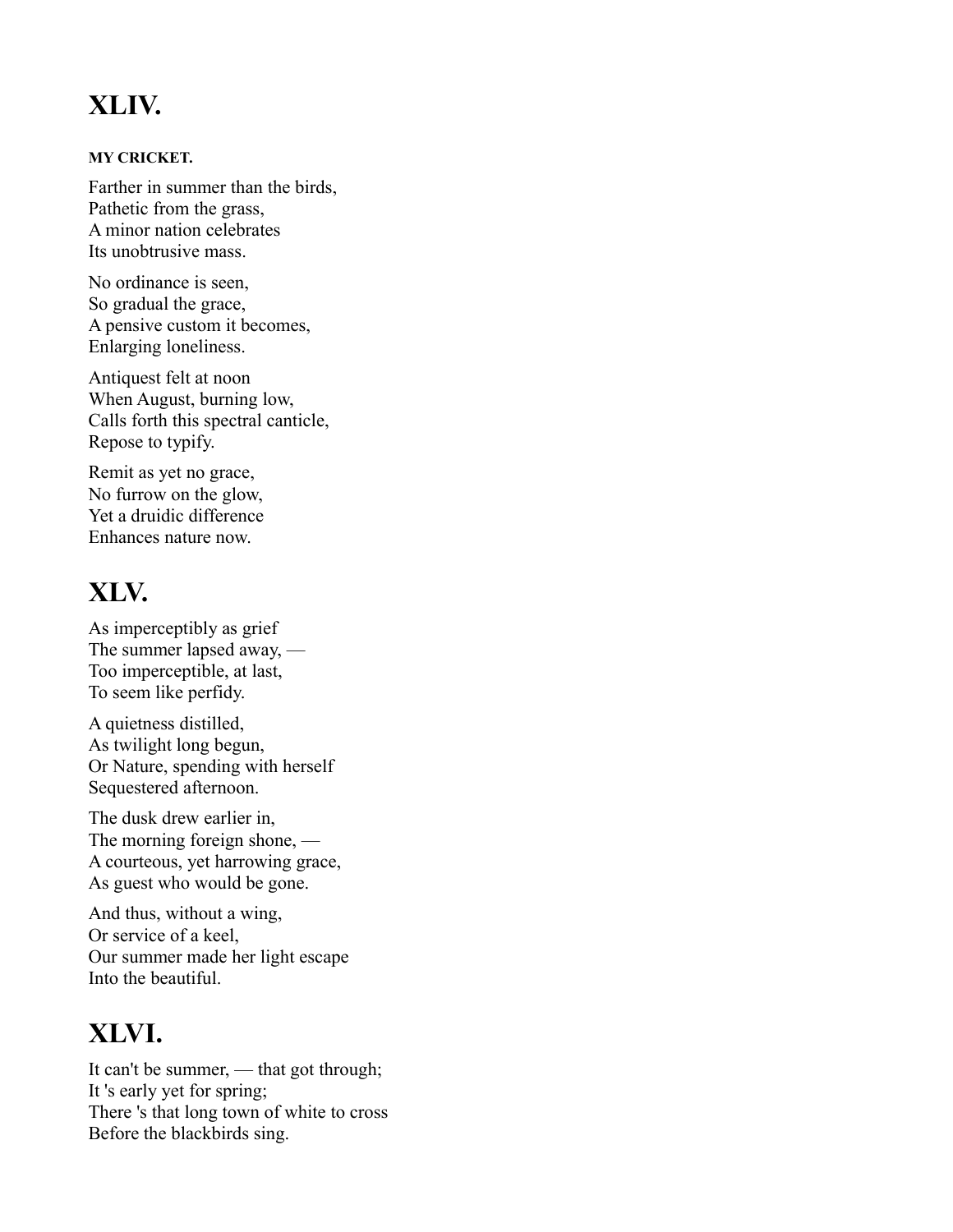It can't be dying, — it's too rouge, — The dead shall go in white. So sunset shuts my question down With clasps of chrysolite.

#### **XLVII.**

#### **SUMMER'S OBSEQUIES.**

The gentian weaves her fringes, The maple's loom is red. My departing blossoms Obviate parade.

A brief, but patient illness, An hour to prepare; And one, below this morning, Is where the angels are.

It was a short procession, — The bobolink was there, An aged bee addressed us, And then we knelt in prayer.

We trust that she was willing, — We ask that we may be. Summer, sister, seraph, Let us go with thee!

In the name of the bee And of the butterfly And of the breeze, amen!

### **XLVIII.**

#### **FRINGED GENTIAN.**

God made a little gentian; It tried to be a rose And failed, and all the summer laughed. But just before the snows There came a purple creature That ravished all the hill; And summer hid her forehead, And mockery was still. The frosts were her condition; The Tyrian would not come Until the North evoked it. "Creator! shall I bloom?"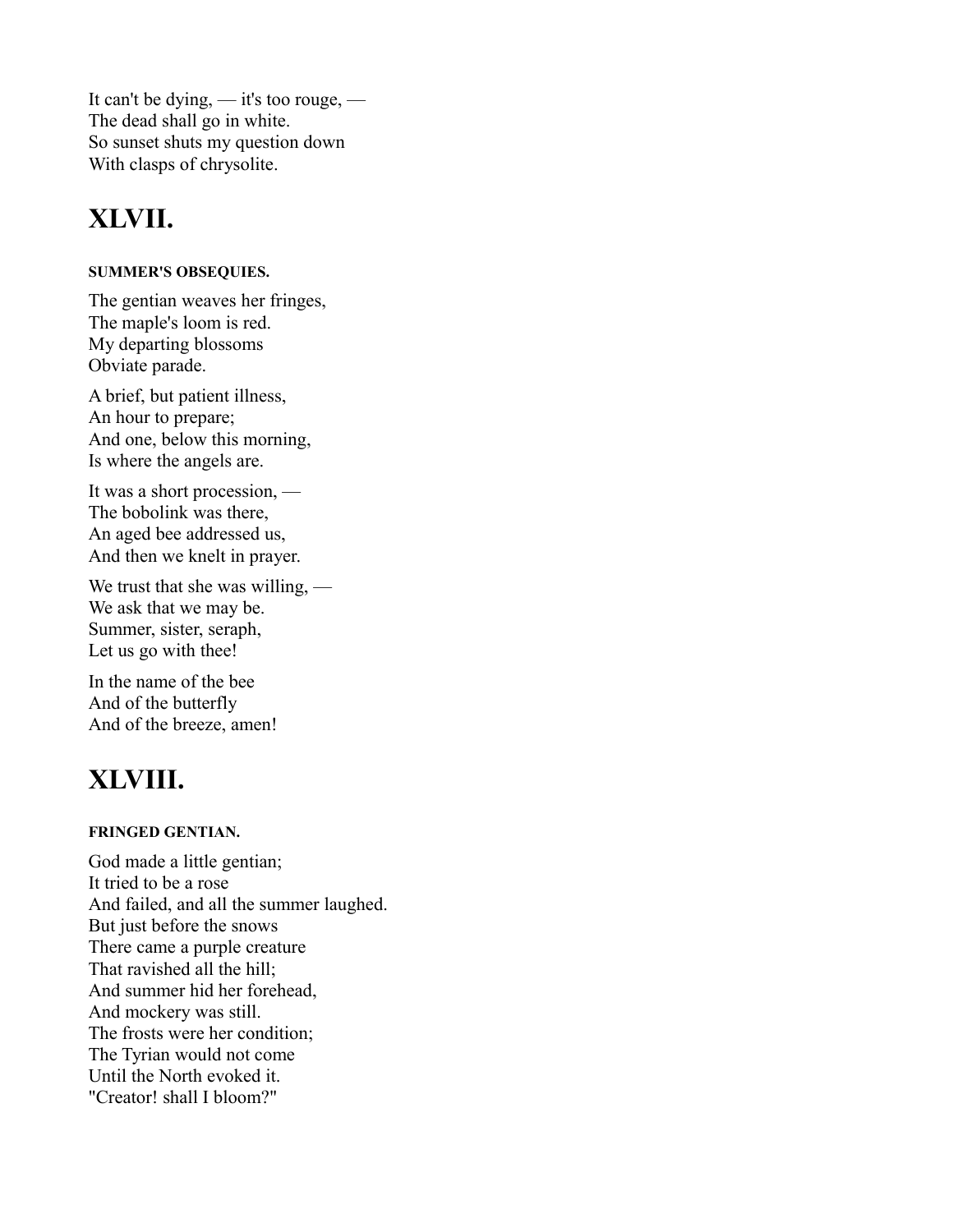### **XLIX.**

#### **NOVEMBER.**

Besides the autumn poets sing, A few prosaic days A little this side of the snow And that side of the haze.

A few incisive mornings, A few ascetic eyes, — Gone Mr. Bryant's golden-rod, And Mr. Thomson's sheaves.

Still is the bustle in the brook, Sealed are the spicy valves; Mesmeric fingers softly touch The eyes of many elves.

Perhaps a squirrel may remain, My sentiments to share. Grant me, O Lord, a sunny mind, Thy windy will to bear!

#### **L.**

#### **THE SNOW.**

It sifts from leaden sieves, It powders all the wood, It fills with alabaster wool The wrinkles of the road.

It makes an even face Of mountain and of plain, — Unbroken forehead from the east Unto the east again.

It reaches to the fence, It wraps it, rail by rail, Till it is lost in fleeces; It flings a crystal veil

On stump and stack and stem, — The summer's empty room, Acres of seams where harvests were, Recordless, but for them.

It ruffles wrists of posts, As ankles of a queen, — Then stills its artisans like ghosts, Denying they have been.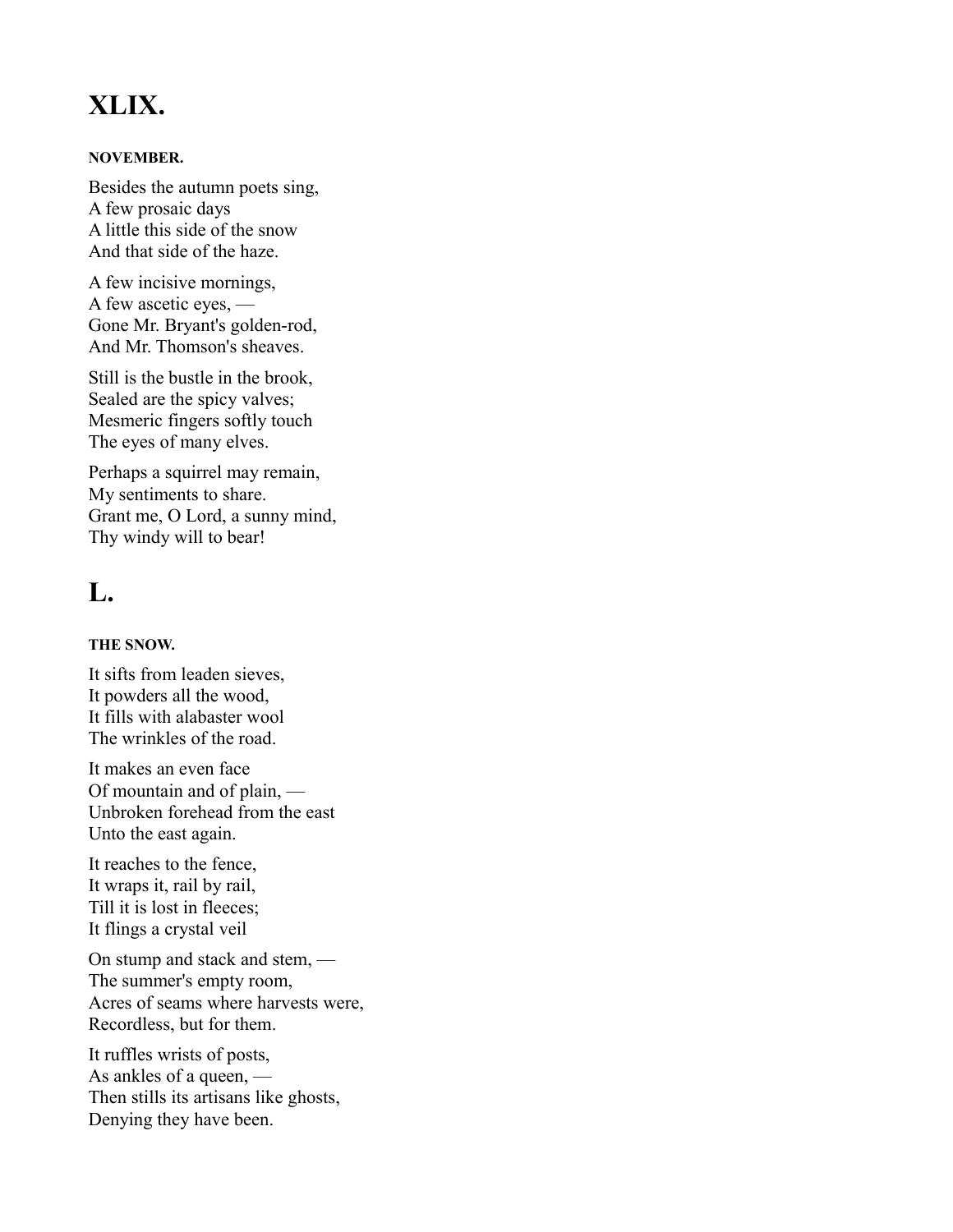### **LI.**

#### **THE BLUE JAY.**

No brigadier throughout the year So civic as the jay. A neighbor and a warrior too, With shrill felicity

Pursuing winds that censure us A February day, The brother of the universe Was never blown away.

The snow and he are intimate; I 've often seen them play When heaven looked upon us all With such severity,

I felt apology were due To an insulted sky, Whose pompous frown was nutriment To their temerity.

The pillow of this daring head Is pungent evergreens; His larder — terse and militant — Unknown, refreshing things;

His character a tonic, His future a dispute; Unfair an immortality That leaves this neighbor out.

# **IV.**

**TIME AND ETERNITY.**

# **I.**

Let down the bars, O Death! The tired flocks come in Whose bleating ceases to repeat, Whose wandering is done.

Thine is the stillest night, Thine the securest fold; Too near thou art for seeking thee, Too tender to be told.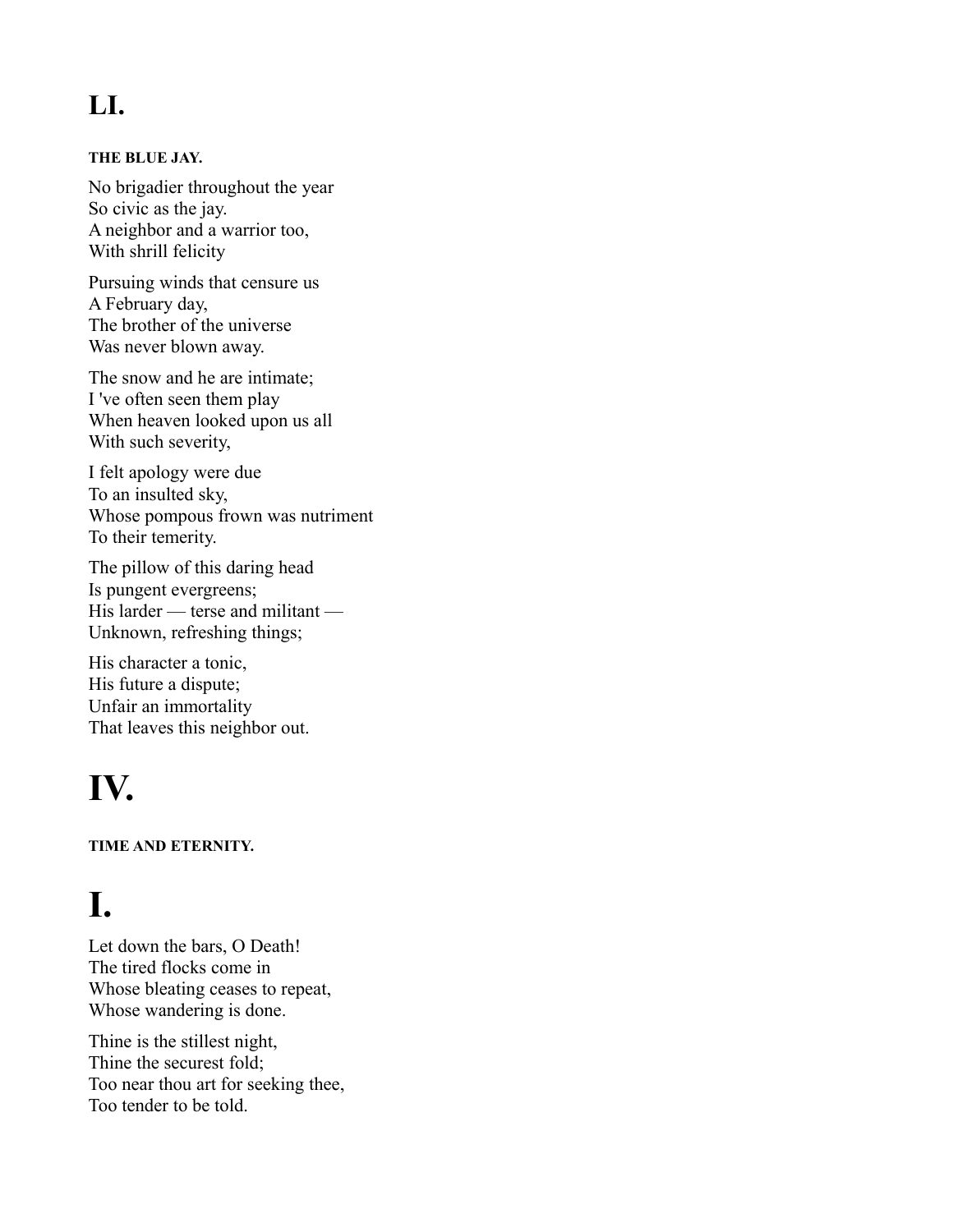### **II.**

Going to heaven! I don't know when, Pray do not ask me how, — Indeed, I 'm too astonished To think of answering you! Going to heaven! — How dim it sounds! And yet it will be done As sure as flocks go home at night Unto the shepherd's arm!

Perhaps you 're going too! Who knows? If you should get there first, Save just a little place for me Close to the two I lost!

The smallest "robe" will fit me, And just a bit of "crown;" For you know we do not mind our dress When we are going home.

I 'm glad I don't believe it, For it would stop my breath, And I 'd like to look a little more At such a curious earth! I am glad they did believe it Whom I have never found Since the mighty autumn afternoon I left them in the ground.

#### **III.**

At least to pray is left, is left. O Jesus! in the air I know not which thy chamber is, — I 'm knocking everywhere.

Thou stirrest earthquake in the South, And maelstrom in the sea; Say, Jesus Christ of Nazareth, Hast thou no arm for me?

#### **IV.**

**EPITAPH.** Step lightly on this narrow spot!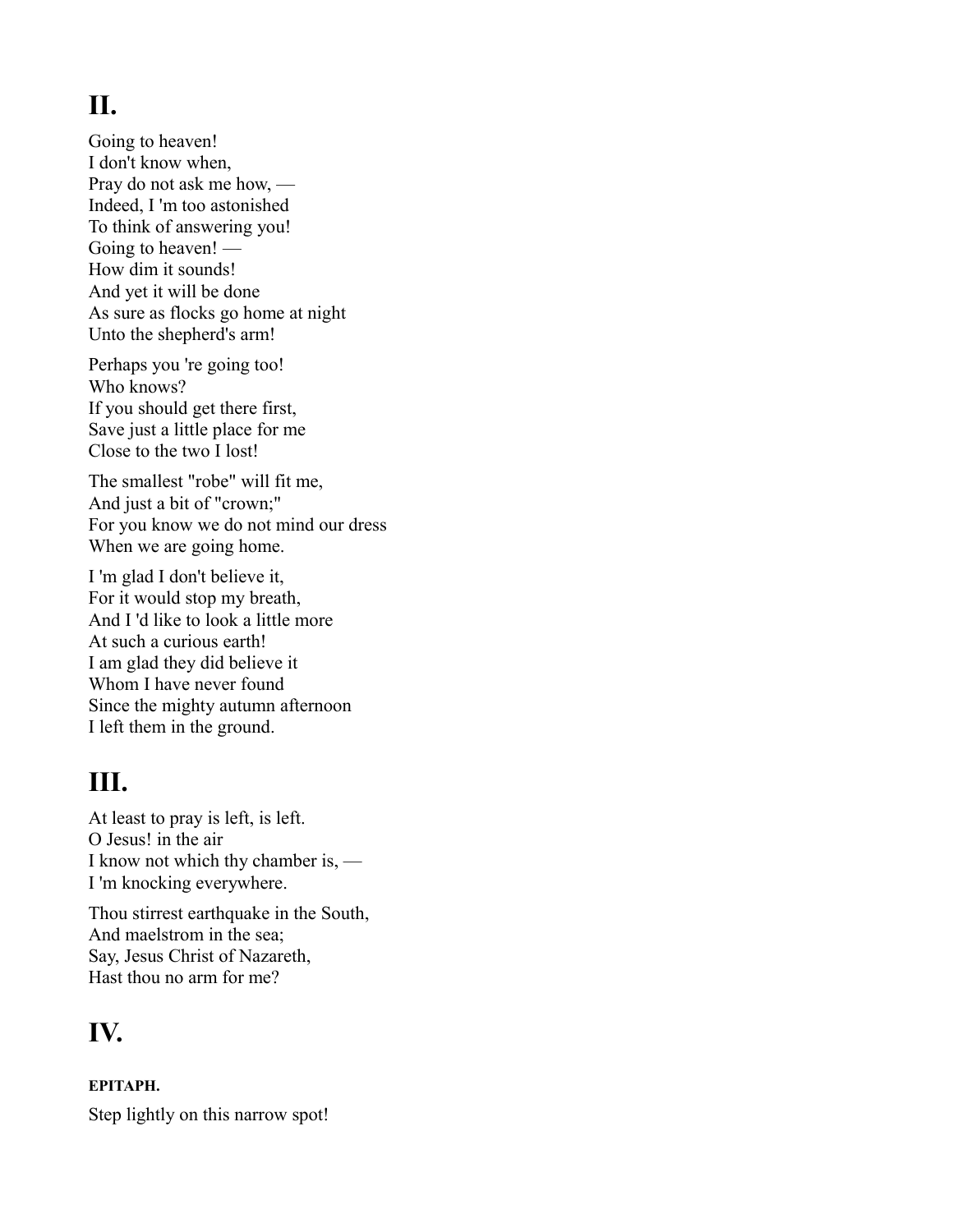The broadest land that grows Is not so ample as the breast These emerald seams enclose.

Step lofty; for this name is told As far as cannon dwell, Or flag subsist, or fame export Her deathless syllable.

#### **V.**

Morns like these we parted; Noons like these she rose, Fluttering first, then firmer, To her fair repose.

Never did she lisp it, And 't was not for me; She was mute from transport, I, from agony!

Till the evening, nearing, One the shutters drew — Quick! a sharper rustling! And this linnet flew!

#### **VI.**

A death-blow is a life-blow to some Who, till they died, did not alive become; Who, had they lived, had died, but when They died, vitality begun.

#### **VII.**

I read my sentence steadily, Reviewed it with my eyes, To see that I made no mistake In its extremest clause, —

The date, and manner of the shame; And then the pious form That "God have mercy" on the soul The jury voted him.

I made my soul familiar With her extremity, That at the last it should not be A novel agony,

But she and Death, acquainted,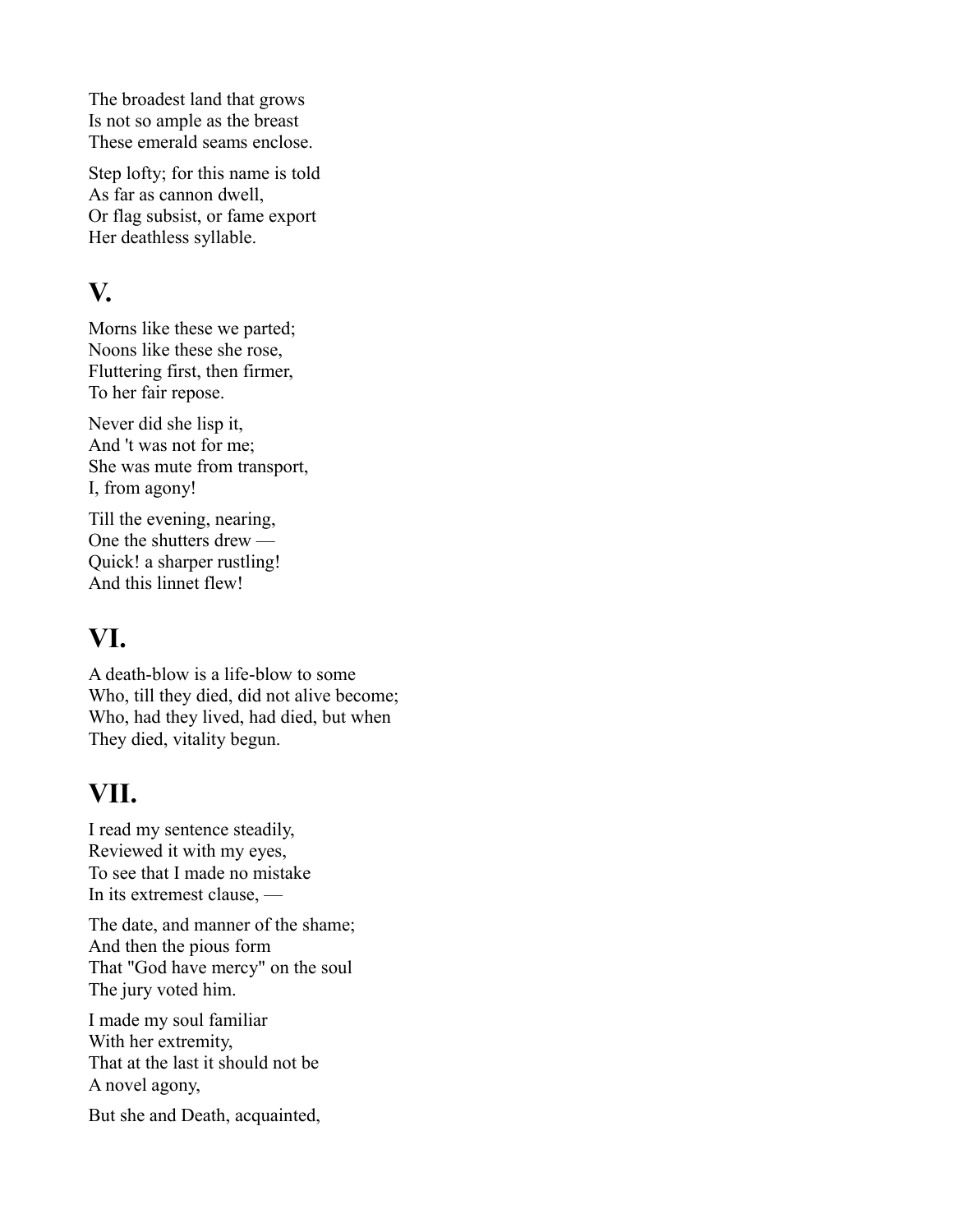Meet tranquilly as friends, Salute and pass without a hint — And there the matter ends.

#### **VIII.**

I have not told my garden yet, Lest that should conquer me; I have not quite the strength now To break it to the bee.

I will not name it in the street, For shops would stare, that I, So shy, so very ignorant, Should have the face to die.

The hillsides must not know it, Where I have rambled so, Nor tell the loving forests The day that I shall go,

Nor lisp it at the table, Nor heedless by the way Hint that within the riddle One will walk to-day!

### **IX.**

#### **THE BATTLE-FIELD.**

They dropped like flakes, they dropped like stars, Like petals from a rose, When suddenly across the June A wind with fingers goes.

They perished in the seamless grass, — No eye could find the place; But God on his repealless list Can summon every face.

### **X.**

The only ghost I ever saw Was dressed in mechlin, — so; He wore no sandal on his foot, And stepped like flakes of snow. His gait was soundless, like the bird, But rapid, like the roe; His fashions quaint, mosaic, Or, haply, mistletoe.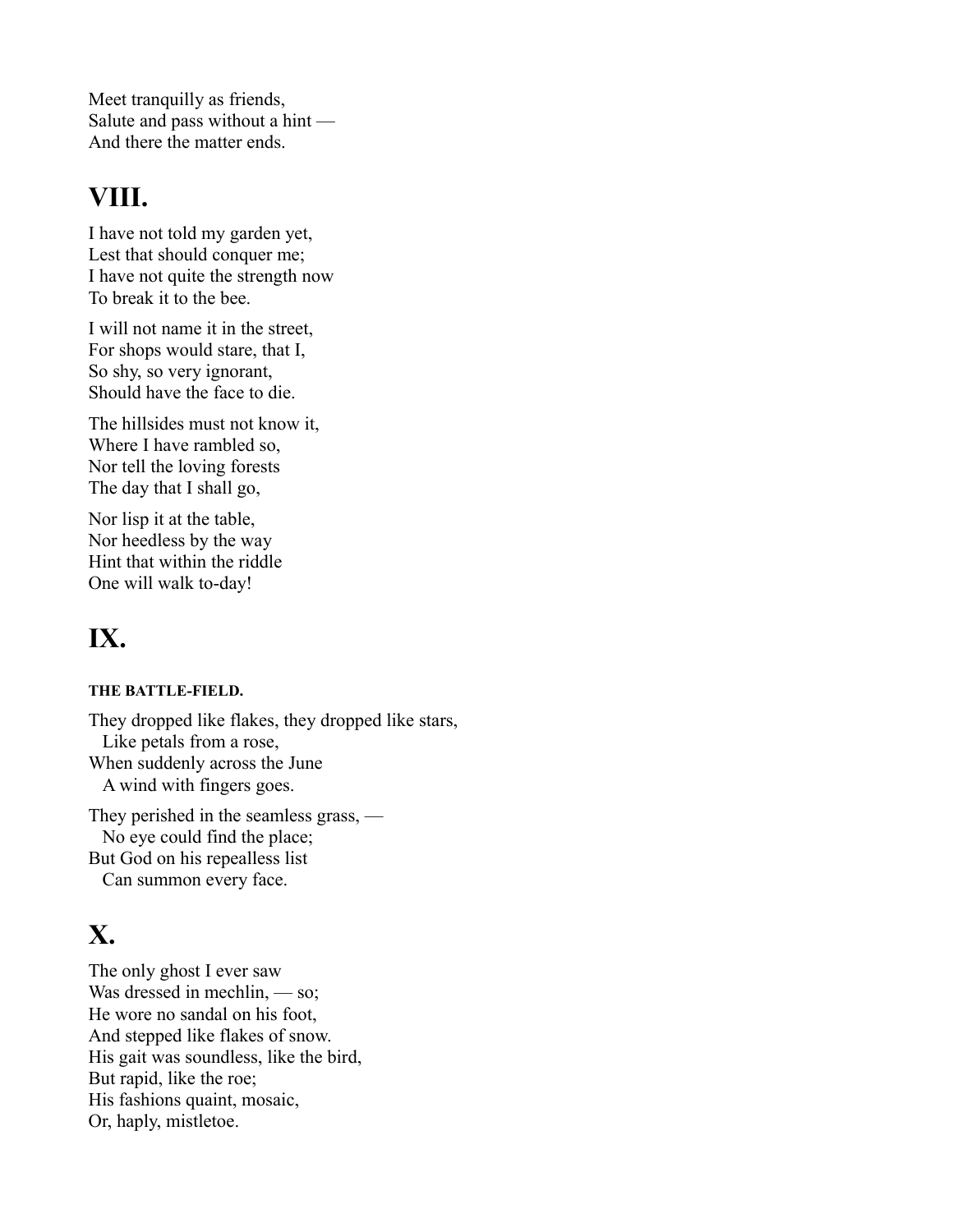His conversation seldom, His laughter like the breeze That dies away in dimples Among the pensive trees. Our interview was transient,— Of me, himself was shy; And God forbid I look behind Since that appalling day!

#### **XI.**

Some, too fragile for winter winds, The thoughtful grave encloses, — Tenderly tucking them in from frost Before their feet are cold.

Never the treasures in her nest The cautious grave exposes, Building where schoolboy dare not look And sportsman is not bold.

This covert have all the children Early aged, and often cold, — Sparrows unnoticed by the Father; Lambs for whom time had not a fold.

### **XII.**

As by the dead we love to sit, Become so wondrous dear, As for the lost we grapple, Though all the rest are here, —

In broken mathematics We estimate our prize, Vast, in its fading ratio, To our penurious eyes!

### **XIII.**

#### **MEMORIALS.**

Death sets a thing significant The eye had hurried by, Except a perished creature Entreat us tenderly

To ponder little workmanships In crayon or in wool, With "This was last her fingers did,"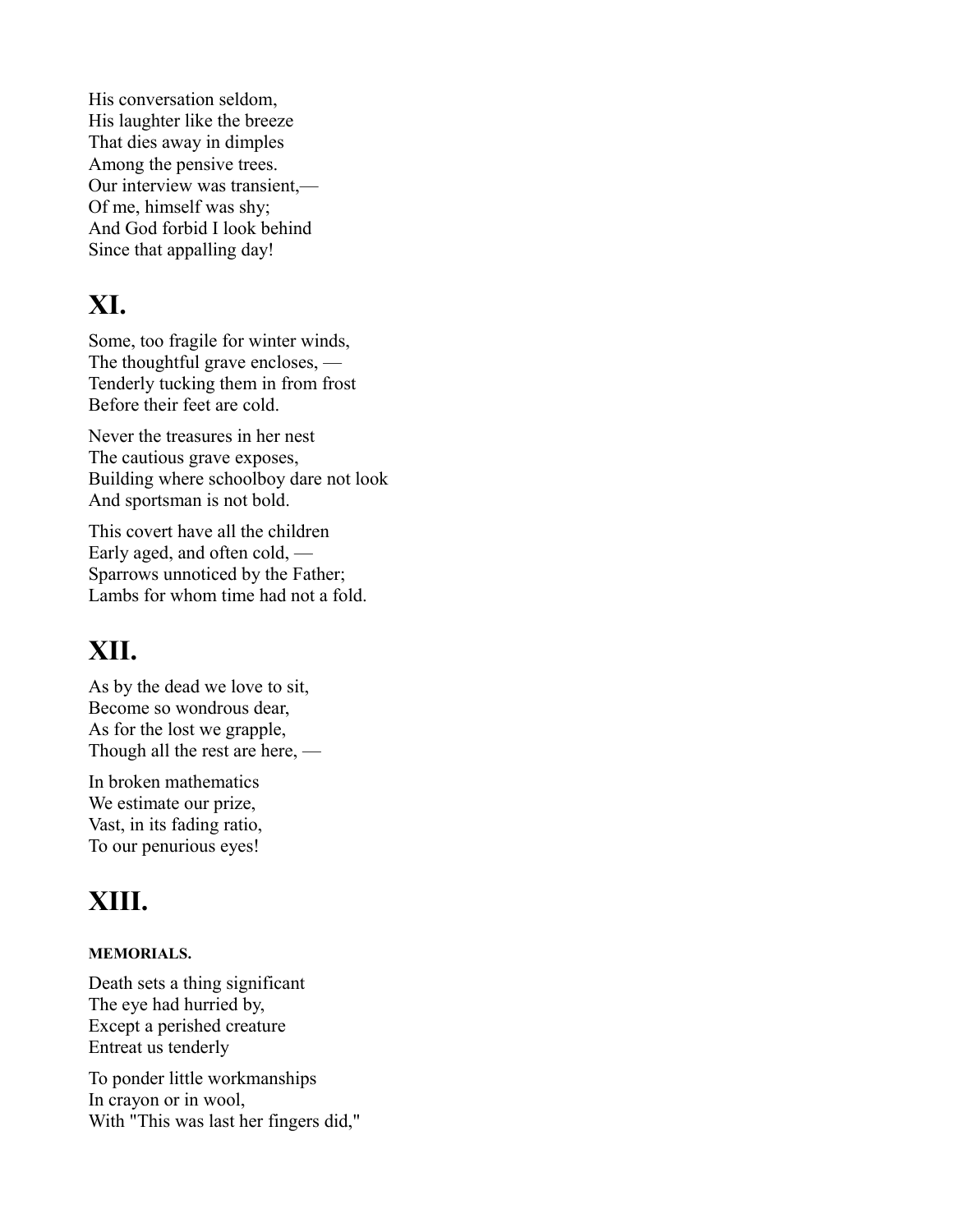Industrious until

The thimble weighed too heavy, The stitches stopped themselves, And then 't was put among the dust Upon the closet shelves.

A book I have, a friend gave, Whose pencil, here and there, Had notched the place that pleased him, — At rest his fingers are.

Now, when I read, I read not, For interrupting tears Obliterate the etchings Too costly for repairs.

### **XIV.**

I went to heaven, — 'T was a small town, Lit with a ruby, Lathed with down. Stiller than the fields At the full dew, Beautiful as pictures No man drew. People like the moth, Of mechlin, frames, Duties of gossamer, And eider names. Almost contented I could be 'Mong such unique Society.

### **XV.**

Their height in heaven comforts not, Their glory nought to me; 'T was best imperfect, as it was; I 'm finite, I can't see.

The house of supposition, The glimmering frontier That skirts the acres of perhaps, To me shows insecure.

The wealth I had contented me; If 't was a meaner size, Then I had counted it until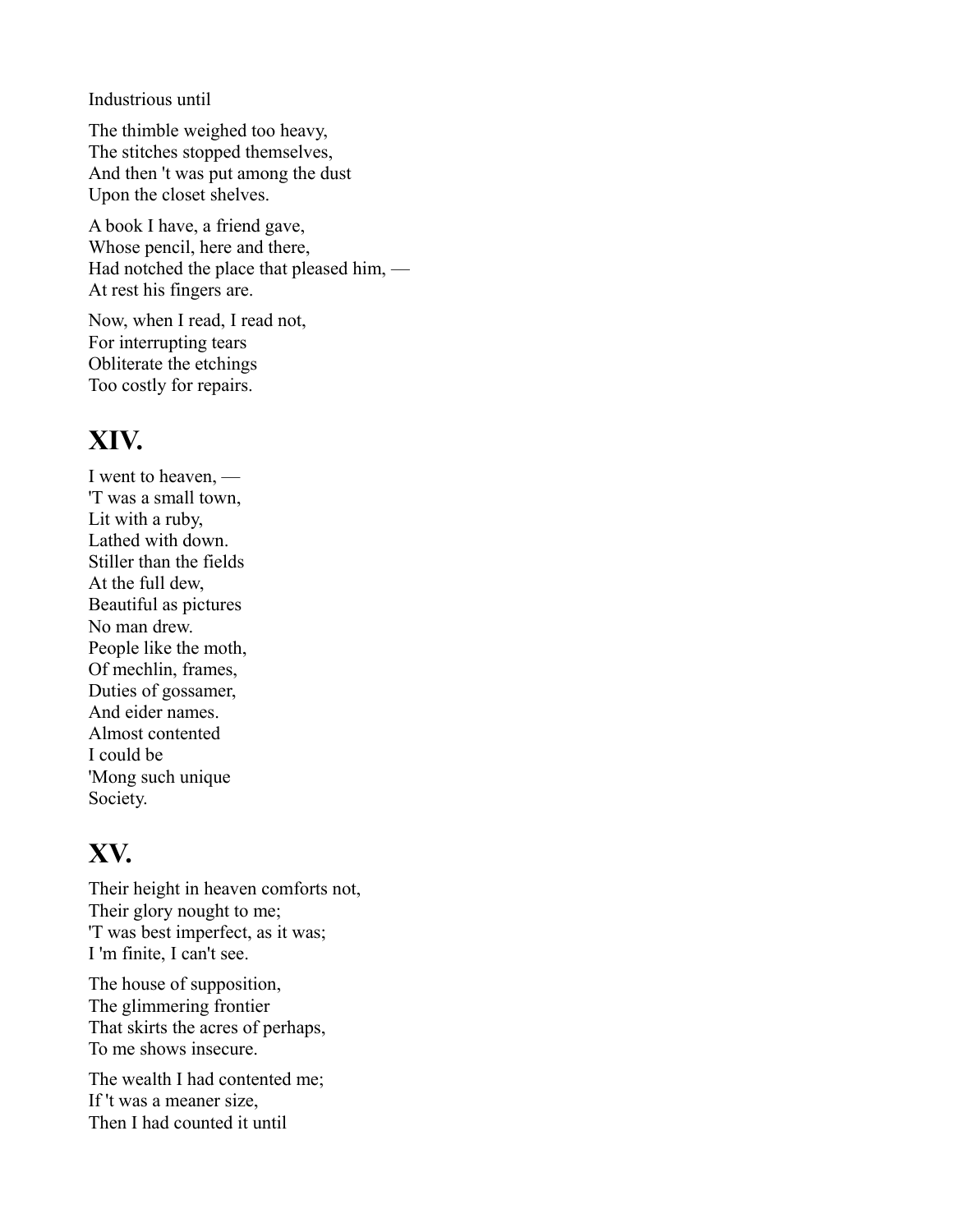It pleased my narrow eyes

Better than larger values, However true their show; This timid life of evidence Keeps pleading, "I don't know."

#### **XVI.**

There is a shame of nobleness Confronting sudden pelf, — A finer shame of ecstasy Convicted of itself.

A best disgrace a brave man feels, Acknowledged of the brave, — One more "Ye Blessed" to be told; But this involves the grave.

### **XVII.**

#### **TRIUMPH.**

Triumph may be of several kinds. There 's triumph in the room When that old imperator, Death, By faith is overcome.

There 's triumph of the finer mind When truth, affronted long, Advances calm to her supreme, Her God her only throng.

A triumph when temptation's bribe Is slowly handed back, One eye upon the heaven renounced And one upon the rack.

Severer triumph, by himself Experienced, who can pass Acquitted from that naked bar, Jehovah's countenance!

### **XVIII.**

Pompless no life can pass away; The lowliest career To the same pageant wends its way As that exalted here. How cordial is the mystery! The hospitable pall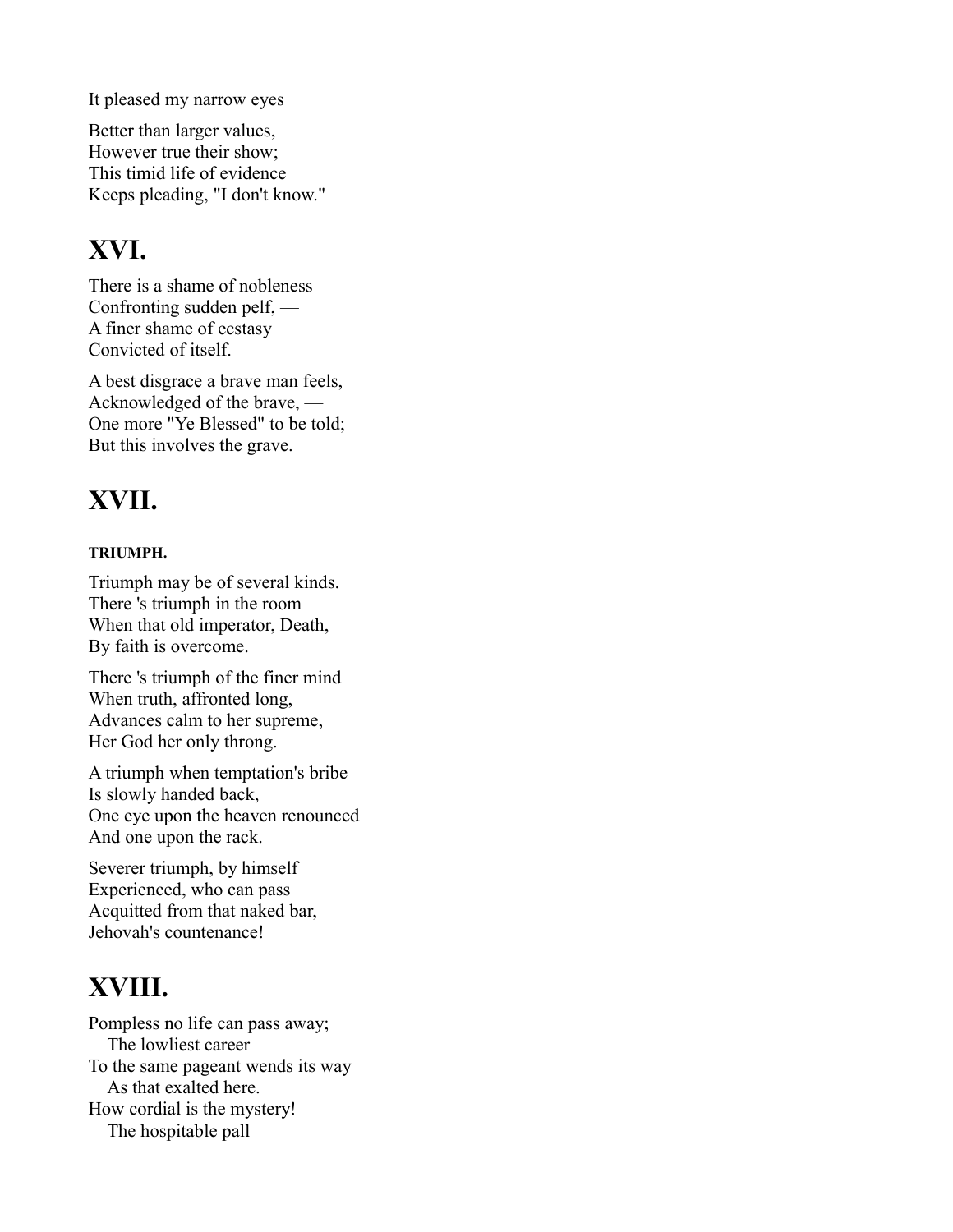A "this way" beckons spaciously, — A miracle for all!

#### **XIX.**

I noticed people disappeared, When but a little child, — Supposed they visited remote, Or settled regions wild.

Now know I they both visited And settled regions wild, But did because they died, — a fact Withheld the little child!

### **XX.**

#### **FOLLOWING.**

I had no cause to be awake, My best was gone to sleep, And morn a new politeness took, And failed to wake them up,

But called the others clear, And passed their curtains by. Sweet morning, when I over-sleep, Knock, recollect, for me!

I looked at sunrise once, And then I looked at them, And wishfulness in me arose For circumstance the same.

'T was such an ample peace, It could not hold a sigh, — 'T was Sabbath with the bells divorced, 'T was sunset all the day.

So choosing but a gown And taking but a prayer, The only raiment I should need, I struggled, and was there.

### **XXI.**

If anybody's friend be dead, It 's sharpest of the theme The thinking how they walked alive, At such and such a time.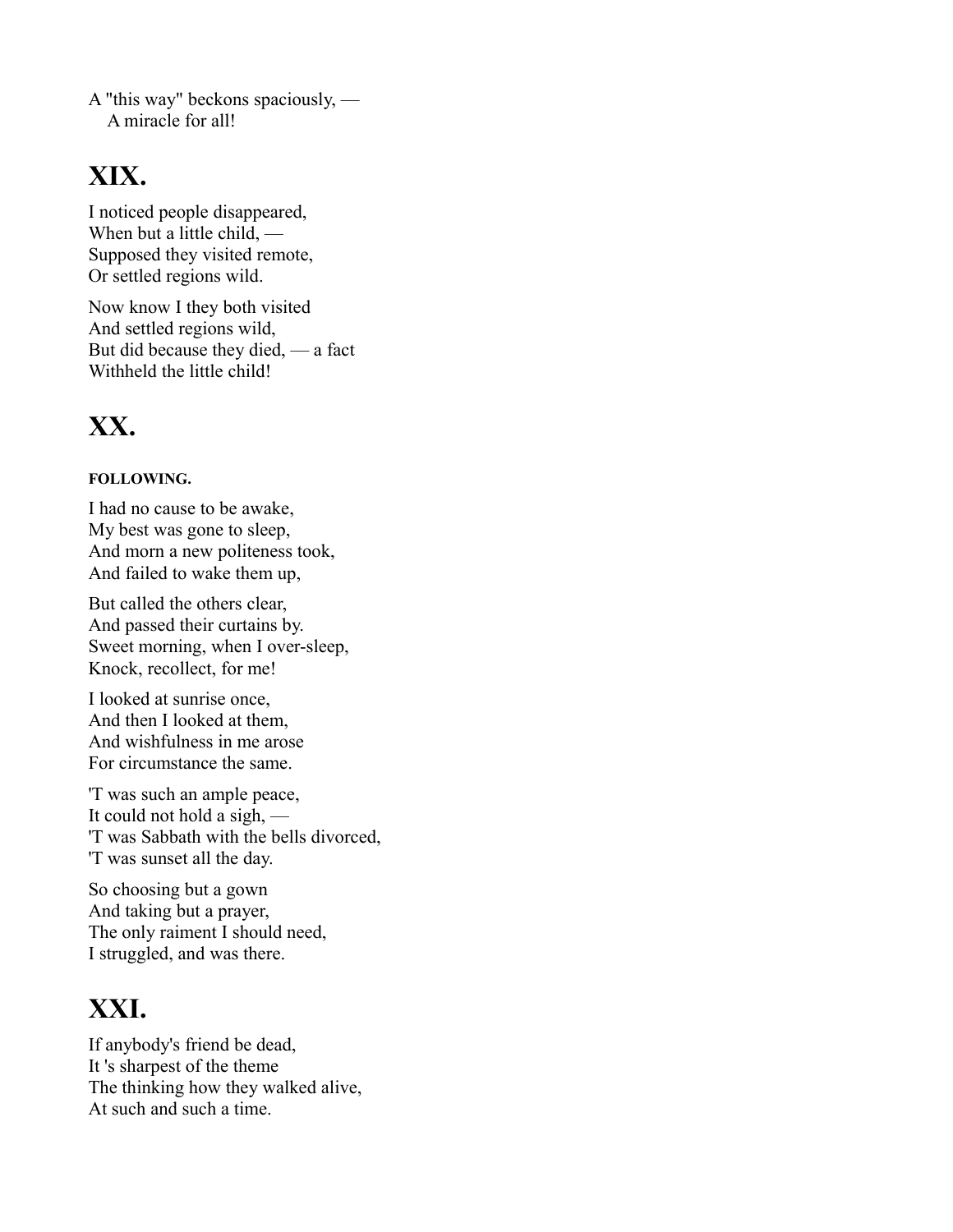Their costume, of a Sunday, Some manner of the hair, — A prank nobody knew but them, Lost, in the sepulchre.

How warm they were on such a day: You almost feel the date, So short way off it seems; and now, They 're centuries from that.

How pleased they were at what you said; You try to touch the smile, And dip your fingers in the frost: When was it, can you tell,

You asked the company to tea, Acquaintance, just a few, And chatted close with this grand thing That don't remember you?

Past bows and invitations, Past interview, and vow, Past what ourselves can estimate, — That makes the quick of woe!

### **XXII.**

#### **THE JOURNEY.**

Our journey had advanced; Our feet were almost come To that odd fork in Being's road, Eternity by term.

Our pace took sudden awe, Our feet reluctant led. Before were cities, but between, The forest of the dead.

Retreat was out of hope, — Behind, a sealed route, Eternity's white flag before, And God at every gate.

### **XXIII.**

#### **A COUNTRY BURIAL.**

Ample make this bed. Make this bed with awe; In it wait till judgment break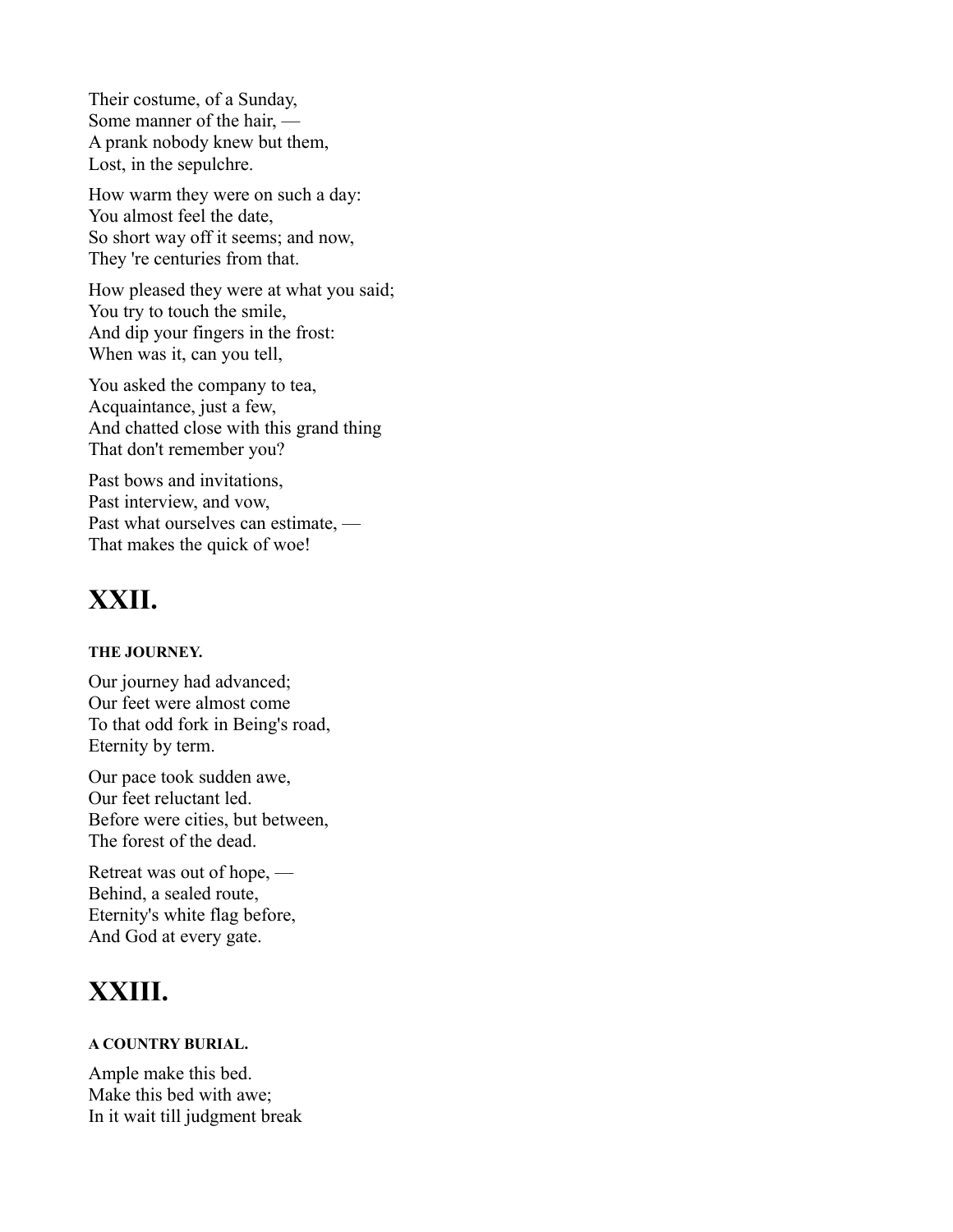Excellent and fair.

Be its mattress straight, Be its pillow round; Let no sunrise' yellow noise Interrupt this ground.

#### **XXIV.**

#### **GOING.**

On such a night, or such a night, Would anybody care If such a little figure Slipped quiet from its chair,

So quiet, oh, how quiet! That nobody might know But that the little figure Rocked softer, to and fro?

On such a dawn, or such a dawn, Would anybody sigh That such a little figure Too sound asleep did lie

For chanticleer to wake it, — Or stirring house below, Or giddy bird in orchard, Or early task to do?

There was a little figure plump For every little knoll, Busy needles, and spools of thread, And trudging feet from school.

Playmates, and holidays, and nuts, And visions vast and small. Strange that the feet so precious charged Should reach so small a goal!

### **XXV.**

Essential oils are wrung: The attar from the rose Is not expressed by suns alone, It is the gift of screws.

The general rose decays; But this, in lady's drawer, Makes summer when the lady lies In ceaseless rosemary.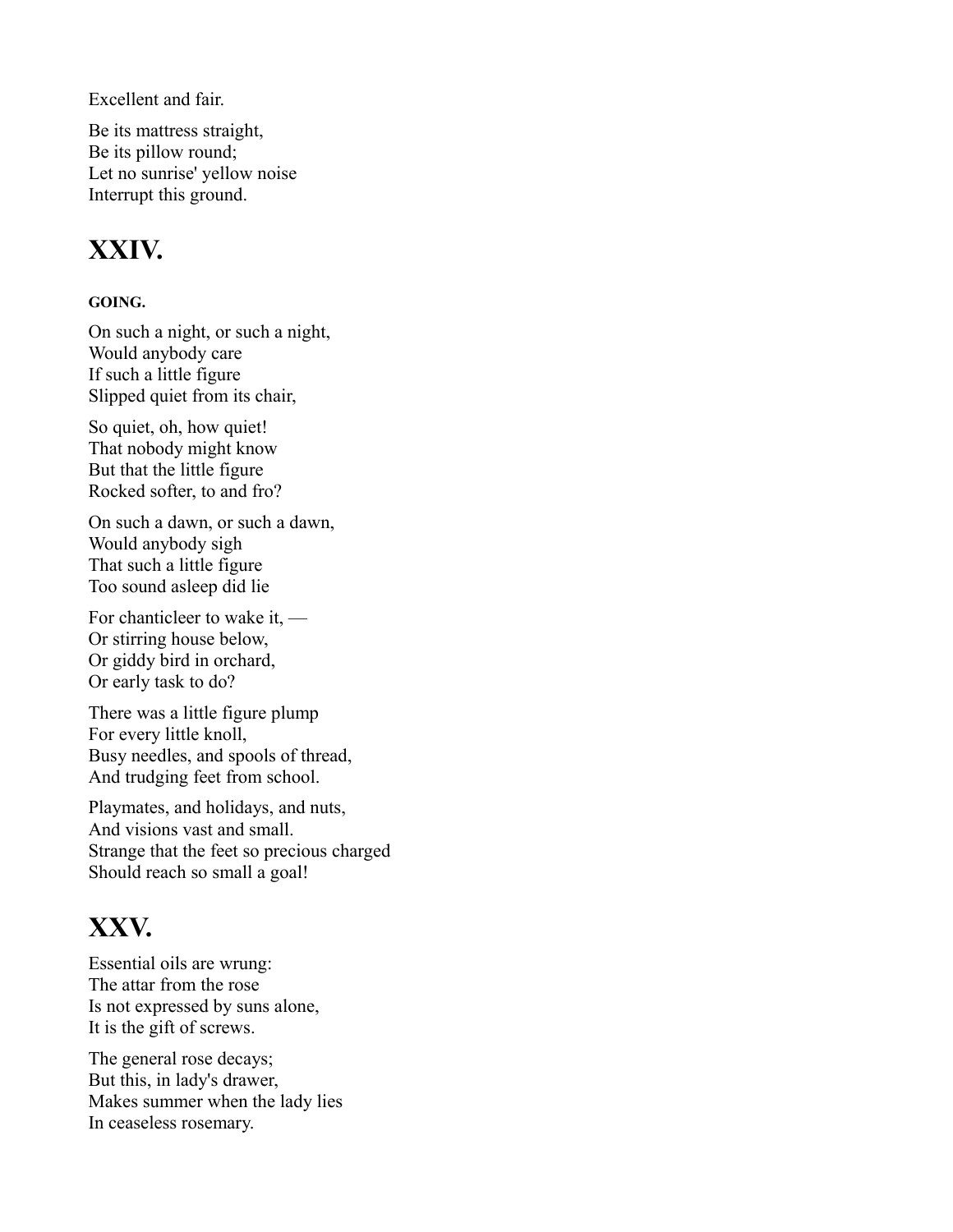### **XXVI.**

I lived on dread; to those who know The stimulus there is In danger, other impetus Is numb and vital-less.

As 't were a spur upon the soul, A fear will urge it where To go without the spectre's aid Were challenging despair.

### **XXVII.**

If I should die, And you should live, And time should gurgle on, And morn should beam, And noon should burn, As it has usual done; If birds should build as early, And bees as bustling go, — One might depart at option From enterprise below! 'T is sweet to know that stocks will stand When we with daisies lie, That commerce will continue, And trades as briskly fly. It makes the parting tranquil And keeps the soul serene, That gentlemen so sprightly Conduct the pleasing scene!

### **XXVIII.**

#### **AT LENGTH.**

Her final summer was it, And yet we guessed it not; If tenderer industriousness Pervaded her, we thought

A further force of life Developed from within, — When Death lit all the shortness up, And made the hurry plain.

We wondered at our blindness, — When nothing was to see But her Carrara guide-post, —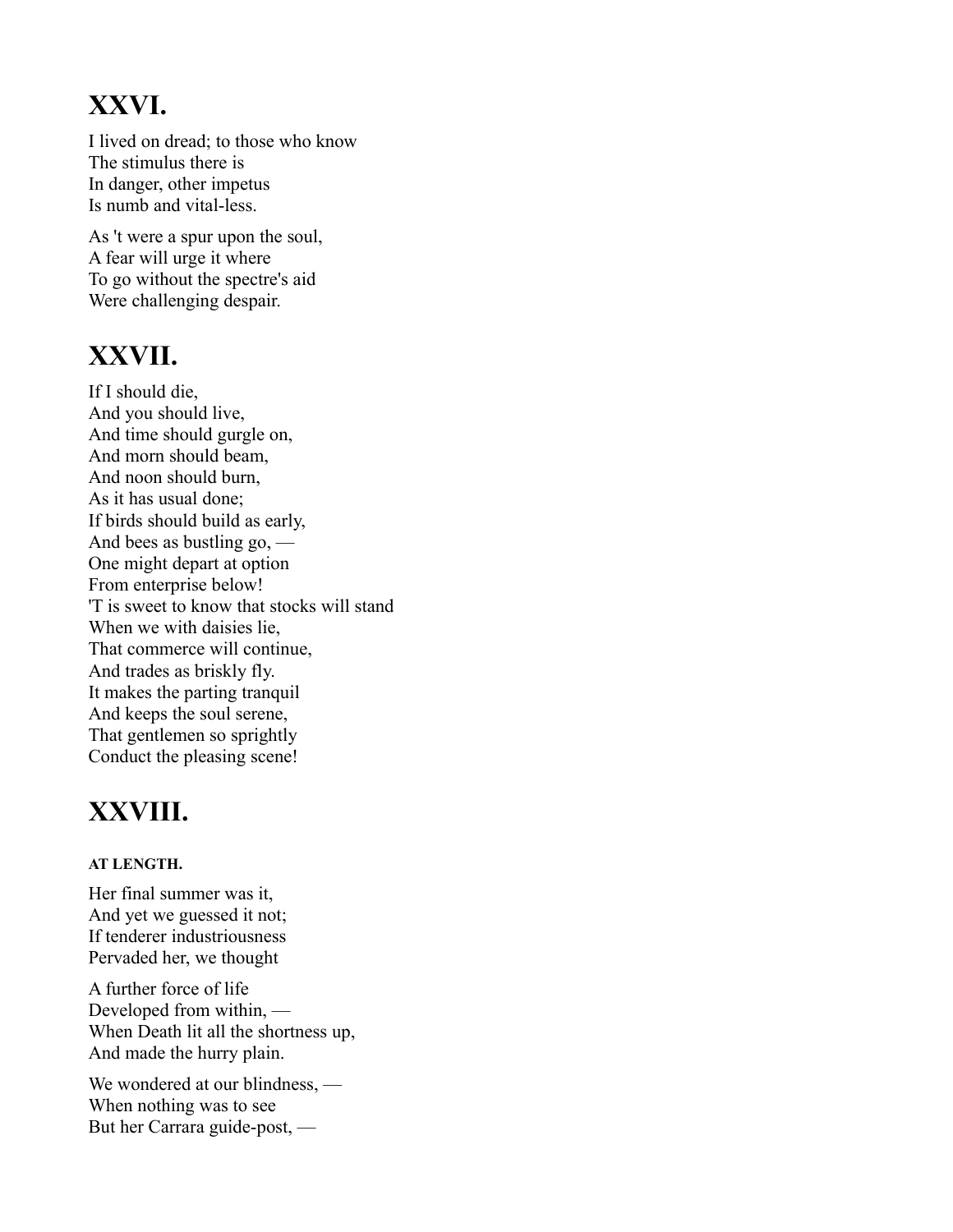At our stupidity,

When, duller than our dulness, The busy darling lay, So busy was she, finishing, So leisurely were we!

### **XXIX.**

#### **GHOSTS.**

One need not be a chamber to be haunted, One need not be a house; The brain has corridors surpassing Material place.

Far safer, of a midnight meeting External ghost, Than an interior confronting That whiter host.

Far safer through an Abbey gallop, The stones achase, Than, moonless, one's own self encounter In lonesome place.

Ourself, behind ourself concealed, Should startle most; Assassin, hid in our apartment, Be horror's least.

The prudent carries a revolver, He bolts the door, O'erlooking a superior spectre More near.

#### **XXX.**

#### **VANISHED.**

She died, — this was the way she died; And when her breath was done, Took up her simple wardrobe And started for the sun.

Her little figure at the gate The angels must have spied, Since I could never find her Upon the mortal side.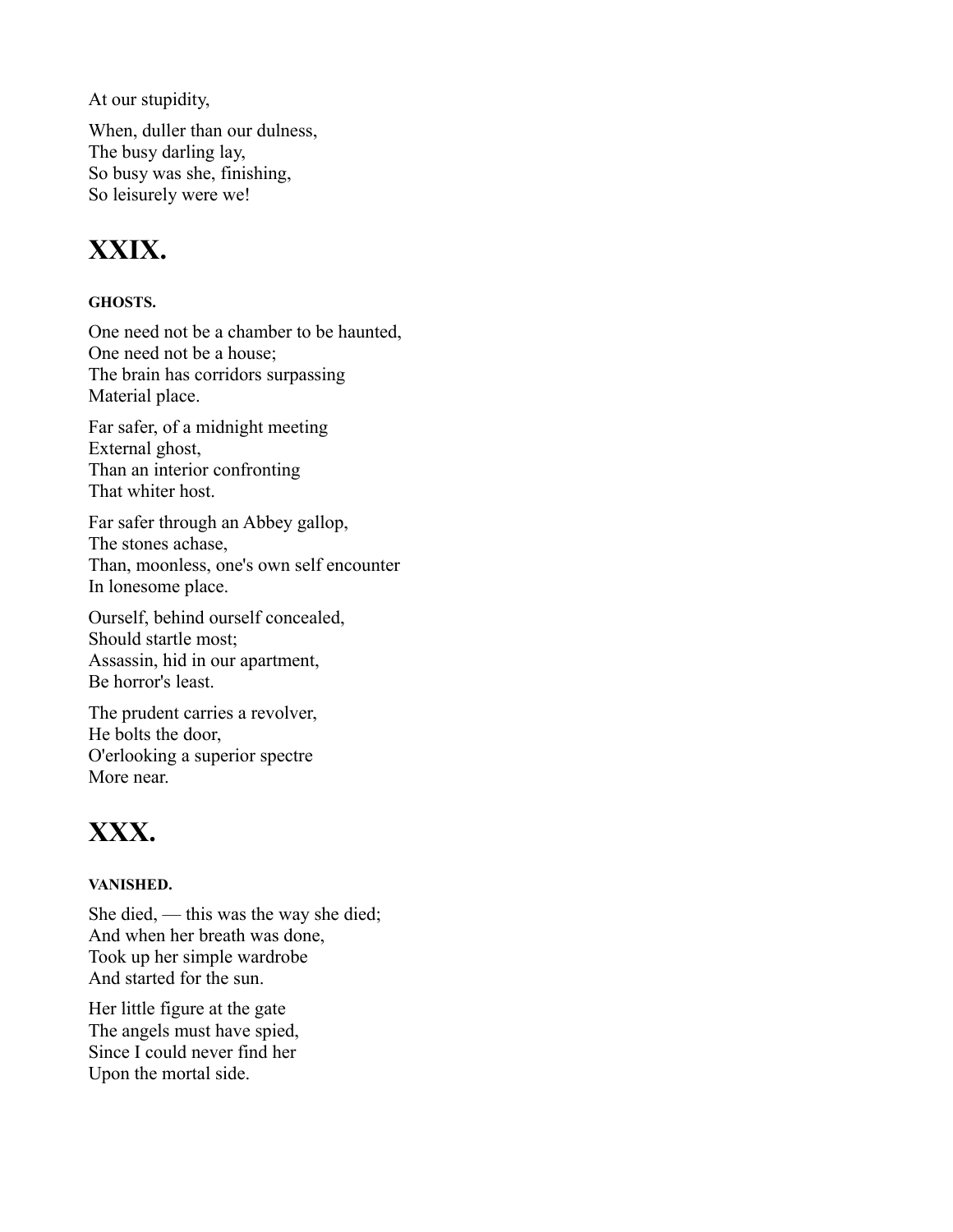### **XXXI.**

#### **PRECEDENCE.**

Wait till the majesty of Death Invests so mean a brow! Almost a powdered footman Might dare to touch it now!

Wait till in everlasting robes This democrat is dressed, Then prate about "preferment" And "station" and the rest!

Around this quiet courtier Obsequious angels wait! Full royal is his retinue, Full purple is his state!

A lord might dare to lift the hat To such a modest clay, Since that my Lord, "the Lord of lords" Receives unblushingly!

### **XXXII.**

#### **GONE.**

Went up a year this evening! I recollect it well! Amid no bells nor bravos The bystanders will tell! Cheerful, as to the village, Tranquil, as to repose, Chastened, as to the chapel, This humble tourist rose. Did not talk of returning, Alluded to no time When, were the gales propitious, We might look for him; Was grateful for the roses In life's diverse bouquet, Talked softly of new species To pick another day.

Beguiling thus the wonder, The wondrous nearer drew; Hands bustled at the moorings — The crowd respectful grew. Ascended from our vision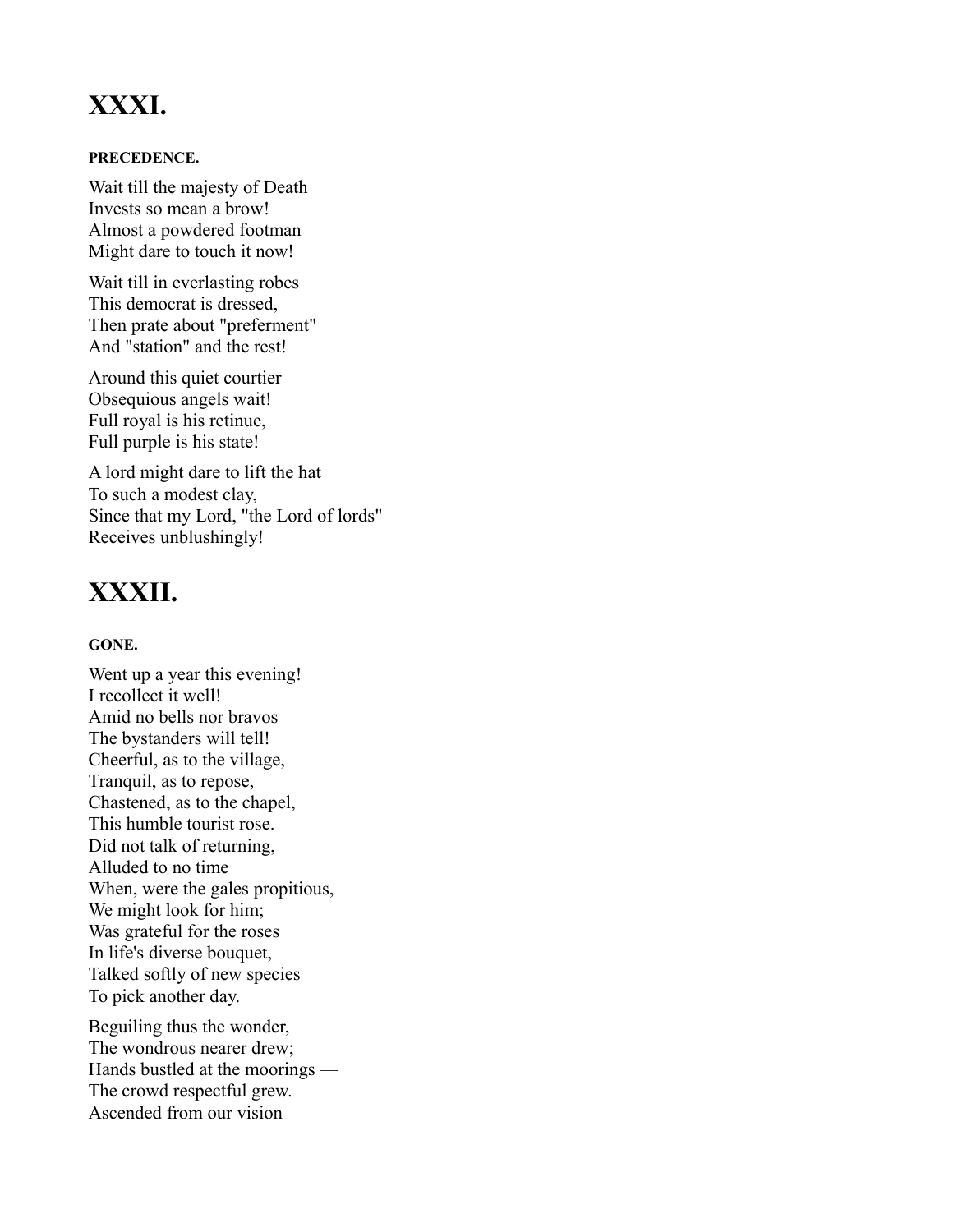To countenances new! A difference, a daisy, Is all the rest I knew!

### **XXXIII.**

#### **REQUIEM.**

Taken from men this morning, Carried by men to-day, Met by the gods with banners Who marshalled her away.

One little maid from playmates, One little mind from school, — There must be guests in Eden; All the rooms are full.

Far as the east from even, Dim as the border star, — Courtiers quaint, in kingdoms, Our departed are.

### **XXXIV.**

What inn is this Where for the night Peculiar traveller comes? Who is the landlord? Where the maids? Behold, what curious rooms! No ruddy fires on the hearth, No brimming tankards flow. Necromancer, landlord, Who are these below?

### **XXXV.**

It was not death, for I stood up, And all the dead lie down; It was not night, for all the bells Put out their tongues, for noon.

It was not frost, for on my flesh I felt siroccos crawl, — Nor fire, for just my marble feet Could keep a chancel cool.

And yet it tasted like them all; The figures I have seen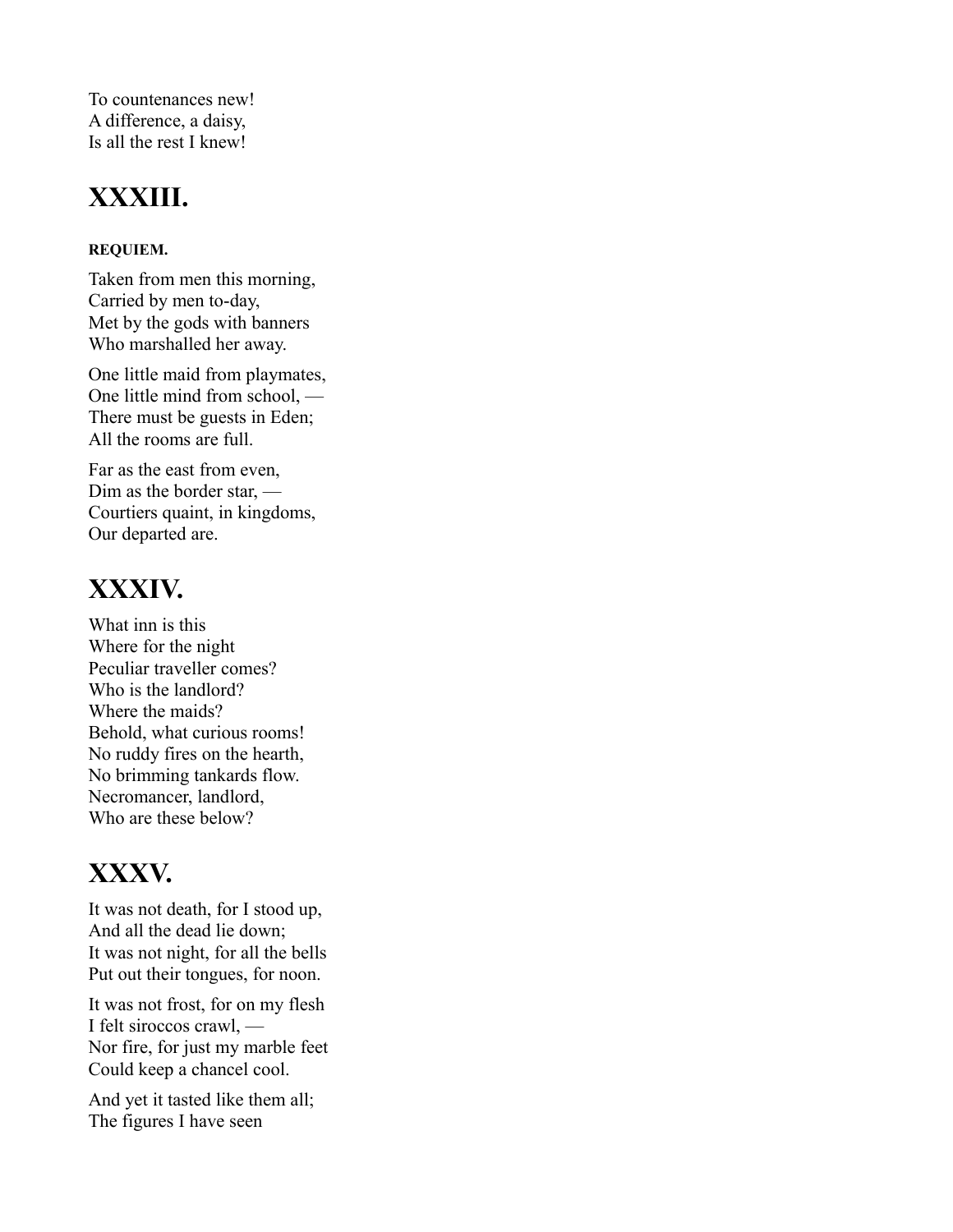Set orderly, for burial, Reminded me of mine,

As if my life were shaven And fitted to a frame, And could not breathe without a key; And 't was like midnight, some,

When everything that ticked has stopped, And space stares, all around, Or grisly frosts, first autumn morns, Repeal the beating ground.

But most like chaos, — stopless, cool, — Without a chance or spar, Or even a report of land To justify despair.

### **XXXVI.**

#### **TILL THE END.**

I should not dare to leave my friend, Because — because if he should die While I was gone, and  $I$  — too late — Should reach the heart that wanted me;

If I should disappoint the eyes That hunted, hunted so, to see, And could not bear to shut until They "noticed" me — they noticed me;

If I should stab the patient faith So sure I 'd come — so sure I 'd come, It listening, listening, went to sleep Telling my tardy name, —

My heart would wish it broke before, Since breaking then, since breaking then, Were useless as next morning's sun, Where midnight frosts had lain!

#### **XXXVII.**

#### **VOID.**

Great streets of silence led away To neighborhoods of pause; Here was no notice, no dissent, No universe, no laws.

By clocks 't was morning, and for night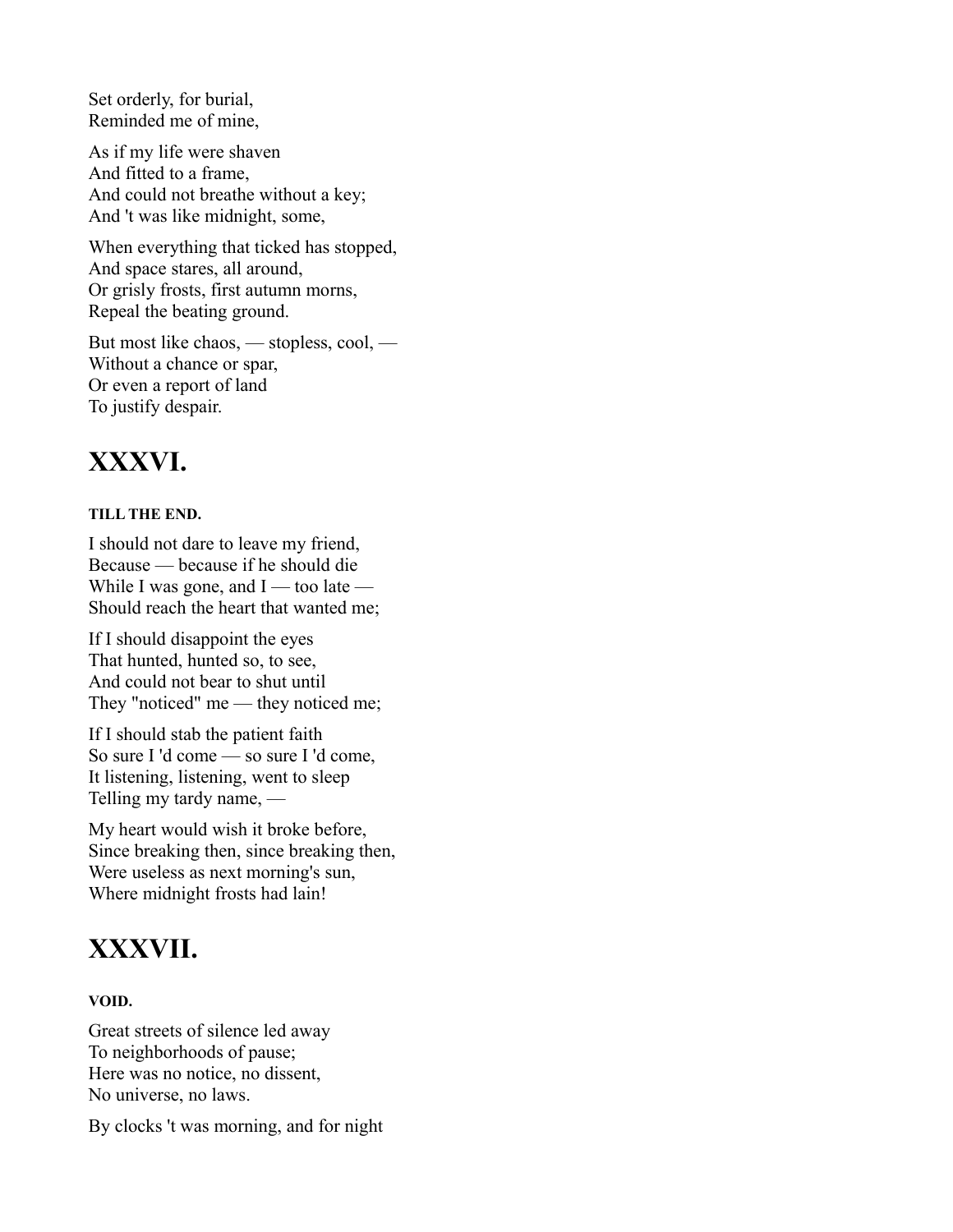The bells at distance called; But epoch had no basis here, For period exhaled.

#### **XXXVIII.**

A throe upon the features A hurry in the breath, An ecstasy of parting Denominated "Death," —

An anguish at the mention, Which, when to patience grown, I 've known permission given To rejoin its own.

#### **XXXIX.**

#### **SAVED!**

Of tribulation these are they Denoted by the white; The spangled gowns, a lesser rank Of victors designate.

All these did conquer; but the ones Who overcame most times Wear nothing commoner than snow, No ornament but palms.

Surrender is a sort unknown On this superior soil; Defeat, an outgrown anguish, Remembered as the mile

Our panting ankle barely gained When night devoured the road; But we stood whispering in the house, And all we said was "Saved"!

### **XL.**

I think just how my shape will rise When I shall be forgiven, Till hair and eyes and timid head Are out of sight, in heaven.

I think just how my lips will weigh With shapeless, quivering prayer That you, so late, consider me, The sparrow of your care.